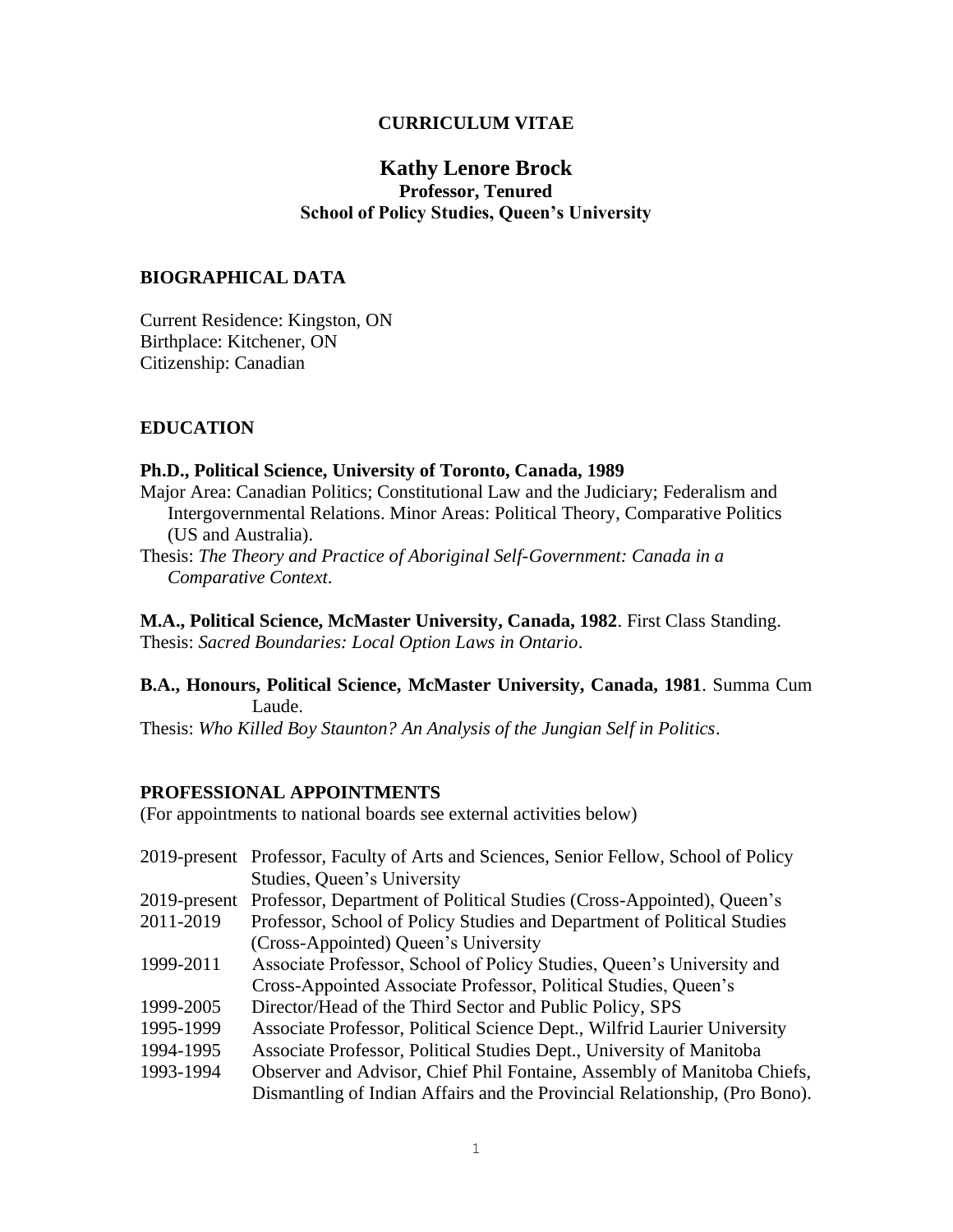| 1989-1994 | Assistant Professor, Political Studies Dept., University of Manitoba |
|-----------|----------------------------------------------------------------------|
| 1989-1990 | Research Director, Manitoba Task Force on Meech Lake                 |
| 1988-1989 | Lecturer, Political Studies Dept., University of Manitoba            |
| 1988      | Lecturer, Part-time, Political Science Dept., McMaster University    |

## **TEACHING INTERESTS**

**Primary:** Canadian Politics and Government, Federalism, Public Policy and Political Issues, Public Sector Ethics, Voluntary and Nonprofit Sector, Constitution and Judiciary, Governing Institutions, Aboriginal Government and Politics, Public Law

**Secondary:** Women and Politics, Political Theory, Comparative (US, Britain, Australia)

## **PROFESSIONAL HONOURS and AWARDS**

| 2008-2009 | Frank Knox Award for Teaching Excellence, Queen's University          |
|-----------|-----------------------------------------------------------------------|
| 2009      | Nominee, W.J. Barnes Teaching Excellence Award, Queen's University    |
| 2008      | The Pierre De Celles IPAC Award for Excellence in Teaching Public     |
|           | Administration (a national student-nominated award adjudicated by the |
|           | Institute of Public Administration of Canada)                         |
| $2005 -$  | Recognized in Canadian Who's Who and in Dictionary of International   |
|           | Biography                                                             |
| 2002      | Aspen Institute Scholarship, Executive Leadership Seminar, Wye River  |
|           | Maryland                                                              |
| 1997      | Wilfrid Laurier University, Merit Award                               |
| 1989-91   | University of Manitoba, Major Research Award                          |
| 1988      | Liberty Fund Scholarship, Victoria                                    |

#### **SCHOLARLY AND PROFESSIONAL ACTIVITIES**

University-based:

| 2020-21   | Member, Queen's School of Policy Studies Priorities and Planning  |
|-----------|-------------------------------------------------------------------|
|           | Committee                                                         |
| 2020-21   | Member, Queen's School of Policy Studies Program Committee        |
| 2019-2021 | Member, Queen's School of Policy Studies Department Council       |
| 2015-2019 | Member, Queen's School of Policy Studies, Faculty Board           |
| 2016-2019 | Fellow, Queen's Centre for Democracy and Diversity                |
| 2016-18   | Member, Queen's School of Policy Studies, Priorities & Planning   |
| 2016-2018 | Member, Queen's School of Policy Studies Admissions Committee.    |
| 2016-17   | Chair, Queen's School of Policy Studies, Renewal, Tenure and      |
|           | <b>Promotions Committee</b>                                       |
| 2016-17   | Member, Queen's School of Policy Studies Communications Committee |
|           |                                                                   |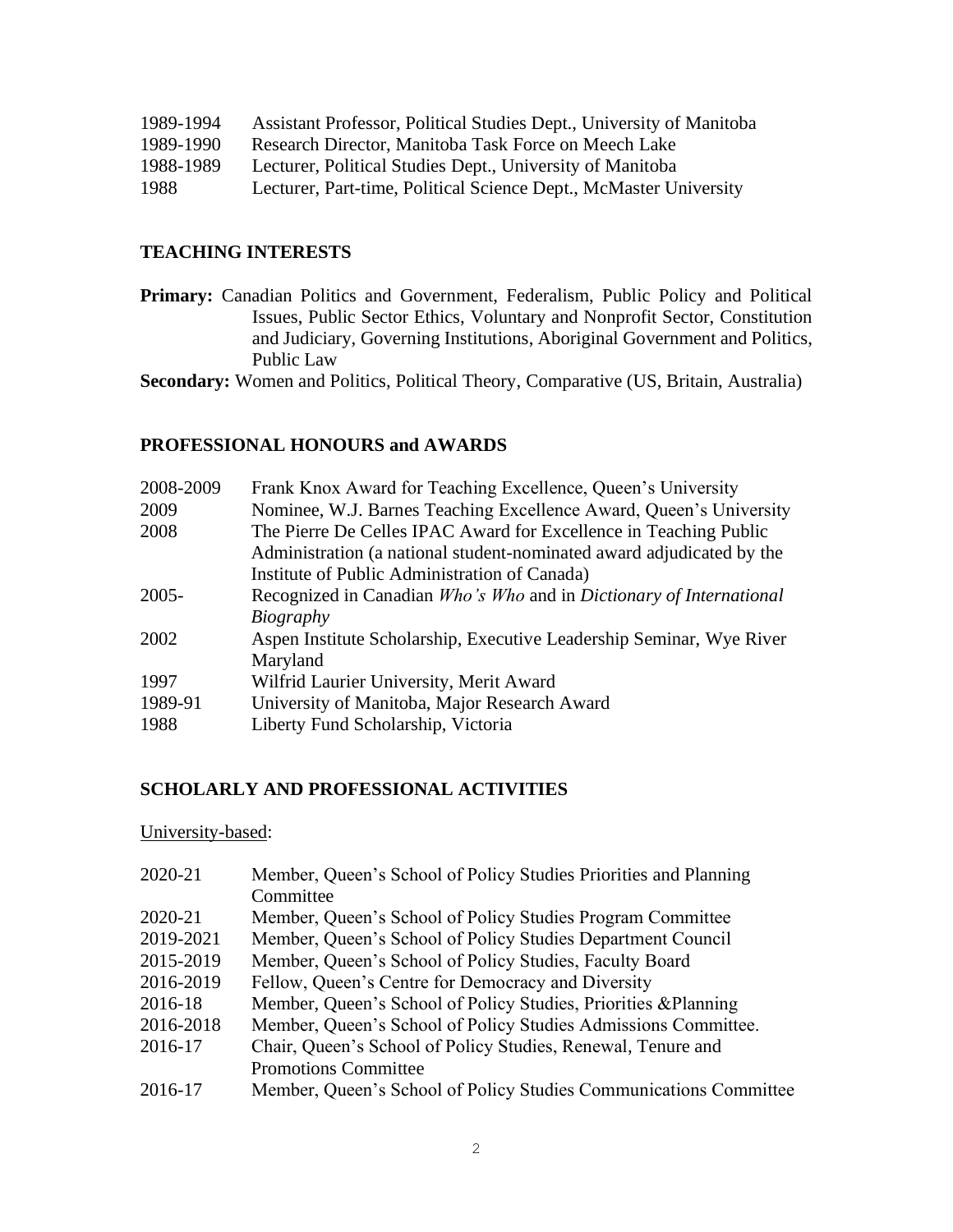| 2015-16      | Principal Author. Queen's School of Policy Studies Review of Public  |
|--------------|----------------------------------------------------------------------|
|              | <b>Administration Undergrad Programs</b>                             |
| 2014-15      | Member, Queen's Institute of Intergovernmental Relations Review      |
|              | Committee                                                            |
| 2015         | On Sabbatical, January $1 -$ June 30                                 |
| 2014         | Member, Queen's Internal Research Funding Program Review Committee   |
| 2014         | Member, QSPS Transition Working Group                                |
| 2006-present | Member, MPA Program Committee, SPS                                   |
| 2007-present | Member, Saturday Club, Queen's University                            |
| 1994-2016    | Member, Advisory Council, Institute of Intergovernmental Relations   |
| 2013         | Member, SPS Subcommittee on the SPS Reporting Relationship within    |
|              | Queen's                                                              |
| 2011-2013    | Member, Queen's University Faculty, Staff and Student Advisory       |
|              | Committee to the Principal                                           |
| 2011-2013    | Member, Queen's University Promotions (to Professor) Advisory        |
|              | Committee                                                            |
| 2010-2012    | Member, Communications Committee, School of Policy Studies (SPS)     |
| 2010-2012    | Chair, Unit Ethics Review Committee, SPS                             |
| 2009-2010    | On Sabbatical, July 1-June 30                                        |
| 2008-2009    | Chair, Unit Ethics Review Committee, SPS                             |
| 2008-2009    | Member, Institute of Intergovernmental Relations Director Search     |
|              | Committee                                                            |
| 2004-2009    | Member, Unit Ethics Review Committee, SPS                            |
| 2006-2009    | Member, Queen's University Senate                                    |
| 2006-2009    | Member, Queen's University Council                                   |
| 2006-2009    | Member, Queen's University Senate Budget Review Committee            |
| 2007-2009    | Member, Queen's Internal Academic Review Committee                   |
| 2005-2009    | Member, Centre for the Study of Democracy Advisory Board, Queen's    |
| 2008         | Member, Joint Senate-Board of Trustees Review Committee for the      |
|              | Principal of Queen's                                                 |
| 2005-2008    | Member, Queen's Major Entrance Scholarship and Awards Committee      |
| 2007-2008    | Member, Chernoff Awards Committee                                    |
| 2006-2007    | Chair, Subcommittee V, University Advisory Research Committee        |
| 2006-2007    | Chair, Queen's University Advisory Research Committee, Post-Doctoral |
|              | Application Review Committee (Subcommittees V and II)                |
| 2005-2007    | Member, Queen's University Advisory Research Committee, Post-        |
|              | Doctoral Application Review Committee (Subcommittees V and II)       |
| 2006-2007    | Member, John Deutsch Centre Review Committee                         |
| 2004-2007    | Member, Advisory Council, Canadian Centre for Study of Democracy     |
| 2004-2006    | Member, Subcommittee V, Queen's University Advisory Research         |
|              | Committee                                                            |
| 2004-2006    | Faculty Mentor, Canadian Millennium Foundation Fellowship Laureates, |
|              | Queen's Chapter                                                      |
| 2005         | Member, Review Committee, Canadian Centre for Study of Democracy     |
| 1999-2005    | Director/Head of Third Sector and Public Policy Initiative           |
| 2005         | Co-Chair, Agnes Etherington Gallery Association Membership Drive     |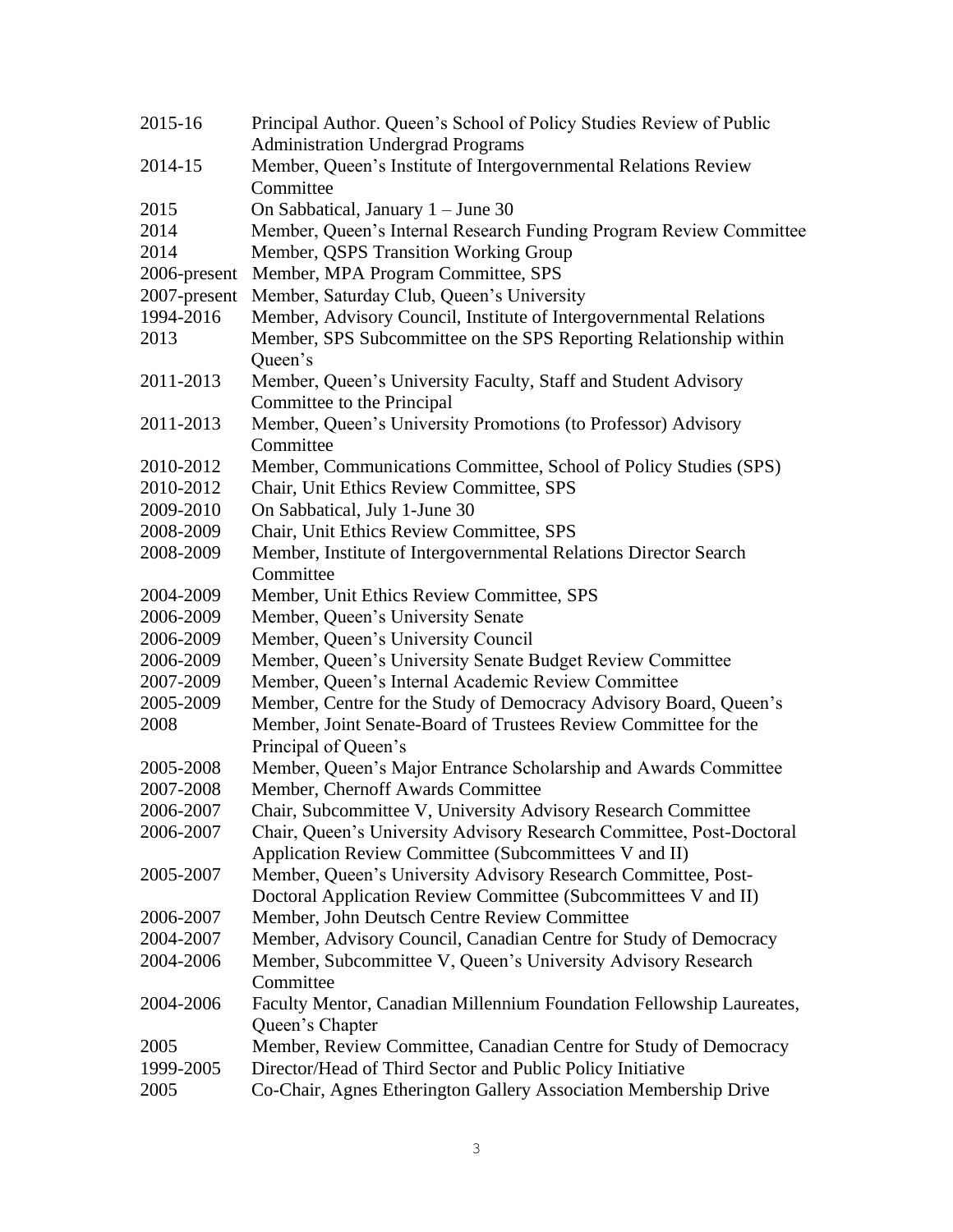| 2004-2005 | Member, Institute of Intergovernmental Relations Director Search and |
|-----------|----------------------------------------------------------------------|
|           | <b>Appointment Committee</b>                                         |
| 2004-2005 | Board Member, Agnes Etherington Gallery Association                  |
| 2004      | Member, Graduate Admissions Committee, School of Policy Studies      |
| 2004      | Member, Canadian Area Group Graduate Admissions Committee,           |
|           | Department of Political Studies, Queen's University                  |
| 2004      | Member, Visitors' Committee, School of Policy Studies                |
| 2003-2004 | Member, Hiring Committee, School of Policy Studies                   |
| 2003-2004 | Member, Tenure and Promotions Committee, School of Policy Studies    |
| 2000-2004 | Member, Advisory Board of Social Policy Evaluation Group             |
| 2002      | Member, Rector Norman Rogers Scholarship Committee                   |
| 2002      | Graduate Coordinator, School of Policy Studies                       |
| 1999-2002 | Member, Hiring Committee, School of Policy Studies                   |
| 1999-2002 | Member, Tenure and Promotions Committee, School of Policy Studies    |
| 1999-2003 | Member, Working Group on Ethics, School of Policy Studies            |
| 2000      | Member, OGS Review Committee, School of Policy Studies               |

# External

| 2019-2021    | Chair, Canadian Association of Programs in Public Administration           |
|--------------|----------------------------------------------------------------------------|
|              | National Accreditation Board (1 term course relief)                        |
| 2021-present | Director, Board of Directors, Institute of Parliamentary and Political Law |
| 2020-2021    | Chair, Canadian Political Science Association, Vincent Lemieux Prize       |
|              | Committee for Best Doctoral Thesis in Canada 2019-2020                     |
| 2020-2021    | Member, Dialogue Study Tables Teams for the Canada School of Public        |
|              | Service, Treasury Board Secretariat, and Canadian Association of           |
|              | Programs in Public Administration                                          |
| 2019-2020    | Member, J.E. Hodgetts Awards Committee for Best English Article            |
|              | published in Canadian Public Administration 2019                           |
| 2019-        | Member, Editorial Board, Canadian Public Administration                    |
| 2018-        | Member, Editorial Board, Journal of Parliamentary and Political Law        |
| 2019-        | Member, Steering Group, Canadian Public Policy Network                     |
| 2018-2019    | Member, Canadian Association of Programs in Public Administration          |
|              | <b>National Accreditation Board</b>                                        |
| 2016-2018    | Past-President, Canadian Association of Programs in Public                 |
|              | Administration                                                             |
| 2016-2018    | Member, Canadian Association of Programs in Public Administration          |
|              | <b>Executive Committee and Board</b>                                       |
| 2018         | Pre-planning committee for the 2020 International Society of Third Sector  |
|              | Research Conference                                                        |
| 2016-2017    | Member, Seymour Martin Lipsett Best Book Award Committee, American         |
|              | <b>Political Science Association</b>                                       |
| 2017-2018    | Liaison and National Lead, CAPPA National Student Case Competition         |
| 2016-2019    | Member, Institute of Public Administration of Canada Outreach              |
|              | Committee                                                                  |
|              |                                                                            |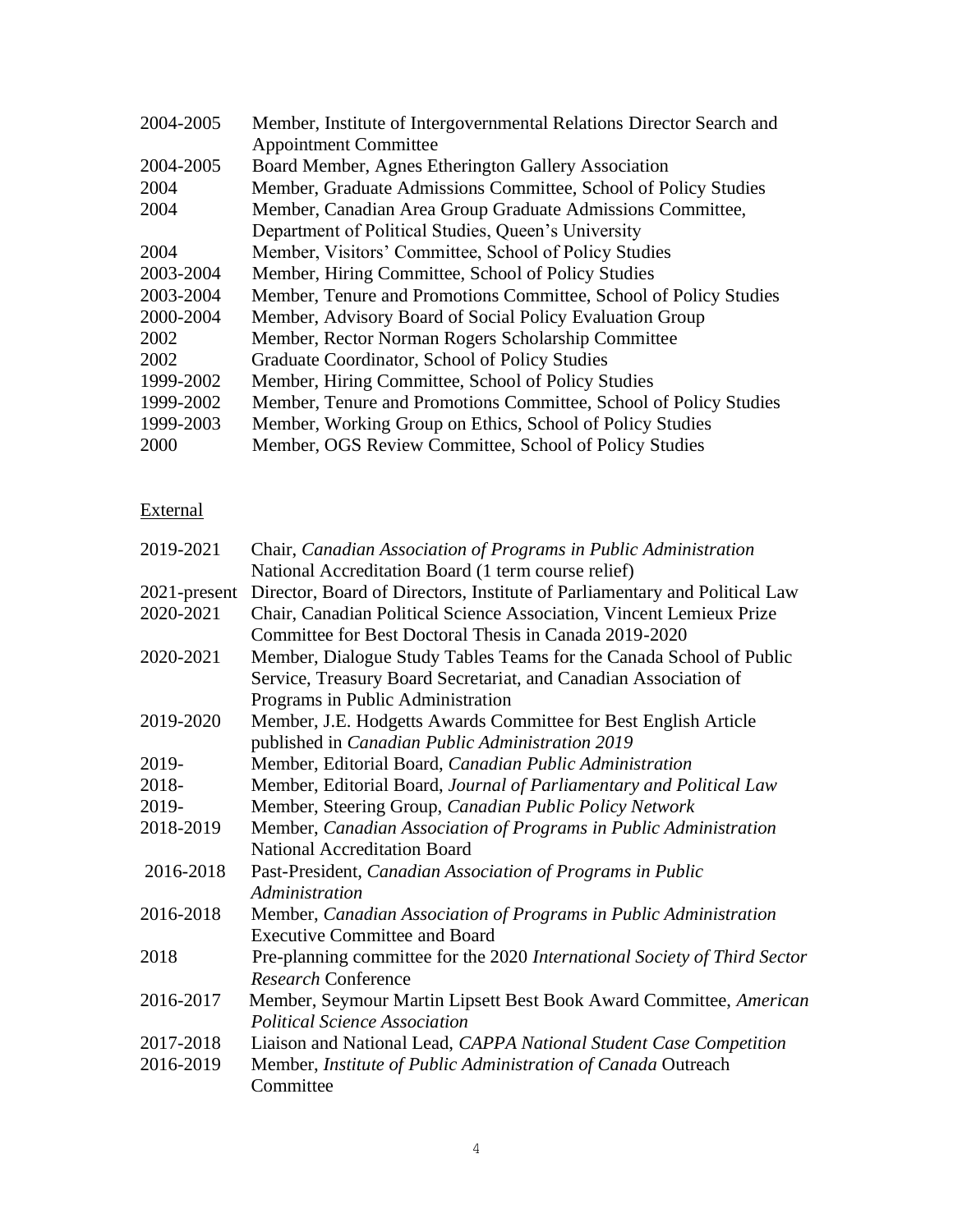| 2016-2017 | Moderator and Co-Organizer, Canadian Association of Programs in                                                    |
|-----------|--------------------------------------------------------------------------------------------------------------------|
|           | Public Administration, Annual National Student Case Competition                                                    |
| 2014-2016 | President, Canadian Association of Programs in Public Administration                                               |
| 2012-2018 | Member, Canadian Association of Programs in Public Administration                                                  |
|           | Annual Conference Paper Adjudication Committee                                                                     |
| 2016-2017 | External Assessor, Concordia University's Department of Political Science                                          |
| 2015      | External Assessor, Glendon College, York University Master's Program in<br><b>Public and International Affairs</b> |
| 2014-2015 | External Assessor, Public Administration Program in the School of                                                  |
|           | Political Studies, University of Ottawa                                                                            |
| 2013-2014 | Chair, Canadian Association of Programs in Public Administration,<br><b>Annual Conference</b>                      |
| 2011-2016 | Member, Canadian Association of Programs in Public Administration,                                                 |
|           | <b>Board of Directors</b>                                                                                          |
| 2011-2016 | Member, Institute of Public Administration of Canada Board of Directors                                            |
| 2013-2016 | Member, Canadian Bureau of International Education-Institute of Public                                             |
|           | Administration of Canada-DFAIT-D Advisory Committee on the African                                                 |
|           | <b>Leaders of Tomorrow Scholarships</b>                                                                            |
| 2014      | Member, Institute of Public Administration of Canada Communications                                                |
|           | and Membership Subcommittee                                                                                        |
| 2014-2016 | Member, Blueprint/Destination 20/20 Student Paper Competition                                                      |
|           | Committee (with Canada School and) IPAC                                                                            |
| 2014-2016 | Member, Institute of Public Administration of Canada Executive Survey                                              |
|           | <b>Steering Committee</b>                                                                                          |
| 2014      | Member, Institute of Public Administration of Canada Regional Group                                                |
|           | <b>Excellence Awards Committee</b>                                                                                 |
| 2011-2014 | Member, Institute of Public Administration of Canada National Executive                                            |
|           | Committee (ex-officio in 2013)                                                                                     |
| 2011-2014 | Chair, Institute of Public Administration of Canada Research and                                                   |
|           | Professional Practices Committee (R&PPC)                                                                           |
| 2011-2013 | Chair, Institute of Public Administration of Canada Research and                                                   |
|           | Professional Practices Subcommittee on Program Review                                                              |
| 2011-2013 | Chair, Institute of Public Administration of Canada, Academic                                                      |
|           | Subcommittee (R&PPC)                                                                                               |
| 2011-2012 | Member, Canadian Association of Programs in Public Administration                                                  |
|           | <b>First Annual Conference Committee</b>                                                                           |
| 2008-2012 | Member, Association of Nonprofit and Social Economy Research                                                       |
|           | (ANSER) Steering Committee and Board                                                                               |
| 2009-2012 | Member, Association of Nonprofit and Social Economy Research Awards                                                |
|           | Committee (thesis awards, graduate research awards and distinguished                                               |
|           | service award)                                                                                                     |
| 2003-2010 | Associate Editor, Canadian Public Policy (CPP)                                                                     |
| 2003-2011 | Adjudicator/Reviewer, Vanderkamp Prize Committee for CPP                                                           |
| 2008-2009 | Member, Canadian Political Science Association Teaching Excellence                                                 |
|           | <b>Prize Committee</b>                                                                                             |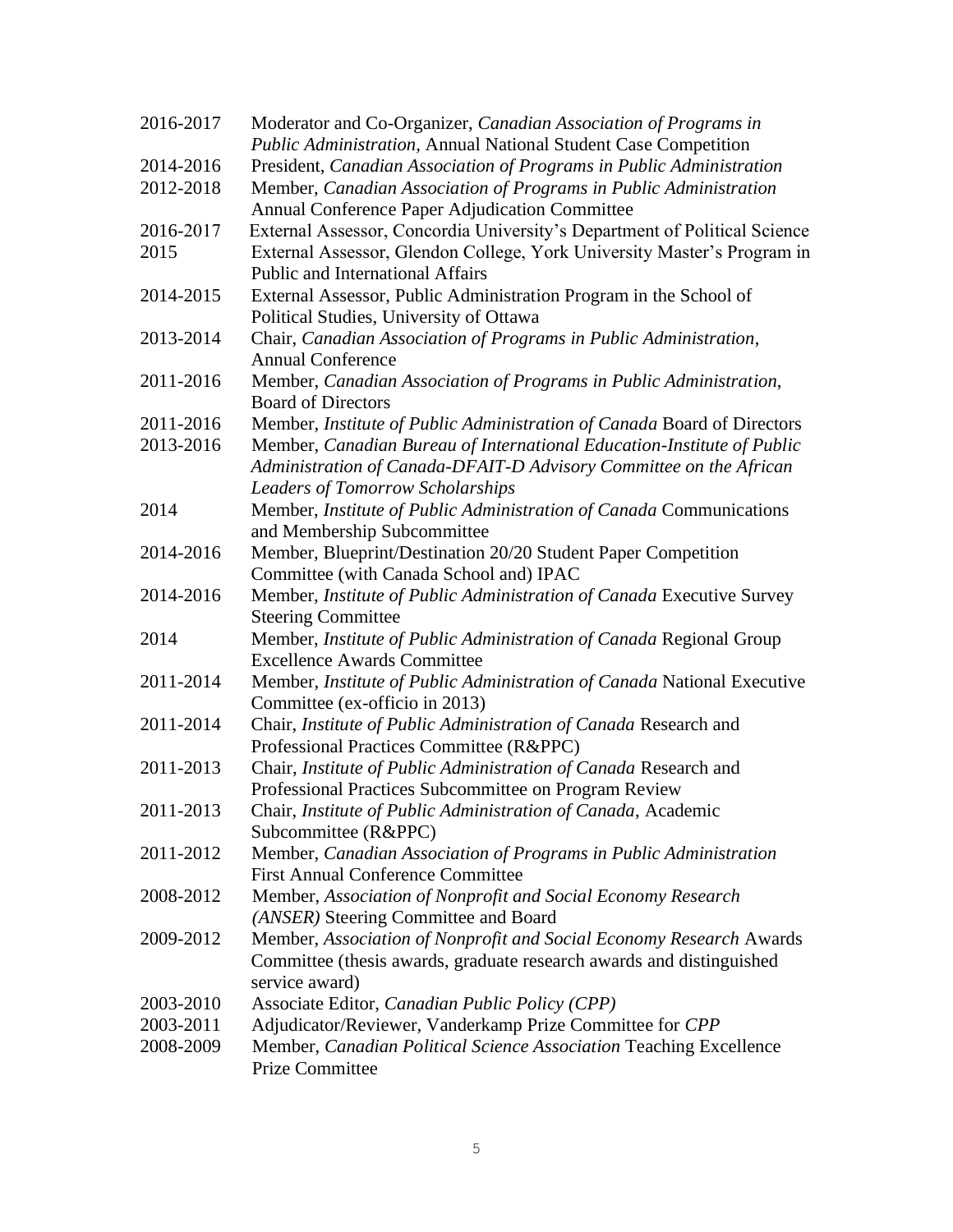| 2007-2011 | Member, Institute of Public Administration of Canada, National Research<br>and Professional Practices Committee                                                                                                           |
|-----------|---------------------------------------------------------------------------------------------------------------------------------------------------------------------------------------------------------------------------|
| 2007-2010 | Member, National Public Policy Committee, Social Sciences and                                                                                                                                                             |
|           | Humanities Research Council (SSHRC), Social Economy Research Nodes                                                                                                                                                        |
| 2008-2011 | Member, ANSER Administration Committee                                                                                                                                                                                    |
| 2007-2012 | Member, ANSER Governance Committee                                                                                                                                                                                        |
| 2006-2009 | Member, Transport Canada, Steering Committee, Domestic and Global<br>Road Safety Activities for International Participation and Canadian Road<br><b>Safety Week</b>                                                       |
| 2006-2009 | Member, Selection Committee, Global and Domestic Road Safety<br>Conferences, Transport Canada                                                                                                                             |
| 2007-2009 | Member, Road Safety Awards Selection Committee, Transport Canada                                                                                                                                                          |
| 2006-2007 | Adjudicator/Reviewer, Donald Smiley Prize Committee, Canadian<br><b>Political Science Association</b>                                                                                                                     |
| 2006-2007 | Coordinator and Liaison, Rockefeller Archive Center (New York) and<br>Queen's University                                                                                                                                  |
| 2005-2009 | Advisor, Transport Canada, Domestic and Global Road Safety                                                                                                                                                                |
| 2004-2006 | Advisory Group, Voluntary Sector Evaluation Research Project, Centre                                                                                                                                                      |
|           | for Voluntary Sector Research and Development, Carleton University and<br>University of Ottawa                                                                                                                            |
| 2004-2008 | Member as Former Director, International Society of Third Sector                                                                                                                                                          |
|           | Research (ISTR), Centre Directors Group                                                                                                                                                                                   |
| 2004-2005 | Member, Nominating Committee, Canadian Political Science Association                                                                                                                                                      |
| 2002-2005 | Member, Voluntary Sector Research Steering Committee, National Survey<br>of Nonprofit and Voluntary Organizations (Qualitative and Quantitative<br>Committees), SSHRC funded Research                                     |
| 2004      | Member, Research Design Committee of the New Social Economy,<br>Community-University Research Alliance Programme, Strategic Programs<br>and Joint Initiatives, Social Sciences and Humanities Research Council<br>(SSHRC) |
| 2004      | External Assessor, Peer Review Team, "Politics and Governance Degree,"<br>Department of Politics and School of Public Administration and                                                                                  |
|           | Governance, Ryerson University                                                                                                                                                                                            |
| 2003-2004 | Vice President, Board of Directors, Volunteer Kingston                                                                                                                                                                    |
| 2000-2004 | Chair, SSHRC Federalism and Federations Grants Adjudication<br>Committee including Doctoral grants and Post-Doctoral grants                                                                                               |
| 2000-2004 | Chair, SSHRC Federalism and Federations Aid to Research Conferences                                                                                                                                                       |
|           | Committee (final year involved participating in the evaluation)                                                                                                                                                           |
| 1999-2004 | Community Of Inquiry Voluntary Sector Research Steering Committee                                                                                                                                                         |
|           | (previously known as Moving Forward Research Advisory Board)                                                                                                                                                              |
| 2003      | Reviewer, University of Toronto Connaught Research Fellowship                                                                                                                                                             |
|           | Competition                                                                                                                                                                                                               |
| 2002      | Member, National Selection Committee for the Voluntary Sector Forum                                                                                                                                                       |
| 2000-2002 | Documentalist and Occasional Advisor, Joint Coordinating Committee,<br>Federal Government-Voluntary Sector Initiative                                                                                                     |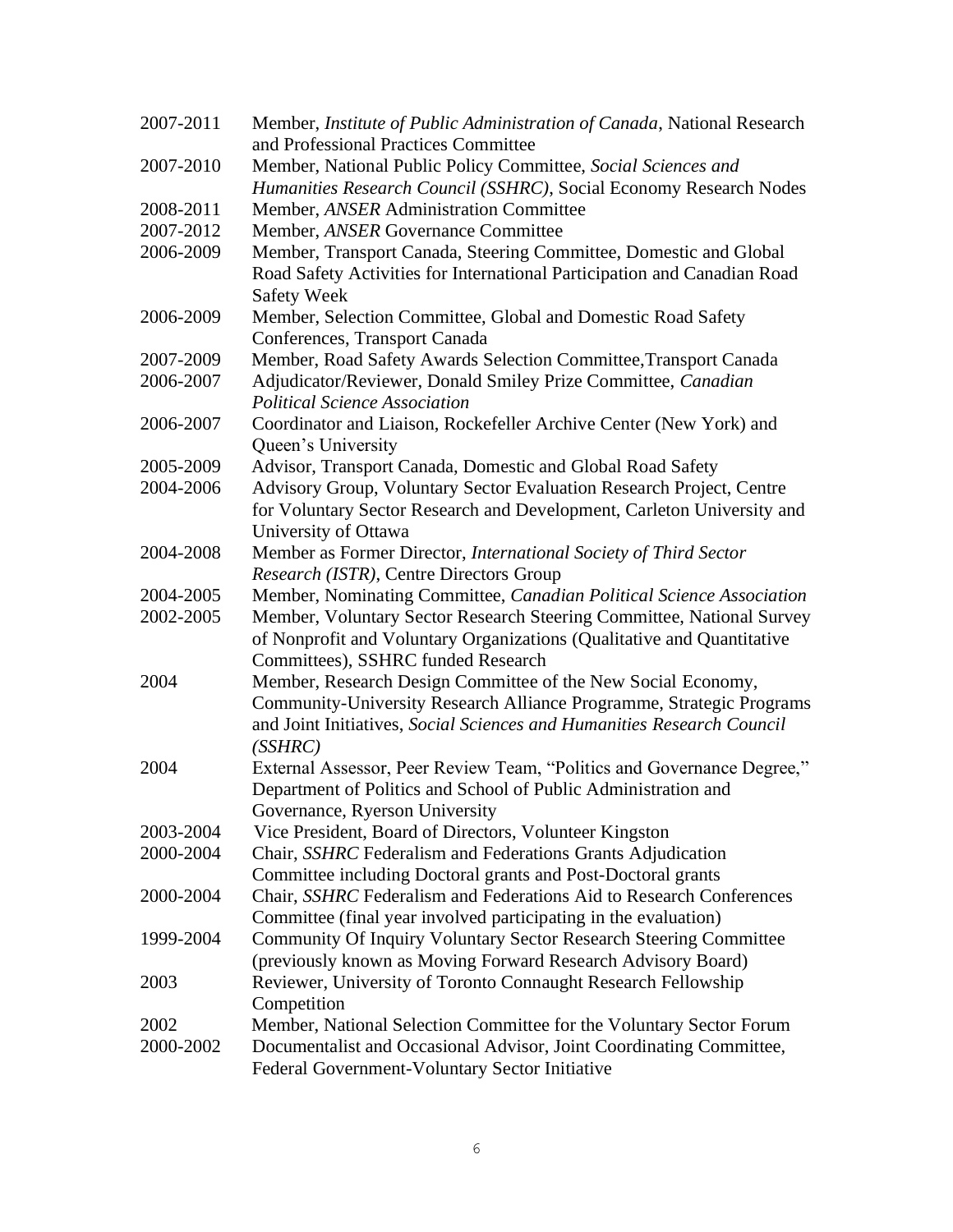| 2000-2002 | Policy Advisor to the Honourable Eric Robinson, Minister of Aboriginal  |
|-----------|-------------------------------------------------------------------------|
|           | and Northern Affairs, Manitoba Government                               |
| 1999-2001 | Non-Profit Sector Research Initiative Grant Applications Review         |
|           | Committee, Kahanoff Foundation                                          |
| 1993-1994 | Observer and Advisor, Chief Phil Fontaine, Assembly of Manitoba Chiefs, |
|           | Dismantling of Indian Affairs and the Provincial Relationship           |
| 1989-1990 | Research Director and Political Advisor, Manitoba Task Force on the     |
|           | Meech Lake Accord                                                       |

## **TEACHING AND SUPERVISORY DUTIES**

Research Assistants (last seven years)

| 2021      | Hilary Hagar (MPA student, School of Policy Studies, Queen's)          |
|-----------|------------------------------------------------------------------------|
| 2020      | Jake Torrie (Doctoral candidate, Cultural Studies, Queen's)            |
| 2020      | Samantha Kieffer (MPA student, School of Policy Studies, Queen's)      |
| 2020      | Graeme Murray (MPA student, School of Policy Studies, Queen's)         |
| 2014-2015 | Raynold Wonder Alorse (Doctoral candidate, Political Studies, Queen's) |
| 2014-2015 | Dawit Debssou (MPA, School of Policy Studies, Queen's)                 |
| 2013-2014 | Michael Kocsis (Post-doctoral fellow, Philosophy, Queen's)             |
| 2013-2014 | John Kraemer (MA student, Political Studies, Queen's)                  |

Mentoring and Co-Authorship with Students & New Colleagues

| 2020-2021 | Mentor to Peggy Schmeiser, Assistant Professor, Johnson-Shoyama      |
|-----------|----------------------------------------------------------------------|
|           | Graduate School of Public Policy                                     |
| 2014-2015 | <b>Raynold Wonder Alorse</b>                                         |
| 2009-2010 | John Nater                                                           |
| 2009-2010 | Matthew Burbidge                                                     |
| 2004-06   | Queen's University Faculty Mentor for Canadian Millennium Foundation |
|           | <b>Fellowship Laureates</b>                                          |

Graduate Supervisions (Career)

| Completed: 20 M.A., 3 M.P.A, 1 P.M.P.A |
|----------------------------------------|
| 9 Theses, 16 Master's Research Papers  |

## **Queen's University**:

Michael Mantle, *Policy and the Law: Commodifying Charter Rights One Decade after Vancouver (City) v Ward*, 2020 (research paper) John Kraemer (MA), Drugs, Liberty and the State: A Critical Assessment of Canadian

Drug Policy, 2014 (research paper)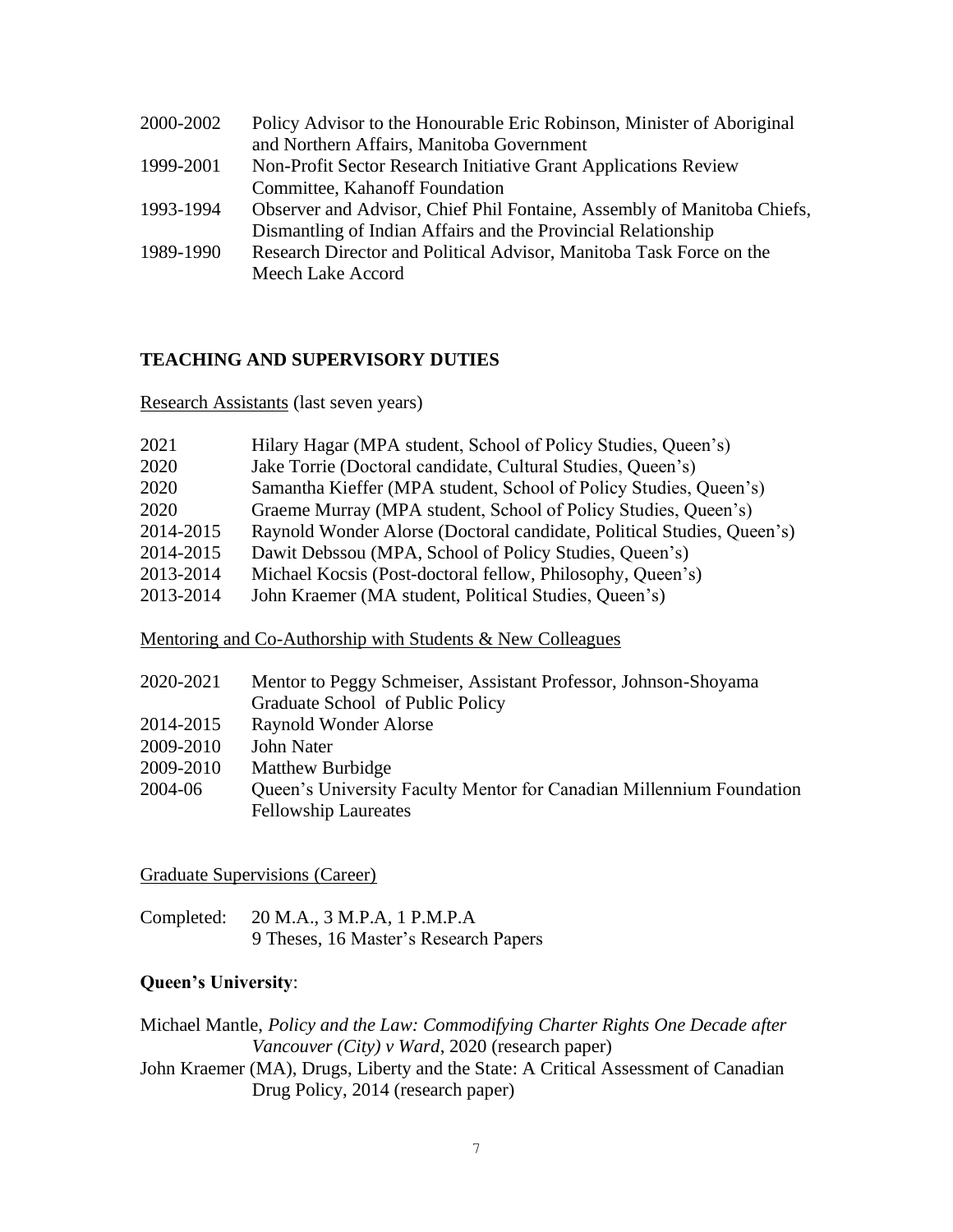- Rebecca Torrance (MA), Canada's Homelessness in a Federal System, 2014, (research paper)
- Mark Kiteley (PMPA), How Can a Province Promote Health? Ideas on How to Foster and Enable a Provincial Health Promotion Mandate, 2012 (research paper)

Cristina Wadhwa (MA), Judicial Power, Review and the Supreme Court: The controversy of *R.v. Sharpe* and Responsible Decision-Making, 2007 (thesis).

Emmett McFarlane (MA), Reforming the Supreme Court of Canada Appointments Process: Politics, Transparency and Judicial Independence, 2005 (thesis).

Louisa Everitt (MPA), Institutionalization, Influence, and Mission Drift in Interest Groups: The Case of the National Right to Life Committee and Campaign Life Coalition in the Human Embryonic Stem Cell Debate, 2005 (research paper).

Annik Bordeleau (MPA), Effective Lobbying: An Illusion? Lobbying and the Pharmaceuticals Industry, 2000 (research paper).

Betsy Harvie, (PMPA), Voluntary Sector, 2002, (research paper) joint supervision.

#### **Wilfrid Laurier University**:

Shawn Graham (MA), Democratic Dialogue or Judicial Decree? Democracy, Judicial Power and the Vriend Decision, 1999 (research paper).

- Michael McNamara (MA), Globalization and the First Nations: A Case Study of the Ipperwash Beach Conflict, 1999 (research paper).
- Albert Wong (MA), Community Interests and Individual Rights: The Canadian Constitutional Experience, 1998 (research paper).
- Jon Greene (MA), Universities and the Global Economy: the Case of Ontario, 1996 (thesis).

Scott Brown (MA), The Quebec Referenda – 1980 to 1995 (research paper).

Colleen Tucker (MA), The Canadian Charter of Rights and Freedoms, the Courts, and the Freedom to Promote Hatred, 1996 (research paper).

## **University of Manitoba**:

- Simone Campbell (MA) The Canadian Mass Media: The Liberalising Agent for the Land of the Free, 1994 (thesis).
- John McLean (MA), The Legalisation of Politics or the Politicisation of the Law: Judicial Power, the Policy Process, and the Charter, 1994 (research paper).
- Ian Band (MA), Race Relations: Native Peoples and the Royal Canadian Mounted Policy, Canada's Challenge, 1993 (thesis).
- Glenn Joyal (MA), Traditional Canadian Political Culture Adrift in the Era of the Charter, 1993 (thesis).
- Kathleen McCallum (MA), Nation-Building versus Province-Building: Interprovincial Barriers to Trade and the Canadian Economic Union, 1993 (thesis).
- Glen Speirs (MA), An Inquiry into the Nature of Contemporary American and Canadian Conservatism, 1993 (research paper).
- Brent Kroeker (MA), Environmentalism: Redeeming the Western Perspective, 1993 (research paper).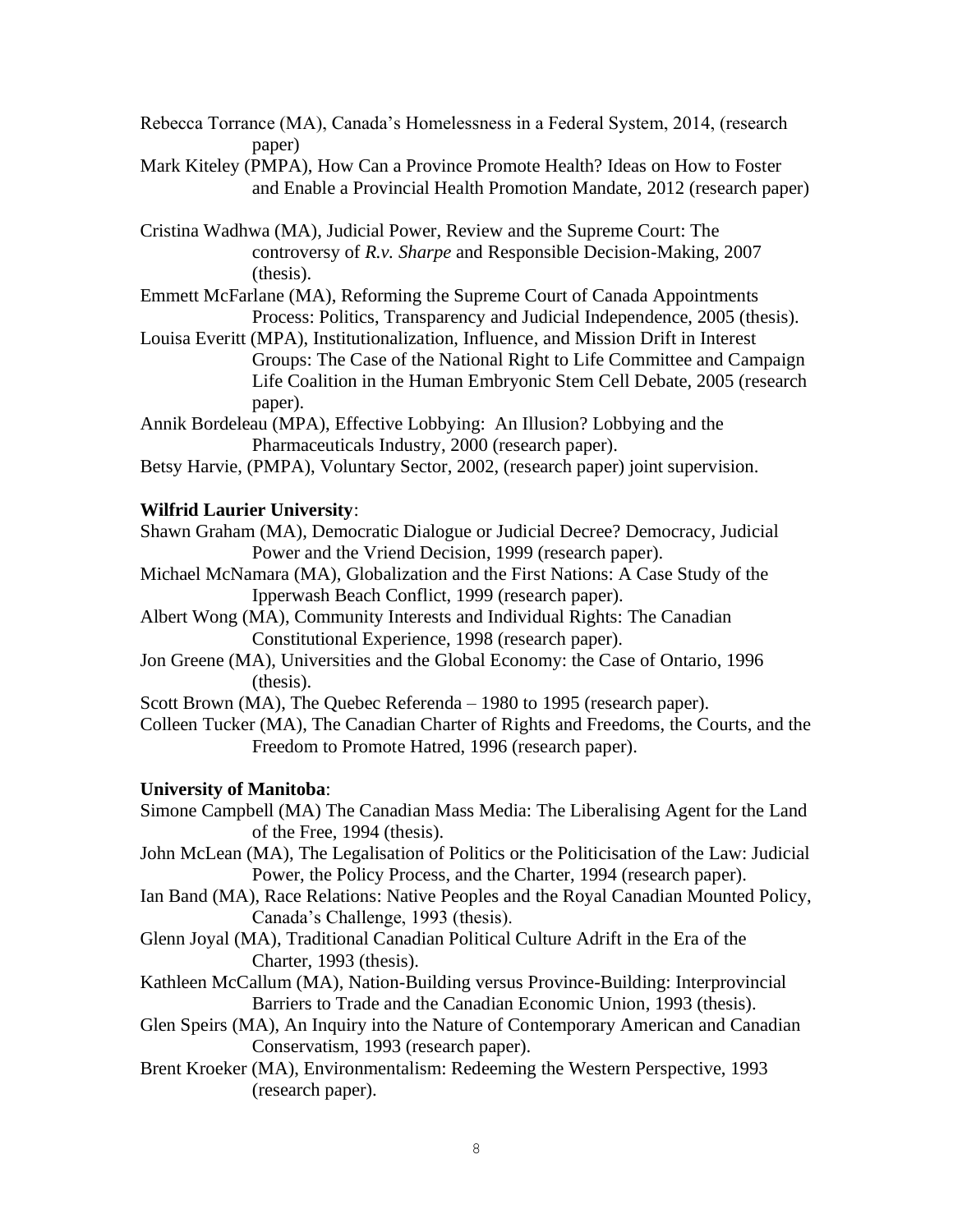Leanne Matthes (MA), Image vs. Reality: An Evaluation of the Political Repercussions of Province-Building in Ontario, 1992 (thesis).

Peter Darke (MA), Sunday Closing Legislation in Canada: The Unanswered Question of Choice, 1992 (research paper).

Marc Poulin (MA), The Lobbyists Registration Act: An Attempt to Control the New Breed of Lobbyists or a Missed Opportunity? 1991 (thesis).

#### Directed Studies (Queen's)

1 PMPA Student, 16 MPA students, 1 HRDC Intern, Policy Internships and Mentor Program, CVSRD, Ottawa

| 2020      | John Walker, Zoe Bougiouklis, Bohdan Fillipowich, Samantha Kieffer, MPA                |
|-----------|----------------------------------------------------------------------------------------|
| 2017-2018 | Thomas Morel, PMPA                                                                     |
| 2007      | MaryBeth Anderson, Tyler Johnston, Katherine MacKenzie, Eli Perell, Marc Peverini, MPA |
| 2006      | Omar Ali-Khan, Shirley Carder, Lucio Chiovitti, Eduardo Garcia, René Hepburn, Steven   |
|           | Jones, Erin Wolfson, MPA                                                               |
| 2002-2003 | Alan Bentley, HRDC Intern, Policy Internships and Mentor Program, CVSRD, Ottawa        |

#### Examining Board Membership (1999-2019)

Ph.D. 16, M.A. 4, MRP/MPA 11, M. Ed. 1, M. Law 1

#### **Member of the 31 examining boards for the following students during my career at Queen's University:**

Linda Mussell, Ph.D. thesis, Internal/External Examiner, Political Studies, Queen's; Alexandra, MacGregor, M.A. thesis, École nationale d'administration publique, 2020; Warren Newman, Ph.D. thesis, Faculty of Law, 2019; Sarah Toole, MRP, QSPS, 2018; Linda Mussell, Ph.D. thesis proposal, Political Studies, 2018; Christie Haynes, Ph.D. thesis, School of Business, 2015; Matthew Cohn, MRP, Political Studies, 2014; Farzana Jiwani, Ph.D. thesis, External Examiner, Carleton University School of Public Policy and Public Administration; Thomas Harrison, Ph.D. thesis proposal, Faculty of Law, 2013; Leah Sarson Ph.D. thesis proposal, Political Studies, 2013; Tim Abray-Nyman, Ph.D. Canadian Area Examining Committee, Political Studies, 2013; Emmanuelle Richez, Ph.D. thesis, External Examiner, McGill University, 2012; Allison Dawn McCulloch-Kandulski, Ph.D. thesis, Political Studies, 2009; Mary Anne Edgeworth (Drinkwater), MRP, SPS, 2007; Katie Jayne Norman, MRP, SPS, 2007; Carol Allmendinger, M.Ed., Faculty of Education, 2006; Samuel McKegny, Ph.D. thesis, English, 2005; Nadia Ramlal, MRP, SPS, 2005; Ross Smith, MRP, SPS, 2005; Sean Geoby, MA, Economics, 2005; Jeremy Clarke, Ph.D. Comprehensives, Political Studies, 2005; Simon Kiss, Ph.D. Comprehensives, Political Studies, 2005; Kevin Selby, Ph.D. thesis, Sociology and Anthropology, Carleton University, 2004; D'Arcy Gordon Vermette, ML, Faculty of Law, 2004; Douglas Kane, MRP, SPS, 2001; Johanne Levesque, MRP, SPS, 2001; Owen Grier, MRP, SPS, 2001; Katherine Louise Cuff, Ph.D. thesis, Economics, 2000; Pamela McCurry, MRP, SPS, 2000; Charles-Henri Warren, Ph.D. thesis proposal, Political Studies, 2000; A-M Watson, MRP, SPS, 2000; Margaret Moores, MA, Geography, 1999; Alexis Conrad, MA, Political Studies, 1999.

#### Courses Taught (1999-2019)

G=Graduate, U=Undergraduate, M=Mixed grad and honours students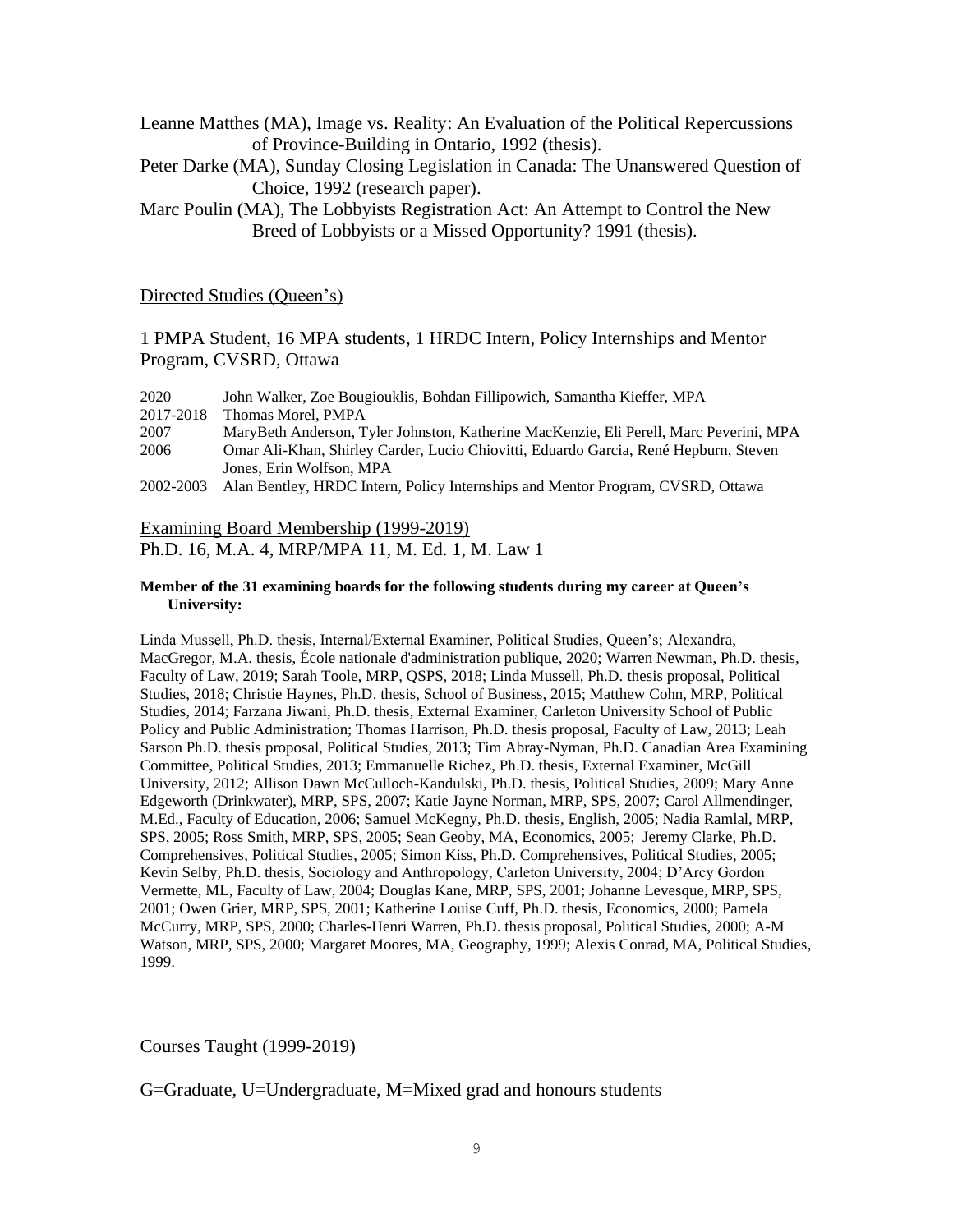| Queen's:        |                                                                          |
|-----------------|--------------------------------------------------------------------------|
| <b>MPA 800</b>  | Governing Institutions, G                                                |
| <b>PMPA 800</b> | Governing Institutions, G                                                |
| <b>MPA 813</b>  | <b>How Governments Decide</b>                                            |
| MPA 826         | Public Sector Ethics. G                                                  |
| <b>MPA 814</b>  | Federalism, G                                                            |
|                 | POLS 415/818 Canadian Federalism, M                                      |
| <b>MPA 897</b>  | Voluntary Organizations and Health Care, G                               |
|                 | full credit grad course, partly funded by Public Health Agency of Canada |
| <b>MPA 851</b>  | Public Policy and the Third Sector, G                                    |
| MPA 897         | Citizen Engagement, G                                                    |
|                 | full credit grad course for students at student request                  |
| <b>MPA 879</b>  | First Nations and the Canadian State: Facing the Policy Challenges, G    |

# **EXTERNAL RESEARCH FUNDING**

C=Granting Council G=Government P=Private Foundation I=Internal

| Year     | <i>Source/Purpose</i>                                                                                           | <b>Type</b>   | <b>Amount/Year</b>     |
|----------|-----------------------------------------------------------------------------------------------------------------|---------------|------------------------|
| $2017 -$ | Manulife Financial, Sponsorship of Students to                                                                  | $\mathbf{P}$  | \$25,000               |
| 2018     | travel the annual National case competition (I                                                                  |               |                        |
|          | obtained the grant and oversaw it)                                                                              |               |                        |
| 2017-    | ESDC, 2016-2018 A Program of Research to Evaluate the                                                           | $\mathcal{C}$ | \$299,968              |
| 2022     | Effectiveness of Work Integration Social Enterprises (WISEs)<br>in the Mental Health Sector SSHRC (Team Member) |               |                        |
| 2015     | Government of the Northwest Territories,                                                                        | G             | \$99,375               |
|          | Department of Lands, Liabilities and Financial                                                                  |               |                        |
|          | Assurances Division (Case Studies) (PI)                                                                         |               |                        |
| 2014-    | Government of the Northwest Territories,                                                                        | G             | \$175,000              |
| 2015     | Department of Lands, Liabilities and Financial                                                                  |               |                        |
|          | Assurances Division (Policy Scan) (PI)                                                                          |               |                        |
| 2014-    | Alberta Government                                                                                              | G             | \$177,820              |
| 2016     | Contract as part of an IPAC research team                                                                       |               | (Brock) \$14,400+costs |
|          | on results-based budgeting (Central                                                                             |               |                        |
|          | <b>Advisory Team Member)</b>                                                                                    |               |                        |
| 2013-    | <b>Ontario Ministry of Intergovernmental Affairs</b>                                                            | G             | \$4,000                |
| 2014     | Grant for Sir John A. Macdonald                                                                                 |               |                        |
|          | conference                                                                                                      |               |                        |
| 2006-    | Social Sciences and Humanities Research Council                                                                 | $\mathcal{C}$ | \$1.75 million         |
| 2010     | of Canada                                                                                                       |               | \$30,000<br>(Brock)    |
|          | CURA on Social Economy, OISE as lead                                                                            |               |                        |
| 2007     | Public Health Agency of Canada                                                                                  | G             | \$9,200                |
|          | Contract; used majority to support 5                                                                            |               |                        |
|          | graduate students for a special research                                                                        |               |                        |
|          | course                                                                                                          |               |                        |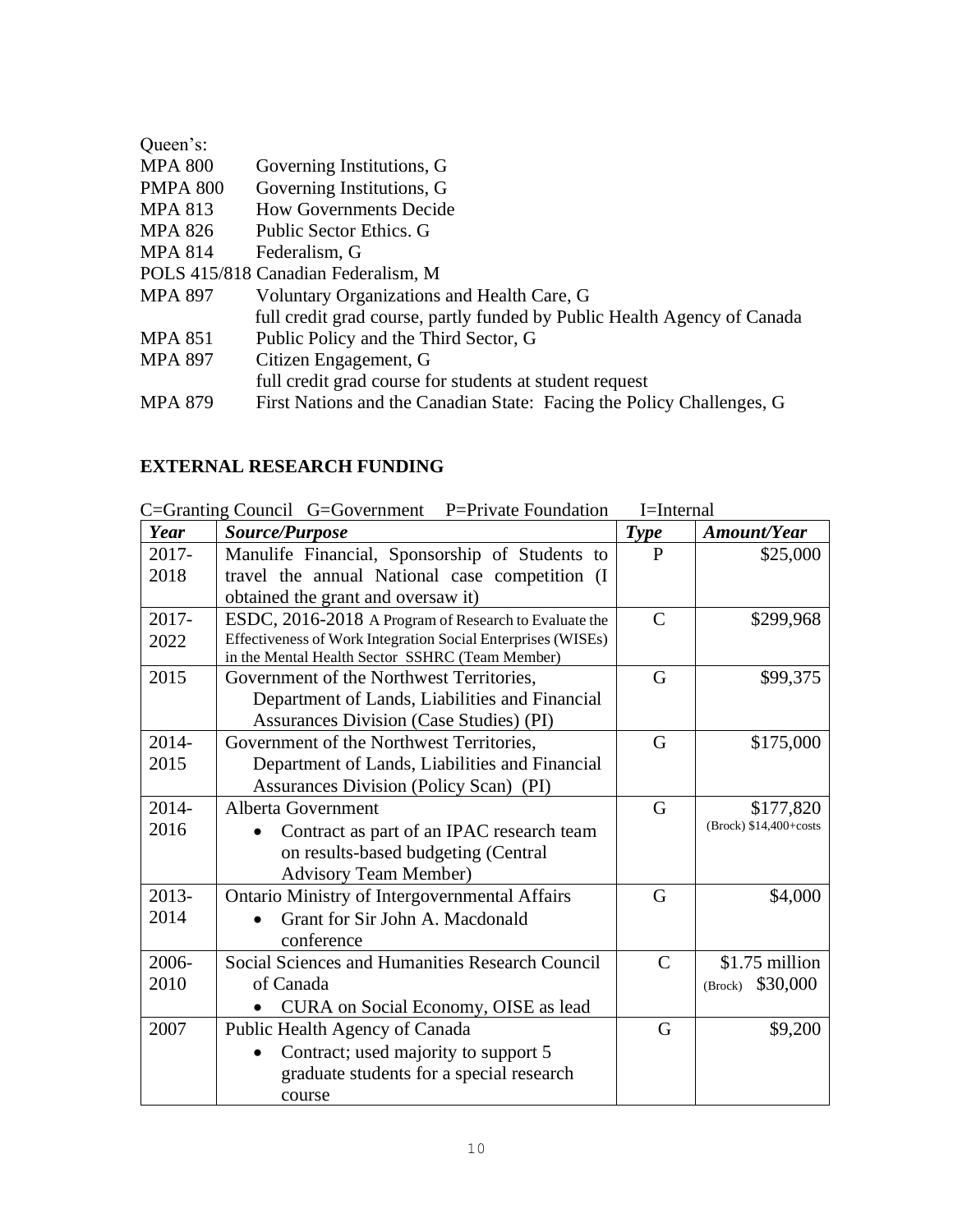| 2007     | Public Health Agency of Canada                     | G             | \$1,000      |
|----------|----------------------------------------------------|---------------|--------------|
|          | Contract; to Supervise Tyler Johnson's             |               |              |
|          | preparation of a poster on study above             |               |              |
| 2004-5   | Federal Government Voluntary Sector Initiative     | G             | \$5,000      |
|          | (HRDC/CCP), The National Survey on                 |               |              |
|          | Nonprofit and Voluntary Organizations,             |               |              |
|          | Researcher                                         |               |              |
| $2001 -$ | Social Sciences and Humanities Research Council    | $\mathcal{C}$ | \$46,450     |
| 2004     | of Canada                                          |               |              |
|          | <b>Research Grant</b>                              |               |              |
| 2003-    | Knowledge Development Centre                       | G             | \$51,300     |
| 2004     | <b>Research Grant</b>                              |               | (refused)    |
|          | Refused owing to complications in                  |               |              |
|          | negotiations between Queen's and KDC               |               |              |
|          | upon advice of SPS A/Director                      |               |              |
| 2004     | Canadian Heritage                                  | G             | \$6,800      |
|          | <b>Contribution Agreement for Third Sector</b>     |               |              |
|          | Conference                                         |               |              |
| 2003     | Human Resources Development Canada                 | G             | \$5,000      |
|          | Conference subsidy                                 |               |              |
| 2003     | <b>Contract for Review of VSI</b>                  | G             | \$5,000      |
| 2002     | <b>Voluntary Sector Initiative/Human Resources</b> | G             | \$4,600      |
|          | Development Canada                                 |               |              |
|          | Contract for midterm review of VSI                 |               |              |
| 2002-    | Capacity Table, Voluntary Sector Initiative        | G             | \$4,251,993  |
| 2004     | Research Grant-held as part of a                   |               |              |
|          | Consortium with CCP as lead                        |               |              |
| 2002-    | Human Resources Development Canada                 | G             | \$94,133     |
| 2003     | Contribution Agreement for Research-held           |               |              |
|          | jointly with Public Policy Forum as lead           |               |              |
| 2001     | Human Resources Development Canada                 | G             | \$20,025     |
|          | Contribution Agreement for Publication             |               |              |
| 1999-    | Social Sciences and Humanities Research Council    | $\mathcal{C}$ |              |
| 2000     | of Canada                                          |               |              |
|          | Research Grant – carry over from 1992-5            |               |              |
|          | grant due to interruption in research              |               |              |
| 1992-    | Social Sciences and Humanities Research Council    | $\mathcal{C}$ | \$36,300     |
| 1995     | of Canada                                          |               |              |
|          | <b>Research Grant</b><br>$\bullet$                 |               |              |
| 1988     | Full sponsorship to attend Conference on Liberty   | $\mathbf{P}$  | <b>UNK</b>   |
|          | and Justice, Liberty Fund, Victoria, June 1988.    |               |              |
| 1982-    | Social Sciences and Humanities Research Council    |               | <b>UNK</b>   |
| 1986     | of Canada                                          | $\mathsf{C}$  | $$12-14,000$ |
|          | Doctoral Fellowship                                |               | per year)    |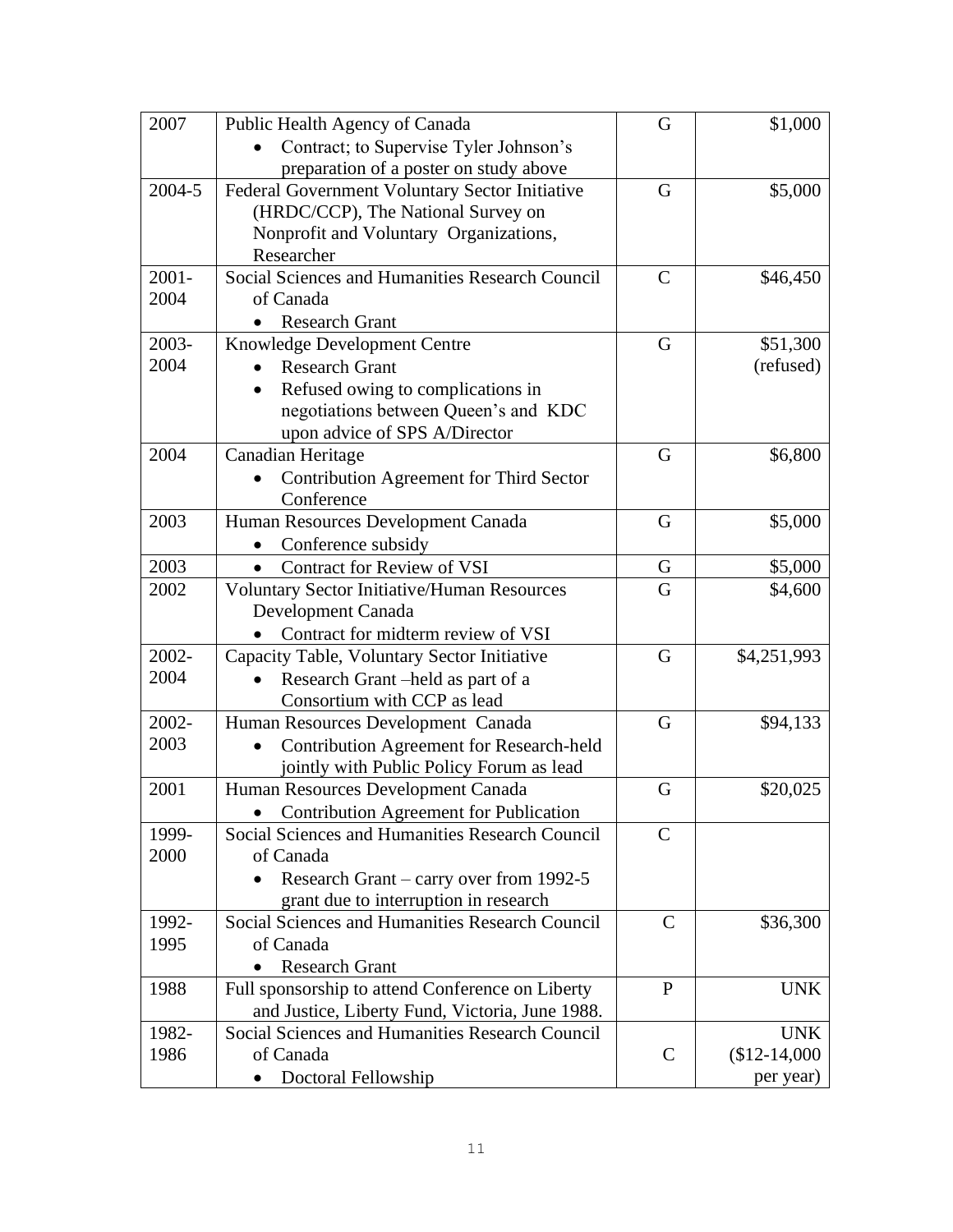# **INTERNAL RESEARCH FUNDING**

| 2013- | Queen's School of Policy Studies, Faculty of Law      | I           | \$8,000    |
|-------|-------------------------------------------------------|-------------|------------|
| 2014  | and Department of Political Studies                   |             |            |
|       | For Sir John A Macdonald Conference                   |             |            |
| 2010  | Queen's Travel Award                                  | $\mathbf I$ | \$900      |
| 2008  | Queen's Travel Award                                  | $\mathbf I$ | \$700      |
| 2004  | Queen's Principal and Offices of Research             | I           | \$2,000    |
|       | Services matching contribution $(\$1,000)$ to the     |             |            |
|       | <b>International Society of Third Sector Research</b> |             |            |
|       | Conference. The SPS contributed \$1,000               |             |            |
|       | through the general program and through the           |             |            |
|       | Public Policy and Third Sector program                |             |            |
| 2000  | Social Science and Humanities Research Council        | I           | \$2,500    |
|       | of Canada                                             |             |            |
|       | <b>Special Research Initiative Grant</b>              |             |            |
| 2000  | Queen's University Advisory Research                  | I           | \$2,500    |
|       | Committee Fellowship for "Rescuing Interests          |             |            |
|       | and Restoring Legitimacy in the Policy                |             |            |
|       | Process: Government and the Third Sector."            |             |            |
| 1997  | Wilfrid Laurier University, Office of the President   | $\mathbf I$ | \$7,500    |
|       | and Cultural Affairs (\$3,000 approx.),               |             |            |
|       | University of Waterloo (\$3,000), and                 |             |            |
|       | University of Guelph (1,500)                          |             |            |
|       | Jointly with Sandra Burt and Margaret                 |             |            |
|       | Moore, Conference Grant for organizing                |             |            |
|       | and hosting the second triennial                      |             |            |
|       | conference on Women and Representation,               |             |            |
|       | Waterloo, October 3-4, 1997.                          |             |            |
|       |                                                       |             |            |
| 1997  | Wilfrid Laurier University Initiatory Grant for       | I           | \$300      |
|       | Interviews for "Interest Groups and the               |             |            |
|       | Constitution."                                        |             |            |
| 1997  | Wilfrid Laurier University Travel Grant for           | I           | \$2,000    |
|       | "Constitutional Transitions," a conference            |             |            |
|       | hosted by the Faculty of Law, University of           |             |            |
|       | Hong Kong, May 29-June 1, 1997.                       |             |            |
| 1989- | Major Outreach Award, University of Manitoba          | I           | \$8,820    |
| 1991  | To write and disseminate a monograph on               |             |            |
|       | Manitoba's experience with the Meech                  |             |            |
|       | Lake Accord                                           |             |            |
| 1981- | McMaster Graduate Scholarship                         | Ι           | <b>UNK</b> |
| 1982  |                                                       |             |            |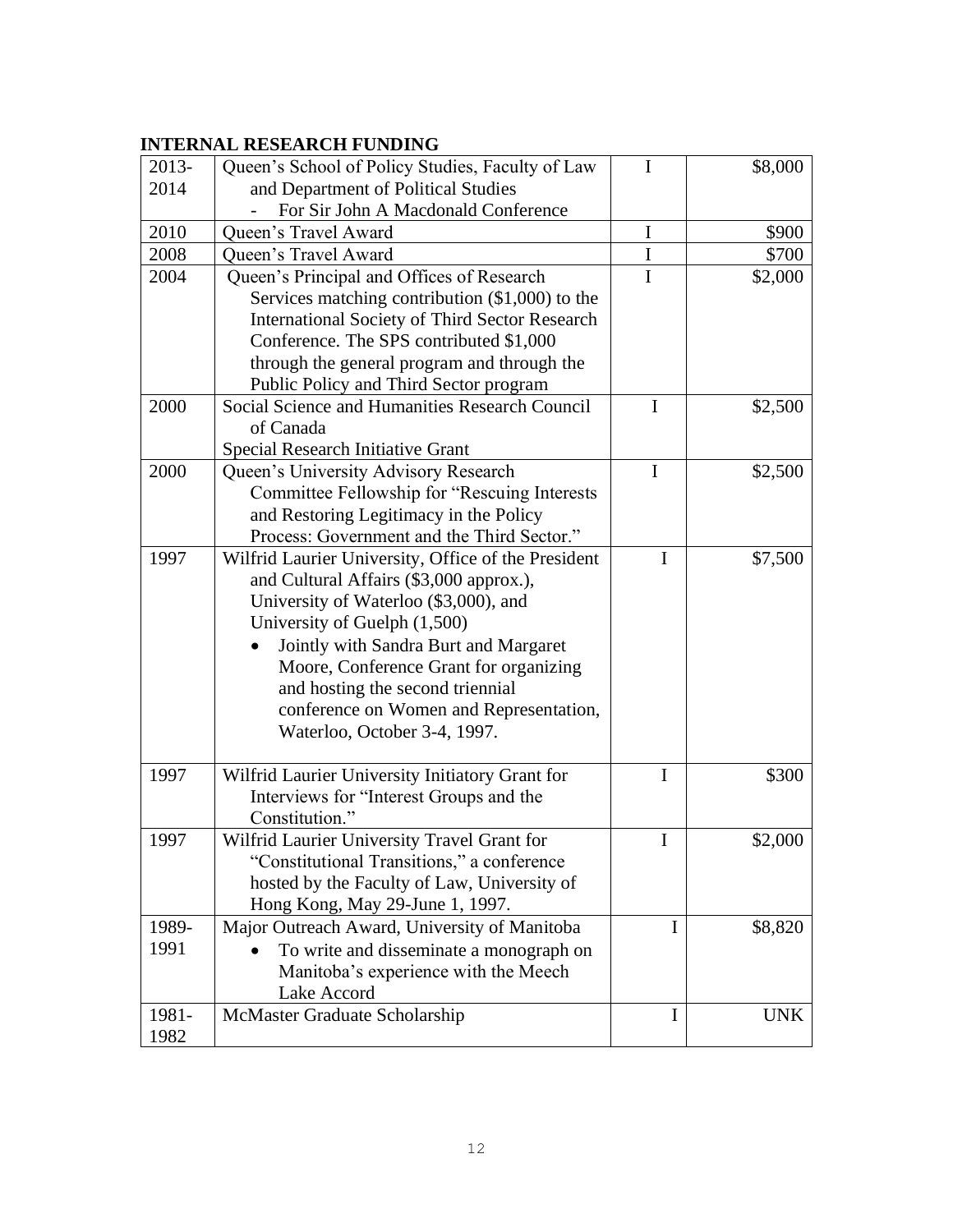# **PUBLICATIONS**

## 1. Lifetime Summary

| Books edited, Journals edited, author books/mongraphs (5/1/3)       | 9      |
|---------------------------------------------------------------------|--------|
|                                                                     | 45     |
|                                                                     | 26     |
|                                                                     | 3      |
|                                                                     | $23+$  |
|                                                                     | 3      |
|                                                                     | $50+$  |
|                                                                     | 15     |
| Professional presentations and conference participation (approx.)   |        |
| Papers presented to professional meetings/conferences (2000 fwd 87) | $115+$ |
| Invited professional presentations (2000 fwd 77)                    | $100+$ |
| Conference, workshop, roundtable participation                      | $100+$ |
| Conference, workshop, roundtable Organizing and Hosting             | $30+$  |
| Founding of new research associations or subsectors of associations | 3      |

# 2. Details

## Edited books, Edited Journals or authored monographs

- 1. Co-Editor with Geoffrey Hale, *Managing Canadian Federalism beyond the Pandemic* (Toronto: University of Toronto Press, forthcoming 2022). Status: first draft of chapters presented at authors workshop, in revision to be submitted to publisher August 2021).
- 2. Livianna Tossuti, Eric Mintz, Kathy Brock & Doreen Barrie. *Canada's Politics Today: Democracy, Diversity and Good Government* (North York: Pearson, 2020). I am author of 3 chapters of this fully online book
- 3. Co-Editor with Wenjue Knutsen of *Voluntas: International Journal of Nonprofit and Voluntary Organizations* Special Issue: Variations of Nonprofit Scholarship: Topping off Old Bottles with New Wine (2014: 25).
- 4. *Delicate Dances: Government and the Nonprofit Sector in Canada* (Montreal-Kingston: McGill-Queen's University Press, 2003), 342 pp.
- 5. With Keith Banting. *The Nonprofit Sector in Interesting Times: Case Studies in a Changing Sector* (Montreal-Kingston: McGill-Queen's University Press, 2003), 272 pp.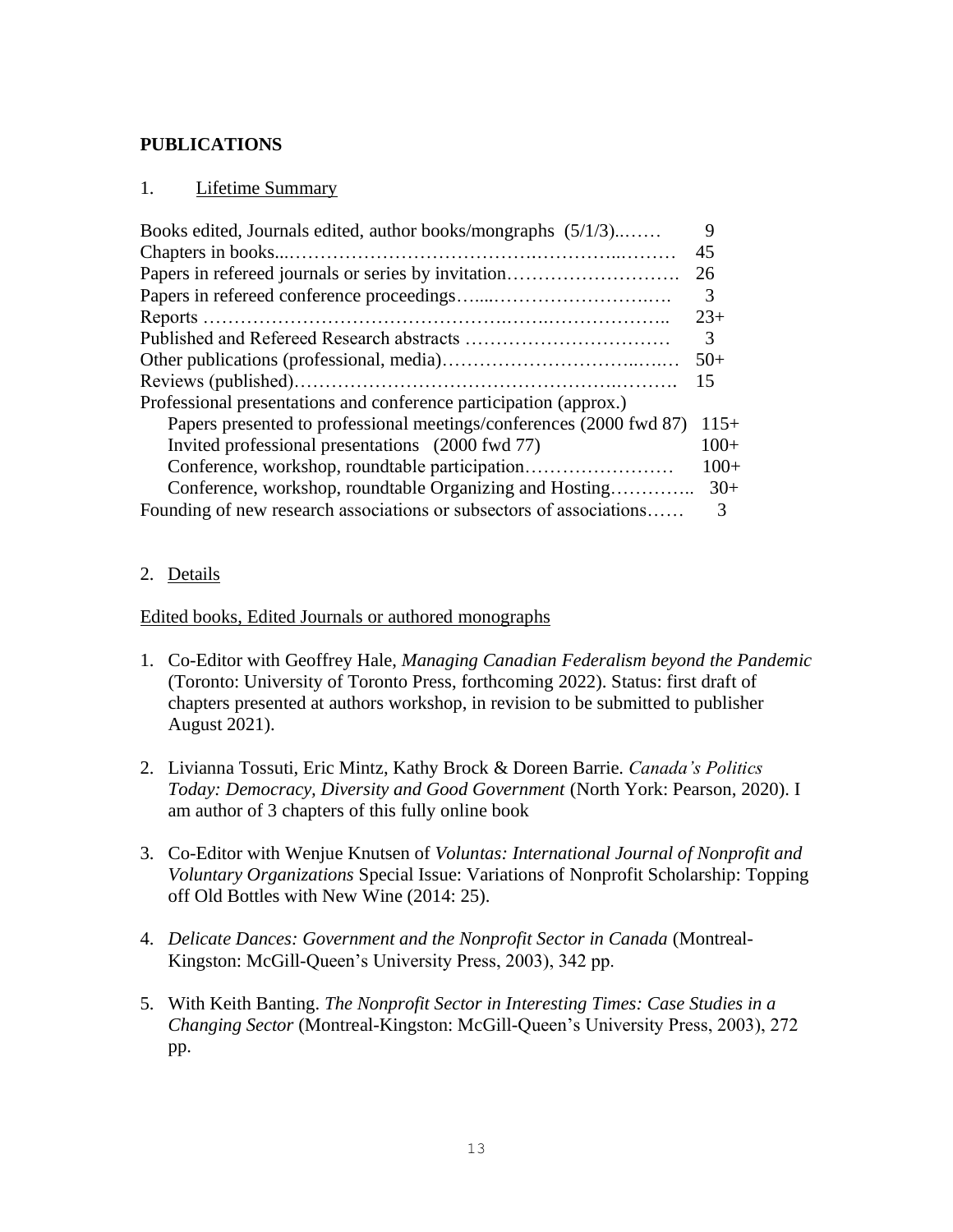- 6. *Improving Connections between Governments and Nonprofit and Voluntary Organisations: Public Policy and the Third Sector* (Montreal-Kingston: McGill-Queen's University Press), 2002, 179 pp.
- 7. With Keith Banting. *The Nonprofit Sector and Government in a New Century* (Montreal-Kingston: McGill-Queen's University Press, 2001,) 256 pp.
- 8. With David Brook and Jan Elliott, *Globalization and the Voluntary Sector in Canada: An Exploratory Study* (Ottawa: Public Policy Forum, 2003). Monograph. 32 pp.
- 9. *A Mandate Fulfilled: Constitutional Reform and the Manitoba Task Force on Meech Lake* (Winnipeg: The University of Manitoba Outreach Fund, 1990). Monograph. 130 pp.

## Chapters in books

- 1. "Cooperative Federalism and Managing Intergovernmental Relations Through the Pandemic: Setting the Framework" in Kathy Brock and Geoffrey Hale, , *Managing Canadian Federalism beyond the Pandemic* (Toronto: University of Toronto Press, forthcoming 2022).
- 2. With Geoffrey Hale, "Pandemic Federalism" in Kathy Brock and Geoffrey Hale, *Managing Canadian Federalism beyond the Pandemic* (Toronto: University of Toronto Press, forthcoming 2022).
- 3. "Federalism After the Pandemic: Looking Forward" in Kathy Brock and Geoffrey Hale, *Managing Canadian Federalism beyond the Pandemic* (Toronto: University of Toronto Press, forthcoming 2022).
- 4. "Chapter 13: The Executive" in Livianna Tossutti, Eric Mintz, Kathy Brock & Doreen Barrie, *Canadian Politics* (North York, ON: Pearson Education Canada, forthcoming 2020). Status: final version submitted, in print).
- 5. "Chapter 14: Parliament" in Livianna Tossutti, Eric Mintz, Kathy Brock & Doreen Barrie, *Canadian Politics* (North York, ON: Pearson Education Canada, forthcoming). Status: final version submitted, in print).
- 6. "Chapter 15: Public Administration and Public Policy" in Livianna Tossutti, Eric Mintz, Kathy Brock & Doreen Barrie, *Canadian Politics* (North York, ON: Pearson Education Canada, forthcoming). Status: final version submitted, in print).
- 7. With John L. Nater, "Ethics in the Public Sector: From Compliance to Values or Compliance and Values?" in Chris Dunn ed., *Canadian Public Administration* (Toronto: Oxford University Press, 2018). Peer reviewed. Brock primary author.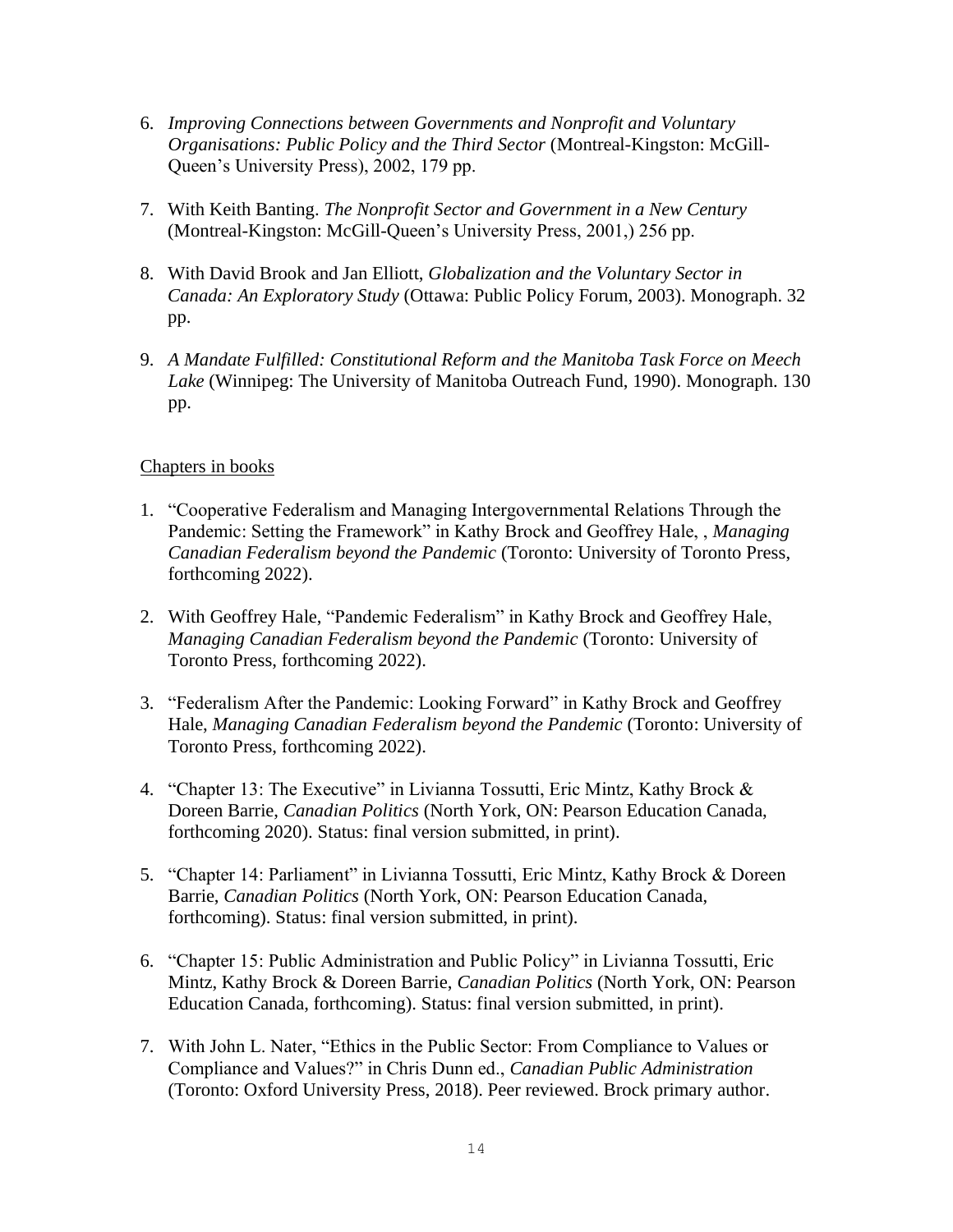- 8. "Canadian Federalism in Operation," in Amanda Clark and Jonathan Craft eds. *Issues in Canadian Public Administration*, (University of Toronto Press, 2018), 109-126.
- 9. "Government and Community Relations," in Keith Seel, ed. *The Management of Nonprofit and Charitable Organizations in Canada*, 4<sup>th</sup> edition (Markham, ON: LexisNexis, 2018), 211-248.
- 10. "Challenging Contemporary Interpretations of Section 94," for *Thinking Outside the Box: Essays in Honour of Thomas Courchene*, Steve Lehrer, André Juneau eds. McGill-Queen's University Press, 2015.
- 11. "First Nations: The Dangers of Denial," in David Thomas and David Biette eds. *Canada and the US: Differences that Count* (Toronto: University of Toronto Press, 2014).
- 12. "Government and Community Relations," in Keith Seel, ed. *The Management of Nonprofit and Charitable Organizations in Canada*, 3rd edition (Markham, ON: Lexis-Nexis, 2014)
- 13. "Testing Federalism through Citizen Engagement," in Tom Courchene, John Allen, Christian Leuprecht and Nadia Verelli eds., *The Federal Idea: Essays in Honour of Ronald L. Watts* (Kingston and Montreal: IIGR with McGill-Queen's, 2011), 247- 267.
- 14. With Matthew Burbidge and John L. Nater, "A Resilient State: The Federal Public Service, Challenges, Paradoxes and a New Vision for the Twenty-First Century," in Chris Dunn ed., *Canadian Public Administration* (Toronto: Oxford University Press, 2010), 235-249 Peer reviewed.
- 15. "Capturing the Complexity of the Ontario Government Relationship with the Social Economy Sector: A New Framework Analysis," in L. Mook, J. Quarter, and S. Ryan eds., *Researching the Social Economy* (Toronto: University of Toronto Press, 2010), 131-153. Peer reviewed.
- 16. "A Comprehensive Framework for the Voluntary Sector in Canada?" in B. Gidron, ed., *Comprehensive Policy Initiatives for the Third Sector: Country Comparisons* (NY: Springer [formerly Kluwer], 2010), 21-44.
- 17. "Government and Community Relations," in Vic Murray ed., *The Management of Nonprofit and Charitable Organizations in Canada*, second edition (Markham, Ontario: Lexis-Nexis, 2009), 195-240.
- 18. "Rhetoric, Reality And Rights: Comparing Canadian and American Aboriginal Policy," in David Thomas, ed., *Canada and the United States: Differences that Count* (Peterborough: Broadview Press, 2007), 263-90.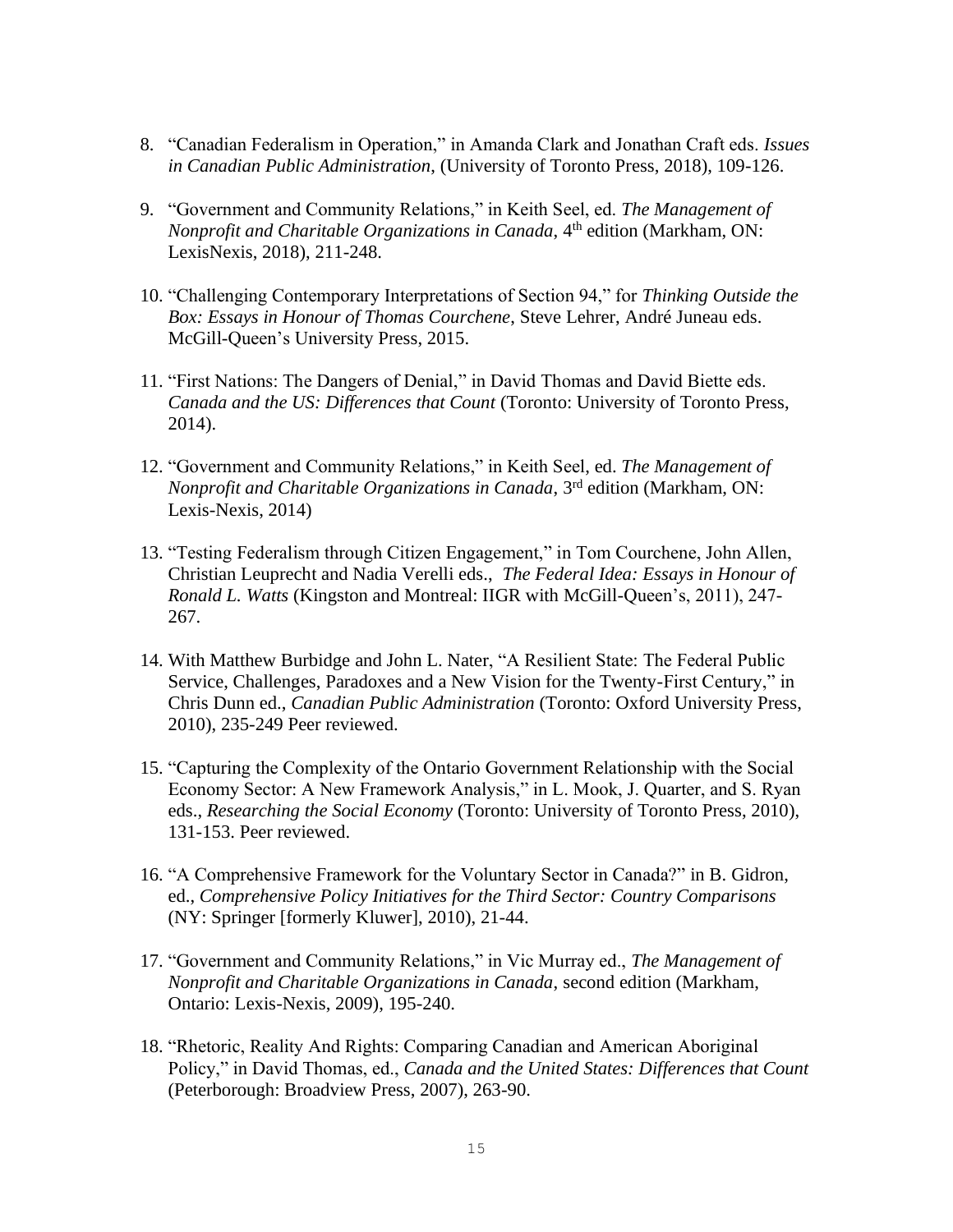- 19. "Government and Community Relations," in Vic Murray, ed., *Management of Nonprofit and Charitable Organizations in Canada* (Markham, Ontario: Lexis-Nexis, Carswell Canada, 2006), 173-214.
- 20. "The Devil's in the Detail: The Chrétien Legacy for the Third Sector," in Lois Harder and Steve Patter, eds., *The Chrétien Legacy: Politics and Public Policy in Canada* (Montreal and Kingston: McGill-Queen's University press, 2006), 255-275. Revised and reprinted.
- 21. With David Brook and Jan Elliott, Globalization and the Nonprofit Sector: The Canadian Experience," in Soma Hewa and Darwin Stapleton, eds., *Globalization, Philanthropy and Civil Society: Toward a New Political Culture in the Twenty-First Century* (Nonprofit and Civil Society Studies), (New York: Kluwer Academic, 2005), 153-175. I was sole author but chapter based on joint research. Peer reviewed.
- 22. "Striving for Fairness: First Nations, Current Reforms and Provincial Interests," in Harvey Lazar, ed., *Canadian Fiscal Arrangements: What Works, What Might Work Better* (Montreal and Kingston: McGill-Queen's University Press, 2005), 227-247.
- 23. "First Nations, Citizenship and Democratic Reform,"in Gerald Kernerman and Philip Resnick, eds., *Insiders and Outsiders: Alan Cairns and the Reshaping of Canadian Citizenship* (Vancouver: University of British Columbia Press, 2005), 257-272.
- 24. "Executive Federalism: Beggar Thy Neighbour?" in F. Rocher and M. Smith, eds., *New Trends in Canadian Federalism* (Peterborough: Broadview Press, 2003), 91-108.
- 25. "Delicate Dances: New Moves, Old Steps," in K. Brock, ed., *Delicate Dances: Public Policy and the Nonprofit Sector* (Montreal and Kingston: McGill-Queen's University Press 2003), 1-15.
- 26. "The Nonprofit Sector in Interesting Times: An Introduction Plus," in K. Brock and K. Banting, eds., *The Nonprofit Sector in Interesting Times*, (Montreal and Kingston: McGill-Queen's University Press 2003), 1-16.
- 27. "Executive Federalism in Canada: A Public Forum?" in Rekha Saxena, ed., *Federalism in India and Canada: A Comparative Study in History and Politics* (New Delhi: Indian Council of Historical Research, 2002), 193-219.
- 28. "Preface" in K. Brock, ed., *Improving Connections between Governments and Nonprofit and Voluntary Organisations: Public Policy and the Third Sector* (Montreal and Kingston: McGill-Queen's University Press, 2002), vii-x.
- 29. "The Nonprofit Sector and Government in a New Century: An Introduction," in Kathy Brock and Keith Banting (eds), *The Nonprofit Sector and Government in a*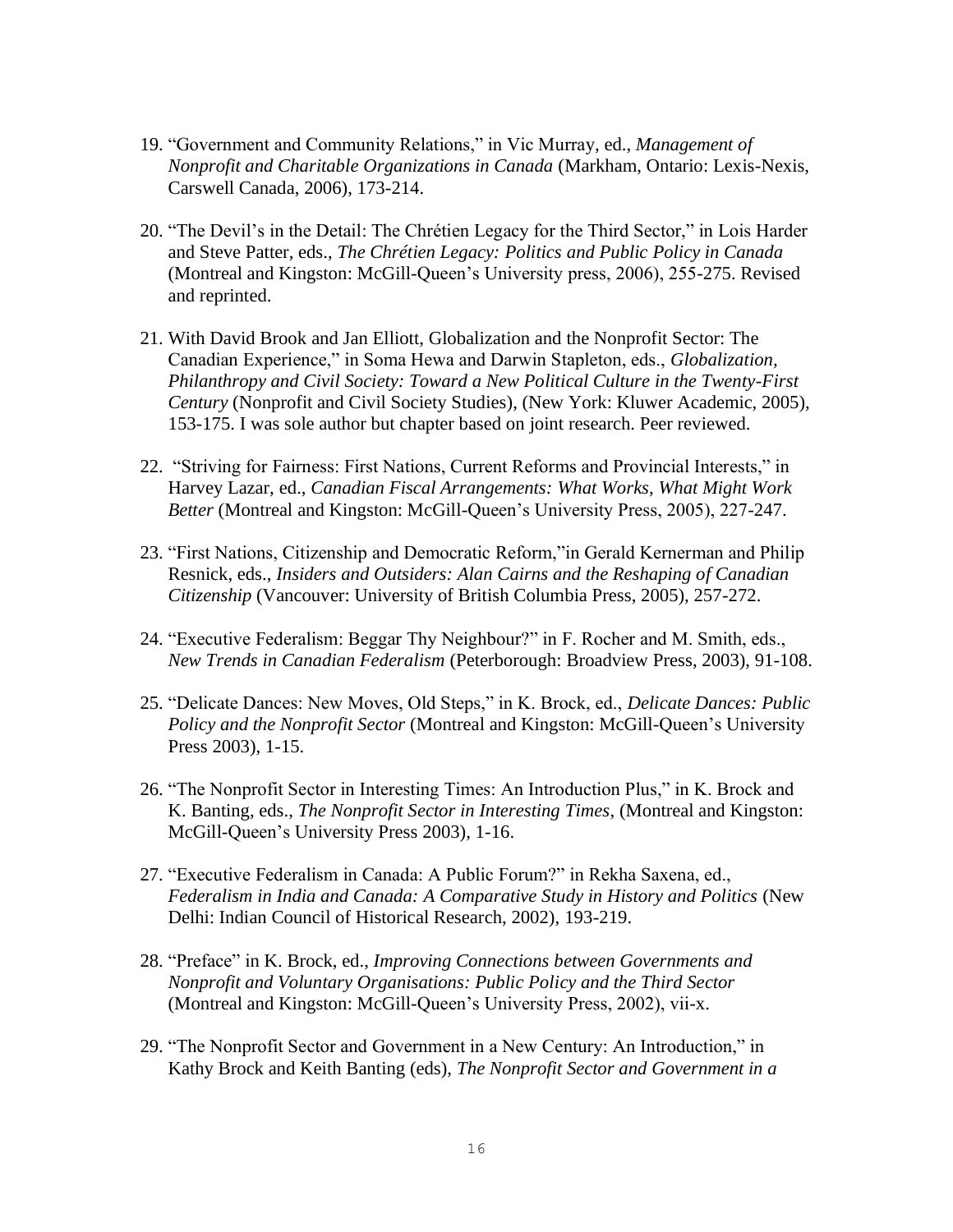*New Century*, (Montreal and Kingston: McGill-Queen's University Press, 2001), 1- 20.

- 30. "Finding Answers in Difference: Canadian and American Aboriginal Policy," in David Thomas, ed., *Canada and the United States: Differences that Count*, 2<sup>nd</sup> ed. (Peterborough: Broadview, 2000), 338-358. Substantially revised chapter.
- 31. "Manitoba," in David Leyton-Brown, ed., *Canadian Annual Review of Politics and Public Affairs 1992* (Toronto: University of Toronto Press, 1998), 201-210.
- 32. "Yes: The Need for Constitutional Reform," in Mark W. Charlton and Paul Barker, eds., *Crosscurrents: Contemporary Political Issues*, 3rd ed. (Scarborough: ITP Nelson, 1998), 111-120.
- 33. "Building a New Partnership: Aboriginal Self-Government in Canada," in Bertus De Villiers, ed., *The Rights of Indigenous People: A Quest for Coexistence* (Pretoria: Human Sciences Research Council, 1997), 181-206.
- 34. "With One Eye Beyond the Border: First Nation Governments and the Canadian Nation-State," in Andrew Johnson and Andrew Strich, eds., *Global Imperatives, National Interest and Public Policy in Canada* (Toronto: Copp Clark, 1997), 189- 212.
- 35. "Women in Manitoba Politics," in Linda Tremble and Jane Arscott, eds., *In the Presence of Women: Representation in Canadian Governments* (Toronto: Harcourt Brace, 1997), 180-201.
- 36. "Opening Our Eyes on the Path Ahead," in John E. Trent, Robert Young and Guy Lachapelle, eds., Quebec*-Canada: What is the Path Ahead?* (Ottawa: University of Ottawa Press, 1996), 333-338.
- 37. "Lifting Impressions: Interest Groups, the Provinces, and the Constitution," in Chris Dunn, ed., *Provinces* (Peterborough: Broadview, 1996), 95-122.
- 38. "Taking Control: Dismantling Indian Affairs and Recognizing First Nations Government in Manitoba," in Douglas Brown, ed., *Canada: The State of the Federation 1995* (Kingston: Institute of Intergovernmental Relations, 1995), 91-208.
- 39. "The End of Executive Federalism," in Francois Rocher and Miriam Smith, eds., *New Trends in Canadian Federalism* (Peterborough: Broadview, 1995), 91-108.
- 40. "On the Road to Self-Government," in Bob Krause and Ron Wagenberg, eds., *Introductory Readings in Canadian Politics and Government* (Mississauga: Copp Clark Pitman, 1995), 287-304.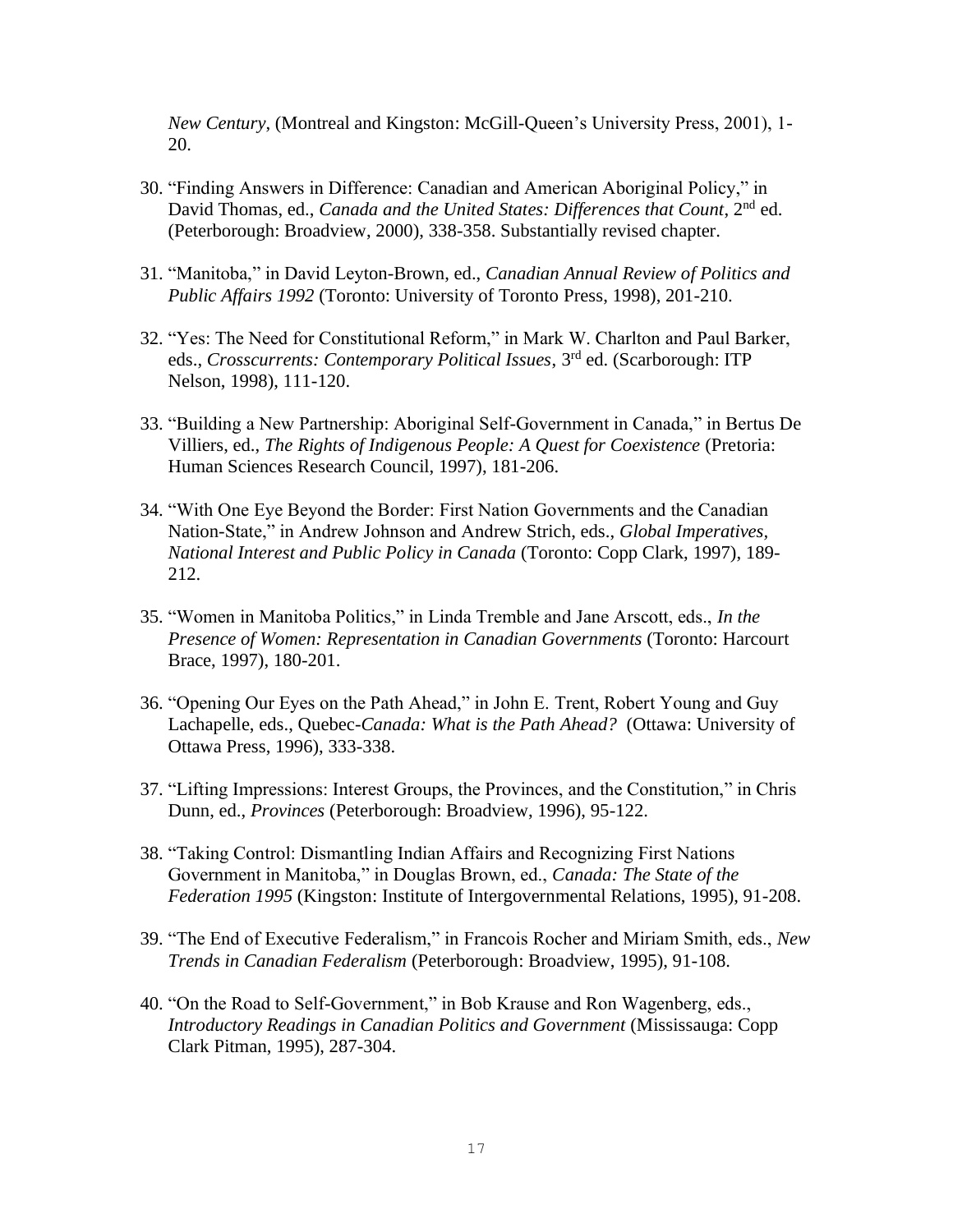- 41. "Consensual Politics: Native Political Leadership," in Ron H. Wagenberg, Maureen Mancuso, and Richard Price, eds., *Leaders and Leadership in Canada* (Toronto: Oxford University Press, 1994), 225-244.
- 42. "Canadian and American Aboriginal Policy Compared: The Issue of Self-Government," in David Thomas, ed., *Political Issues in Canada and the United States* (Toronto: Broadview Press, 1993), 252-270.
- 43. "Fairness, Equity and Rights," in Janet Hiebert, ed., *Political Ethics: A Canadian Perspective* (Toronto: Dundurn Press, 1992), 229-264.
- 44. "The Demand for Greater Participation," in Richard Simeon and Mary Janigan, eds., *Toolkits and Building Blocks: Constructing a New Canada* (Toronto: C.D. Howe Institute, 1991), 71-74.
- 45. "Commentary on A Decade of Constitutional Reform," in David E. Smith, Peter McKinnon and John C. Courtney, eds., After *Meech Lake: Lessons for the Future* (Saskatoon: Fifth House Publishers, 1991), 65-66.

#### Papers in refereed journals or series by invitation

- 1. "Policy Labs, Partners and Policy Effectiveness in Canada," *Policy Design and Practice*, (Published online February 2021). DOI: [10.1080/25741292.2021.1880063](https://doi.org/10.1080/25741292.2021.1880063)
- 2. With Lori Turnbull, "Balancing Accountability and Action during COVID-19: how the Emergencies Act provided a model for an empowered Parliament." *Canadian Public Administration* 63:3 (September 2020), pp. 350-356. Invited Commentary.
- 3. With Jean-François Savard, Isabelle Caron and Robert Shepherd, "Teaching Public Administration in the COVID-19 Era: Preliminary Lessons Learned." *Canadian Public Administration* 63:3 (September 2020), pp. 528-33. Invited Commentary.
- 4. "Government and Non-profit Collaboration in Times of Deliverology, Policy Innovation Laboratories and Hubs, and New Public Governance." *Voluntas: International Journal of Voluntary and Nonprofit Organizations*. 31:2 (2020), pp. 257-270. Previously published online 2019: DOI: 10.1007/s11266-019-00145-0.
- 5. With Andrea Migone, "Financial Capacity of First Nations in Canada," *Canadian Public Administration* (December 2018) 61:4, 479-498. (Brock first author). R
- 6. "Federalism, Intergovernmental Relations and Assisted Dying: A Case Study of Federalism in Operation," *Journal of Parliamentary and Political Law*, Special Issue, (December 2018), pp. 165-198. Peer-Reviewed proposal for this paper.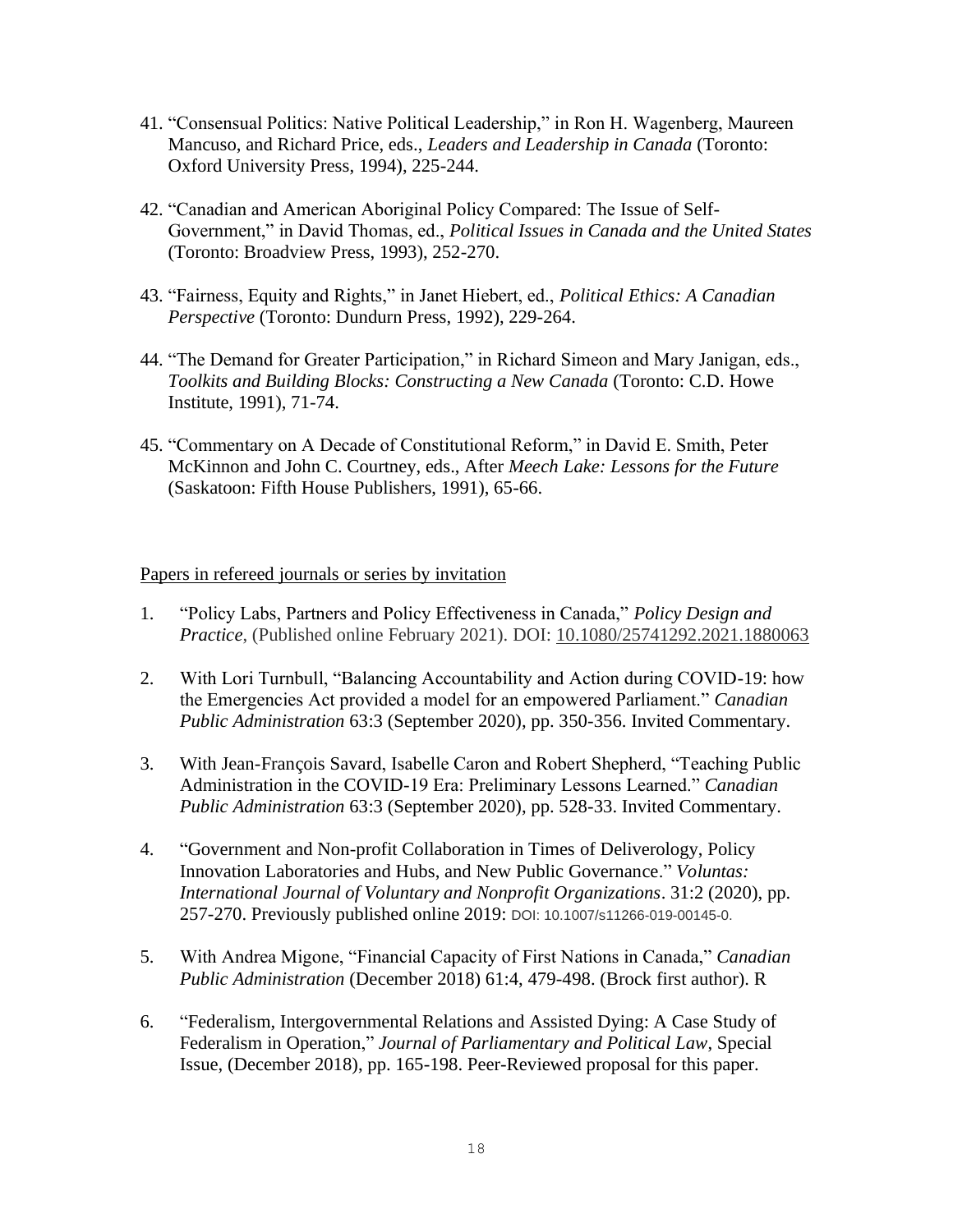- 7. "Premier Couillard's Québec Affirmation Initiative: Understanding, Knowing and Acknowledging Each Other in the Federation," *Journal of Political and Parliamentary Law*, 12:2 (August 2018), pp. 361-378. Reviewed by editorial team.
- 8. With Andrea Migone, "Academic research and engagement with the Canadian public service: Insights from three surveys," *Canadian Public Administration* (September 2017) 60:3, 369-396. (Migone first author) R
- 9. With Wenjue Knutsen, ""Introductory Essay: From a Closed System to an Open System: A Parallel Critical Review of the Intellectual Trajectories of Publicness and Nonprofitness," *Voluntas: Theoretical Variations for Voluntary Sector Organizing* 25:5 (October 2014) 1113-1131. Special Issue. (Knutsen primary author)
- 10. "Judicious Insights into an Assisted Suicide Policy in Canada: Politics and Law in Tandem," *Journal of Parliamentary and Political Law* VII: 1 (March 2013), 127- 144. Peer Reviewed and Invited.
- 11. "Engagement and Representation in Canadian Constitutional Reform: A Test of the Federal System," *Think India Quarterly* a special issue on Canada 15: 3 (September 2012), np. Invited.
- 12. "Policy Controversy and the Usefulness of Nonprofit, Private and Public Sector Partnerships: Introducing Assisted Suicide in Ontario," *Canadian Review for Social Policy* 67 (Fall 2012), 1-15. Peer Reviewed and Invited.
- 13. "The Politics of Asymmetrical Federalism: Reconsidering the Role and Responsibilities of Ottawa," *Canadian Public Policy* 34:2 (June 2008), 143-162. Peer reviewed.
- 14. "Review Essay of Smith's Federalism," *Queen's Law Journal* 31:2 (Spring 2006), 846-52. Invited.
- 15. "Judging the VSI: Reflections on the Relationship between the Federal Government and the Voluntary Sector," *The Philanthropist* 19:3 (Fall 2005), 168-181. Reviewed by editor and I believe one other.
- 16. "The Devil is in the Details: The Chrétien Legacy for the Third Sector," *Review of Constitutional Studies* 9:1&2 (Winter/Spring 2004), 263-282. Peer reviewed.
- 17. "Democracy Is Coming: The New Interest in NGOs, Civil Society and the Third Sector," *The Philanthropist* 16:4 (Winter 2002), 263-271. Invited and reviewed by editor.
- 18. "A Response," in Suzanne Hunt, ed., *The Future of Woodland Family Services: Successful Merger or Perpetual Disaster?* Case Studies series, (Kingston: Queen's IRC, 2001), n.p. Invited.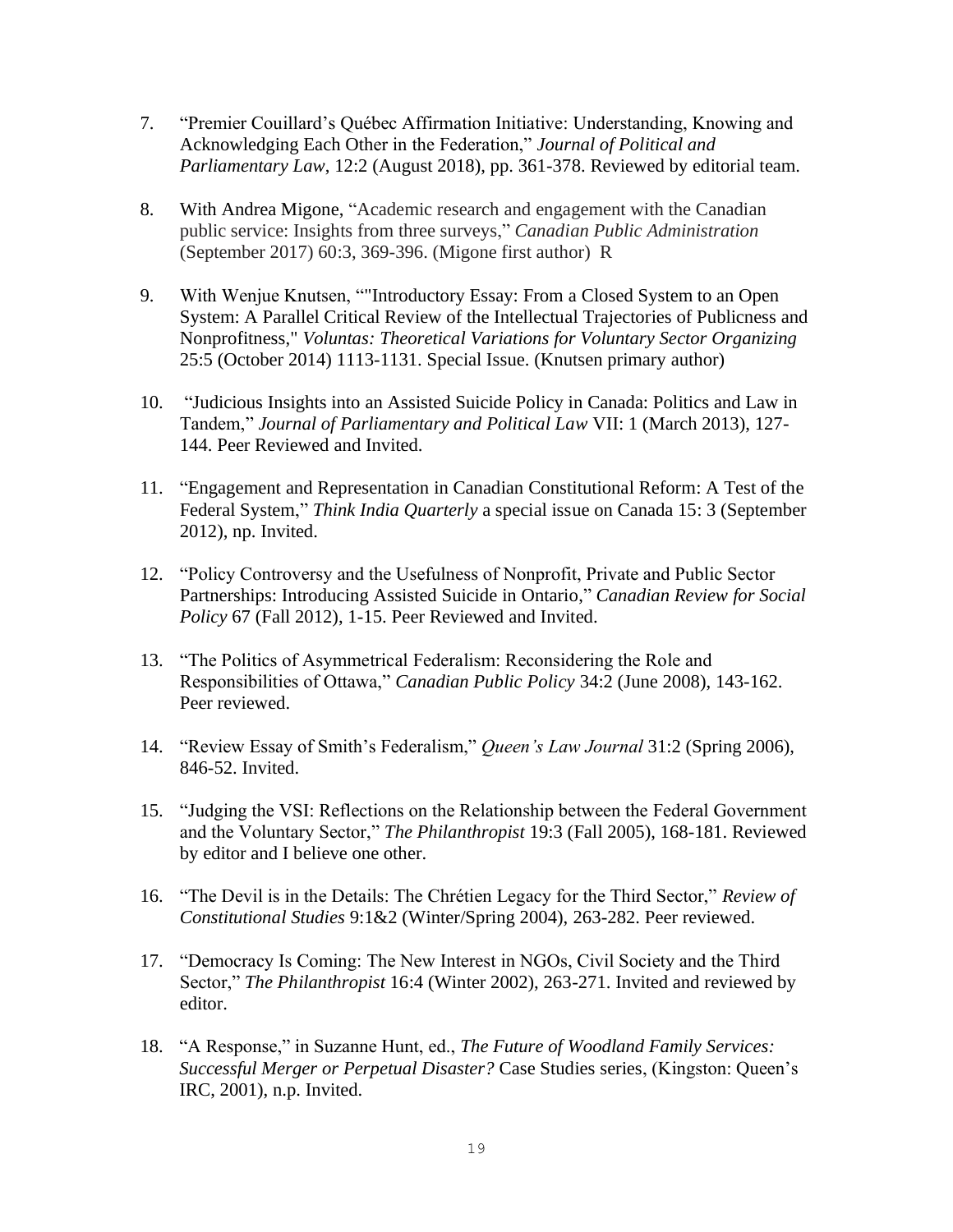- 19. "State, Society and the Third Sector: Changing to Meet New Challenges," *Journal of Canadian Studies*, millennial edition, 35:4 (Winter 2001), 203-220. This series of the JCS was a winner of the second prize of the 2001 Phoenix Award for significant editorial achievement, as awarded by the Council of Editors of Learned Journals (CELJ). Peer reviewed.
- 20. "Citizens Plus: Old Debates, New Understandings," *Bridging the Divide Between Aboriginal Peoples and the Canadian State, The CRIC Papers*, (Ottawa: The Centre for Research and Information on Canada, 2001), n.p. Invited
- 21. "Promoting Voluntary Action and Civil Society through the State," *ISUMA* 2:2 (Summer 2001), 53-61. Invited.
- 22. "Was Seattle Significant? The Emerging Interest in the Third Sector," *CPSA Bulletin* XXIX: 1 (May 2000), 17-19. Invited.
- 23. With Beverly Cameron, "Enlivening Political Science Courses with Kolb's Learning Preference Model," *PS: Political Science and Politics* XXXII: 2 (June 1999), 251-56. Peer Reviewed.
- 24. "Learning From Failure: lessons from Charlottetown," *Constitutional Forum: Referendum Reflections* 4:2 (Winter, 1993), 29-33. Invited.
- 25. "Polishing the Halls of Justice: A Political Analysis of Sections 24 (2) and 8 of the Charter of Rights," *National Journal of Constitutional Law* 2:1 (March 1992), 44. Peer Reviewed.
- 26. "The Politics of Aboriginal Self-Government: A Canadian Paradox," *Canadian Public Administration*, 34:2 (Summer, 1991), 272-285. Peer Reviewed.

## Papers in Refereed Conference Proceedings

- 1. With Kernaghan Webb. "Creating Sustainable Relations Among the Public, Private and Nonprofit Sectors to Prevent Human Tragedy: The Global Road Safety Initiative," *International Society of Third Sector Research Seventh International Conference Working Papers Volume* (Baltimore, MD: ISTR, 2007).
- 2. "State Promotion of the Third Sector through the Corporate Sector," *International Society of Third Sector Research Seventh International Conference Working Papers Volume* (Baltimore, MD: ISTR, 2003).
- 3. "Sustaining a Relationship: Insights from Canada on Linking the Government and Third Sector," *International Society for Third Sector Research 2000 Working Papers Volume* (Baltimore: ISTR, The Johns Hopkins University, 2001). Of the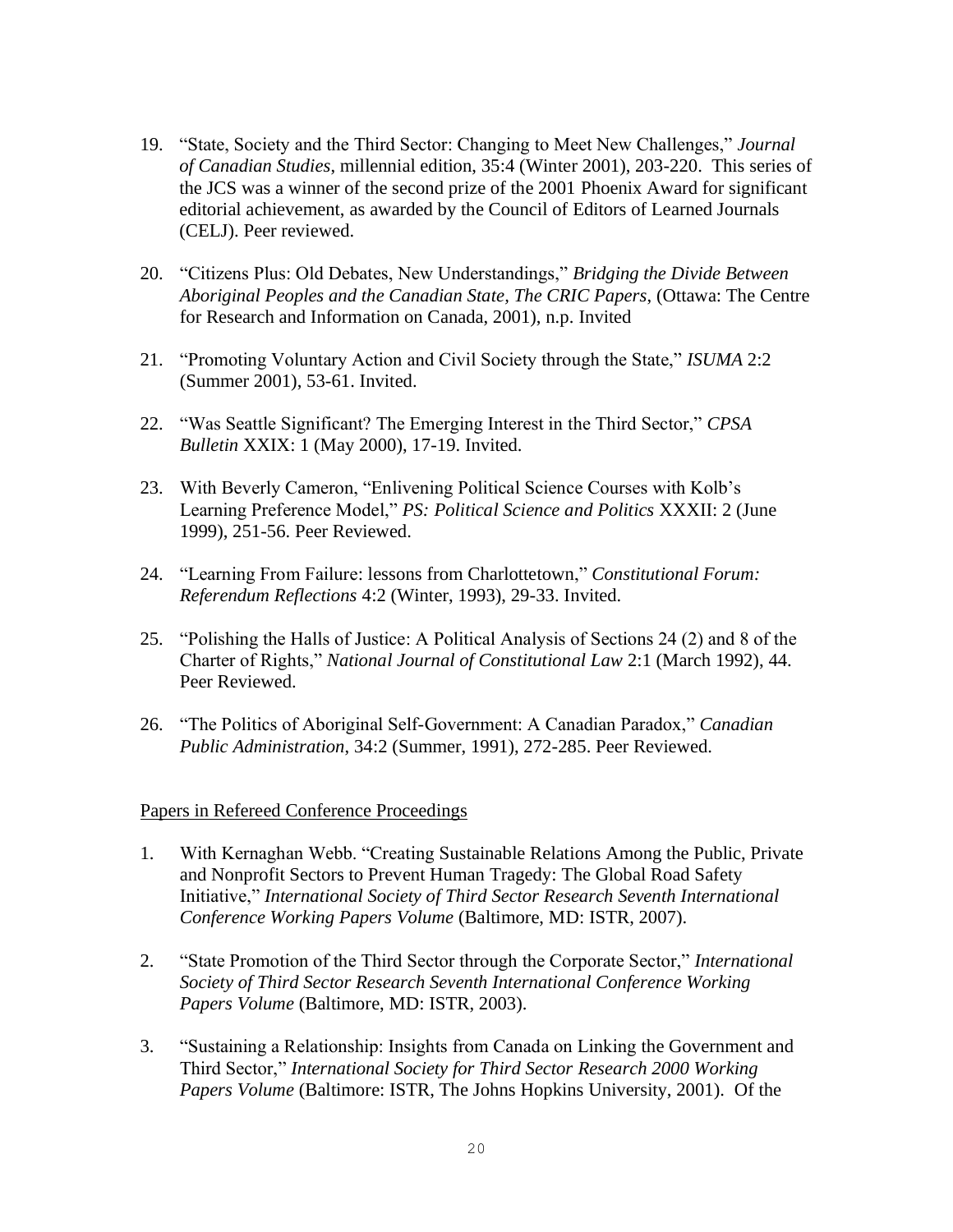600 papers presented, 100 were recommended for the peer review process. In that pool there was a 40% success rate.

## Reports to Governments and Other Organisations

I have placed one asterix by significant ones, two by more significant works and three by the most significant.

- 1. With Geneviève Tellier, "Public Sector and Parliamentary Accountability: Learning from COVID-19." A Report to the Canada School of Public Service-Canadian Association of Programs in Public Administration Dialogue Study Teams, Government-Parliamentary Accountability Sub-Theme Group, April 2021, 20 pp.\*\*\*
- 2. Lead author and editor on the School of Policy Studies Working Group on Governance, "The Impact of COVID-19 on the Future of Governance in Canada: A White Paper." A collection of eight papers written by Queen's scholars. 100 pp. My authored contributions: with Graeme Murray, "Introduction: A Results-Based Synopsis"; Brock, "The Perils of Reduced Parliamentary Scrutiny", with Lori Turnbull, "Multiparty Agreements and A Better Model for Parliament during Crises".\*\*
- 3. With Raynold Wonder Alorse, Vic Pakalnis, M. James Martin, Dawit Debssou, Steven Liss and Warren Mabee, "Managing Environmental Liabilities and Financial Assurances in the Northwest Territories: A Policy Scan." An in-depth report on the implementation of a policy framework around environmental liabilities and financial assurances in the Northwest Territories, including a scan of jurisdictions throughout the world." 111 pp, single-spaced, plus over 100 pp appendices, September 2015.\*\*\*
- 4. With Raynold Wonder Alorse, Vic Pakalnis, M. James Martin, Steven Liss and Warren Mabee, "Financial Assurances Policy Development: Four Case Studies." An in-depth look at four cases in the natural resources extractive industry in the Northwest Territories in a whole of government context." 138 pp, single-spaced. September 2015.\*\*\*
- 5. With Andrea Migone, Keith Brownsey, Mel McMillan, Ron Hicks and Robert Tylor, "A Culture of Change: The IPAC Results-Based Budgeting Report." An analysis of the impact of results-based budgeting on the public sector culture in Alberta. 148 pp, single-spaced. March 2015.\*\*\*
- 6. With IPAC staff and the Research and Professional Practices Committee of IPAC, "A Strategic Research Plan." As Chair, I co-authored and oversaw the development of a strategic plan for the research activities at the Institute of Public Administration of Canada, 2013-2014.
- 7. "Ontario Government and Social Economy Relations." A report submitted to the Social Economy National Public Policy Research Committee, Summer 2008.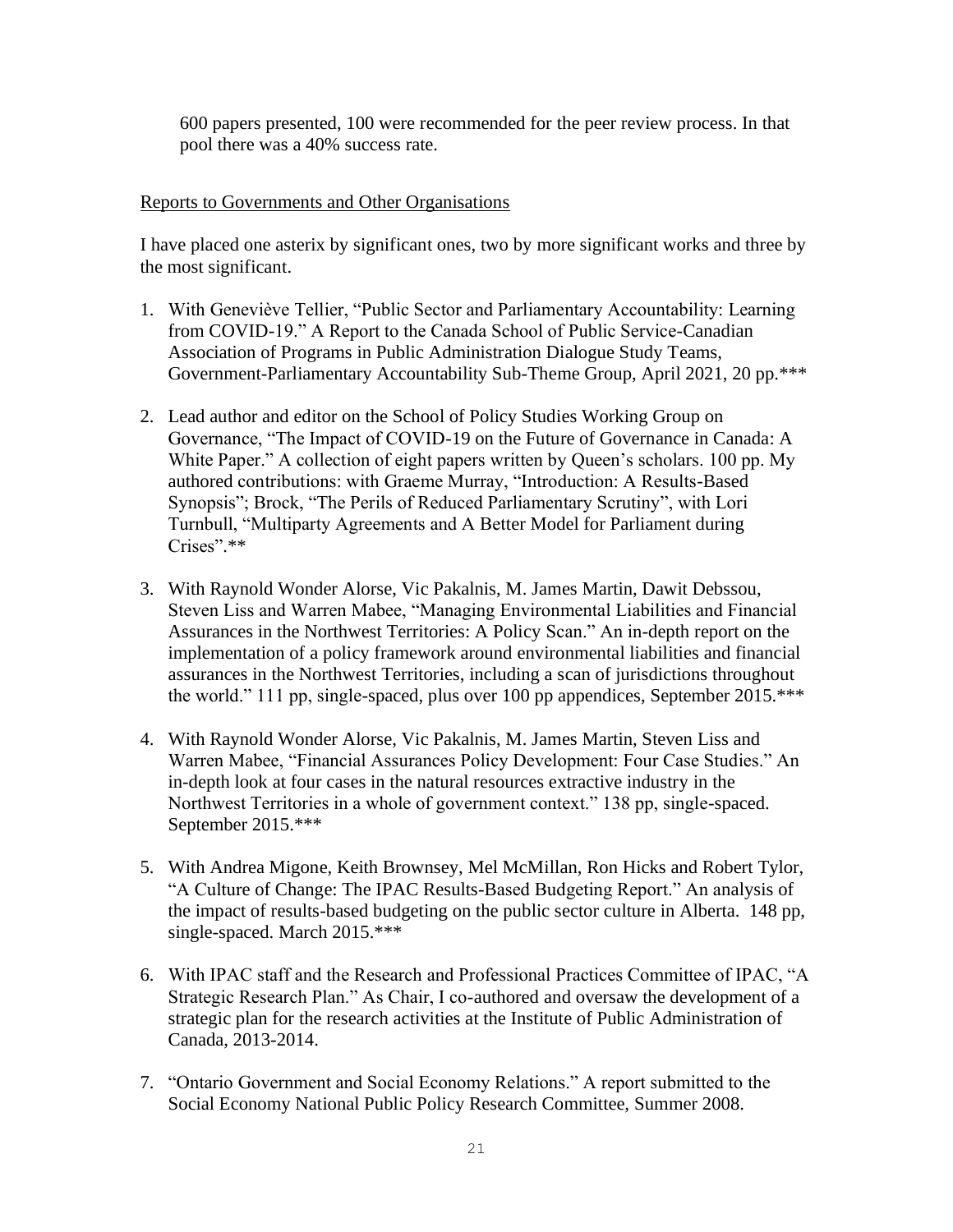- 8. With Soma Hewa, Report to the Rockefeller Archive Centre on Queen's-Rockefeller Archive Centre Research possibilities, July 2007.
- 9. With Cheryl Bulpitt, "Capturing the Relationship between Governments and Social Economy Organizations." A short report prepared for the Social Economy Public Policy Research Committee, July 2007.
- 10. With MaryBeth Anderson, Tyler Johnston, Katherine Mackenzie, Eli Perell, Marc Peverini. "Measuring the Impact of Voluntary Health Organizations." For the Public Health Agency of Canada, March 28, 2007. 55 pp.  $*$
- 11. With MaryBeth Anderson, Tyler Johnston, Katherine Mackenzie, Eli Perrell, Marc Peverini. "Measuring the Impact of Voluntary Organizations on Health: Midterm Report." For the Public Health Agency of Canada, February 12, 2007. 76 pp. \*
- 12. With Katherine Scott, Canadian Council on Social Development. *Ontario Regional Report for the Roundtable on the National Survey of Nonprofit and Voluntary Organizations*, Ottawa, 2005. Presented as part of the work as a member of the NSNVO consortium. (Toronto: Imagine Canada, 2005). \*
- 13. With NSNVO Consortium. *Cornerstones of Community: Highlights of the National Survey of Nonprofit and Voluntary Organizations*. Michael Hall, CCP/Imagine Canada as lead author. (Ottawa: Statistics Canada, 2004). \*\*
- 14. With NSNVO Consortium. *The Capacity to Serve: A Quantitative Study of the Challenges Facing Canada's Nonprofit and Voluntary Organizations*. Michael Hall, CCP/Imagine Canada, lead author. (Ottawa: Government of Canada, VSI, 2003). \*\*
- 15. Final Reflections on the JCC of the VSI. Report to the Joint Coordinating Committee of the Federal Government-Voluntary Sector Initiative, January 2003. Oral presentation given January 2003. This work is now part of the collected papers of the Voluntary Sector Initiative. \*
- 16. Review of the Research and Analysis paper on Issues Related to Aboriginal Peoples for the Newfoundland and Labrador Royal Commission on Renewing and Strengthening Our Place in Canada 2003.
- 17. Observations on the VSI: A Centre-Out View. Report to the Joint Coordinating Committee of the Federal Government-Voluntary Sector Initiative, 2002. Oral presentation given January 2002. The work is now part of the collected papers of the Voluntary Sector Initiative. \*
- 18. **Two** reports to the Minister of Aboriginal and Northern Affairs, the Hon. Eric Robinson, Government of Manitoba, on the First Nations Governance Initiative, 2002. Informal briefings as well.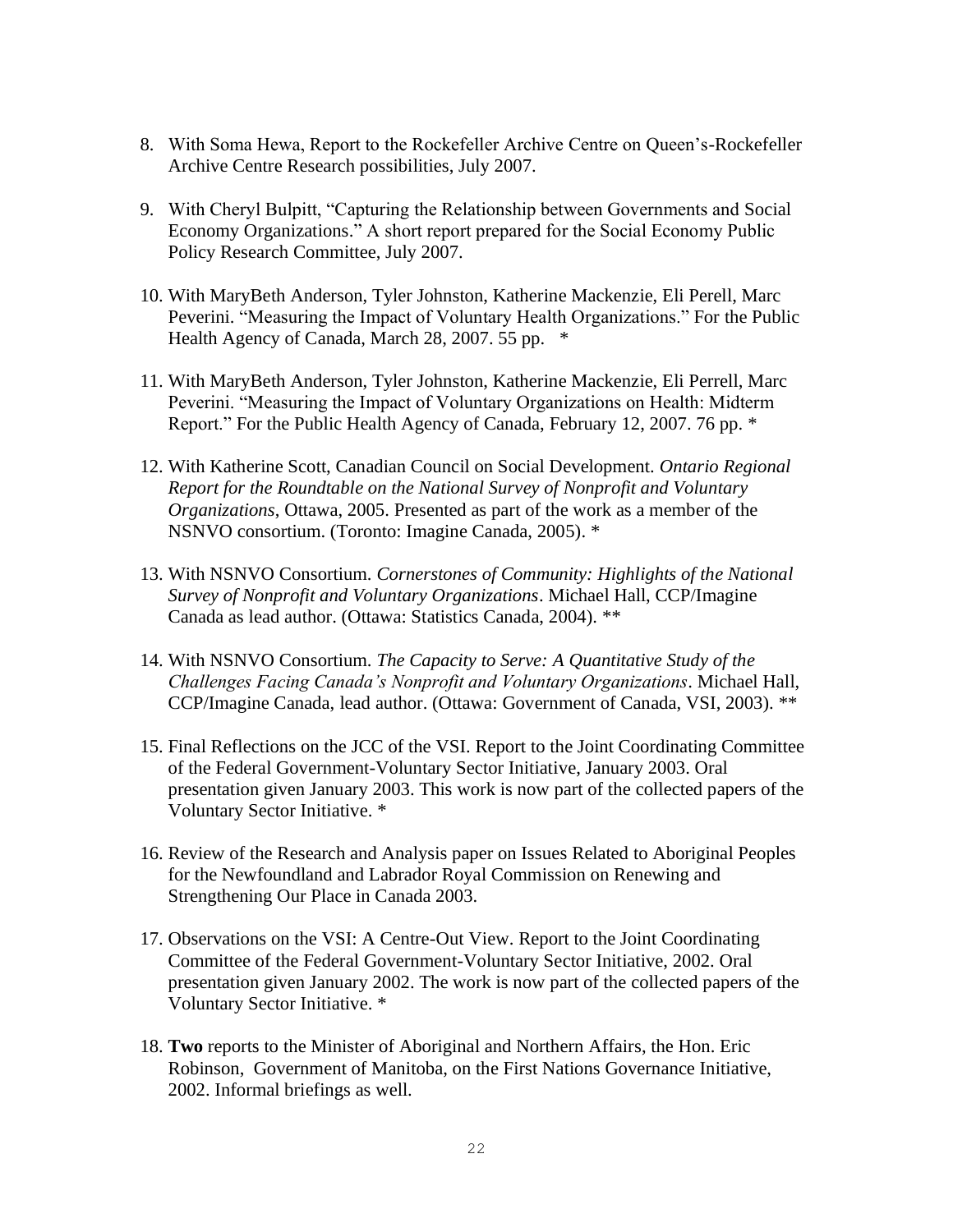- 19. Policy Capacity Literature Review. Report prepared for the Canadian Centre for Philanthropy as part of the Johns Hopkins Study of the Nonprofit Sector in Canada, July 2002.
- 20. *Guide for Book Review Editors*, *Canadian Journal of Political Science*, June 1996. Written at conclusion of my term as book review editor for *CJPS*.
- 21. "The State of Relations between the Manitoba Government and Aboriginal Peoples." 1995. A 150-page study prepared for the Canadian Domestic Governments section of the Royal Commission on Aboriginal Peoples. Refereed by both Aboriginal and Academic review panels. \*\*
- 22. Manitoba Task Force on Meech Lake. *Report on the 1987 Constitutional Accord* (Winnipeg: Government Printer, 1989). Pp. 104. This was the official response of the province to the Meech Lake Accord. I was the author of this official provincial response to the Meech Lake Accord of constitutional amendments. \*\*\*

## Research abstracts

- 1. "Globalization, Public Policy and the Voluntary Sector in Canada," *ARNOVA 2003: Research Abstracts* (Indianapolis: Association for Research on Nonprofit Organisations and Voluntary Action, 2003).
- 2. "The Role of Government in Ensuring Voluntary Sector Accountability," *ARNOVA 2002: Research Abstracts* (Indianapolis: Association for Research on Nonprofit Organisations and Voluntary Action, 2002).
- 3. "New Ways of Governing: The Federal Government, the Voluntary Sector Initiative and Democracy," *ARNOVA 2001: Research Abstracts* (Indianapolis: Association for Research on Nonprofit Organisations and Voluntary Action, 2001).

## **Other Publications**

# *Journals, Professional Publications (Non-refereed, invited)*

- 1. "Being Canadian: Québec's Dialogue with the Rest of Canada." *Canadian Government Executive* 24:3 (May/June 2018), 18-19.
- 2. "Harmony through a Dialogue on Diversity in the Federation." 2018. Institute of Intergovernmental Relations Working Papers. Quebec 2017 #2. Revised version of the paper presented at the IIGR workshop held in November 2017. Available at https://www.queensu.ca/iigr/sites/webpublish.queensu.ca.iigrwww/files/files/Workin gPapers/quebec%202017%20papers/2%20Brock%20Paper%20final%202.pdf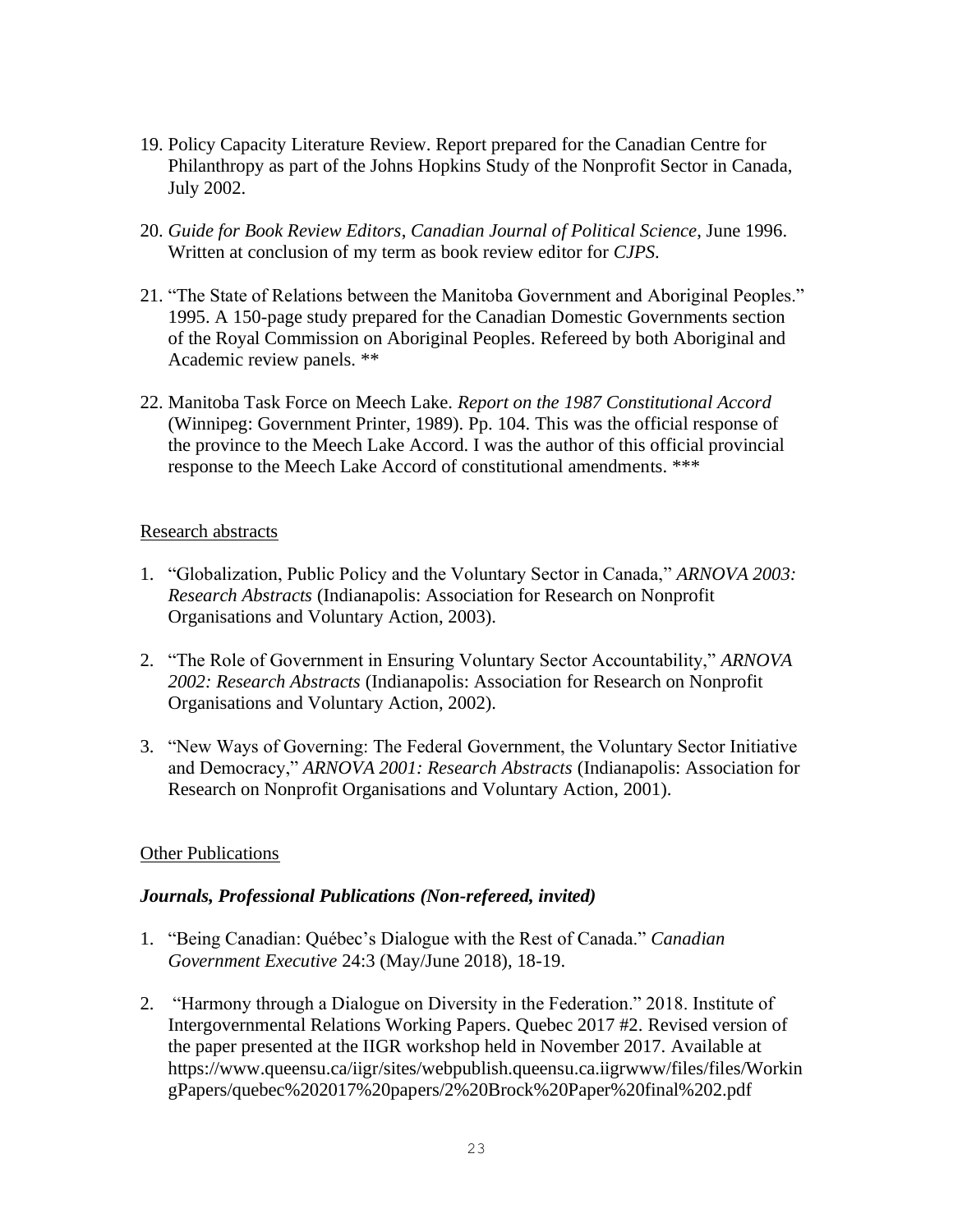- 3. "Stefan Dupré: A Tribute" *Public Sector Management* 24:1 (January 2013), 28. Invited.
- 4. "Counting Down the Top Five Reasons Why the Public Sector Should Engage with the Nonprofit and Social Economy Sector," *Public Sector Management* 23:2 (2012), 10-11.
- 5. "Accountability and Autonomy: Balancing the Government and Nonprofit Relationship," *Canadian Government Executive* 15:9 (November 2009), 16-17.
- 6. "Great Expectations: honesty, dignity and professionalism," *Canadian Government Executive* 15:3 (March 2009), 24-25.
- 7. "Faultlines in the Federation," *Policy Options* 27:7 (September 2006), 18-26.
- 8. "Constitutional Amendments Under Section 43," *Canadan Parliamentary Review* 20:1 (Spring 1997), 23-27. This was the basis of an invited presentation before the Senate of Canada and the lead presentation for its hearings on the Newfoundland proposal to amend the constitution.

## *Reviews (published)*

- 1. *Royal Progress: Canada's Monarchy in the Age of Disruption*. D. Michael Jackson, ed. (Toronto: Dundurn Press, 2020). *Journal of Parliamentary and Political Law*. Forthcoming 2021.
- 2. *Democracy in Canada: The Disintegration of Our Institutions*. Donald Savoie. (Montreal and Kingston: McGill-Queen's University Press, 2019). *Canadian Public Administration* Online Book Reviews (January 2020). Available at: https://ipaccpa.wordpress.com/2020/01/20/democracy-in-canada-the-disintegrationof-our-institutions-mcgill-queens-university-press-2019-504-pp-with-index/
- 3. *Women's Legal Strategies in Canada*. Radha Jhappan, ed. (Toronto: University of Toronto Press, 2002). *Canadian Journal of Political Science* 37:3 (September 2004), 745-747.
- 4. *Voices and Echoes for the Environment: Public Interest Representation in the 1990s and Beyond*. Ronald G. Shaiko. (New York: Columbia University Press, 1999). *Nonprofit and Voluntary Sector Quarterly* 31:3 (September 2002), 437-439.
- 5. *Amending Canada's Constitution*. James Ross Hurley. (Ottawa: Minister of Supply and Services, 1996). *Whistling Past the Graveyard: Constitutional Abeyances, Québec and the Future of Canada*. (Toronto: Oxford University Press, 1997). *Canadian Journal of Political Science* XXXII:2 (June 1999), 377-378.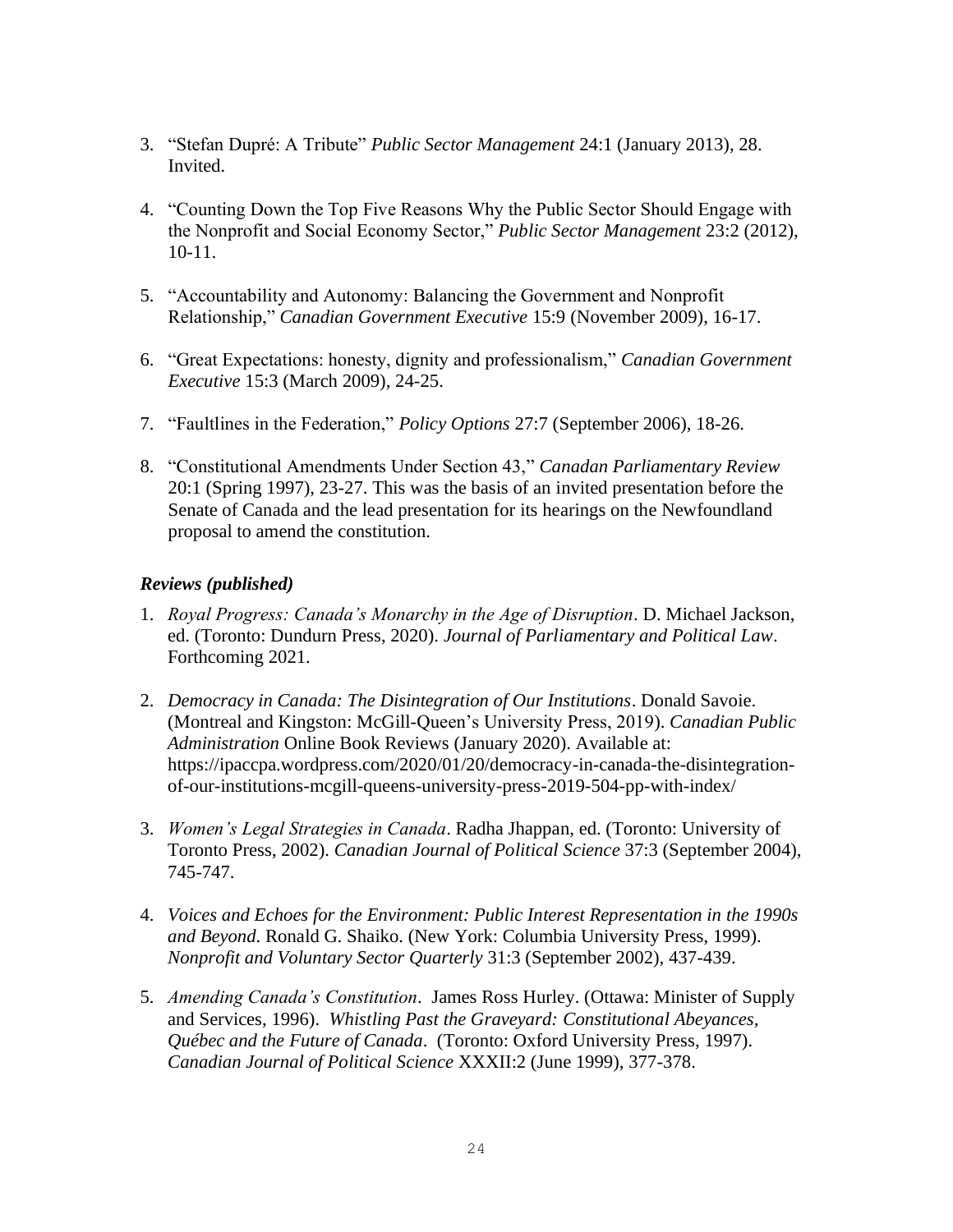- 6. *The Gilded Ghetto: Women and Political Power in Canada*. Sydney Sharpe. (Toronto: Harper Collins Publishers Ltd., 1994). *Winnipeg Free Press*, November 20, 1994.
- 7. *Thatcher, Reagan, Mulroney: In Search of a New Bureaucracy*. Donald J. Savoie. (Toronto: University of Toronto Press, 1994). *Winnipeg Free Press*, July 3, 1994.
- 8. *Which Reminds Me: A Memoir*. Mitchell Sharp. (Toronto: University of Toronto Press, 1994). *Winnipeg Free Press*, January 16, 1994.
- 9. *Elijah: No Ordinary Hero*. Pauline Comeau. (Vancouver: Douglas and McIntyre, 1993). *Winnipeg Free Press*, November 7, 1993.
- 10. *Native Americans and Public Policy*. Fremont J. Lyden and Lyman H. Legters, eds. (Pittsburgh: University of Pittsburgh Press, 1992). *Governance: An International Journal of Policy and Administration* 6:3 (July 1992), 459-460.
- 11. *The Economic Consequences of Quebec Sovereignty*. Patrick Grady. (Vancouver: The Fraser Institute, 1991). *Parting as Friends: The Economic Consequences for Quebec (The Canada Round)*. John McCallum, Chris Green, et al. (Toronto: C.D. Howe, 1991). *Canadian Public Policy* XVIII: 3 (September 1992), 355-356.
- 12. *Meech Lake: The Inside Story*. Patrick Monahan. (Toronto: University of Toronto, 1991). *Canadian Journal of Political Science*. XXV: 3 (September 1992), 581-583.
- 13. *After Native Claims? The Implications of Comprehensive Claims Settlements for Natural Resources in British Columbia*. Frank Cassidy and Norman Dale. (Lantzville, B.C.: Oolichan Books and the Institute for Research on Public Policy, 1988). *Canadian Journal of Political Science* XXIII: 4 (December 1990), 797-798.
- 14. *Aboriginal Peoples and Government Responsibility*. David C. Hawkes, ed. (Ottawa: Carleton University Press, 1989). *Canadian Public Administration* 33:4 (Winter 1990), 671-672.
- 15. *Governments in Conflict? Provinces and Indian Nations in Canada*. J. Anthony Long and Menno Boldt, eds. (Toronto: University of Toronto Press, 1988). *Canadian Journal of Political Science* XXII: 2 (June 1989), 423-424.

#### *Media articles (separate from media commentary)*

- 1. "There can be magic even in a COVID Christmas." OpEd in the *Ottawa Citizen*, December 22, 2020.
- 2. "COVID-19: Good intentions aren't the same as good governance." OpEd in the *Ottawa Citizen*, July 13, 2020.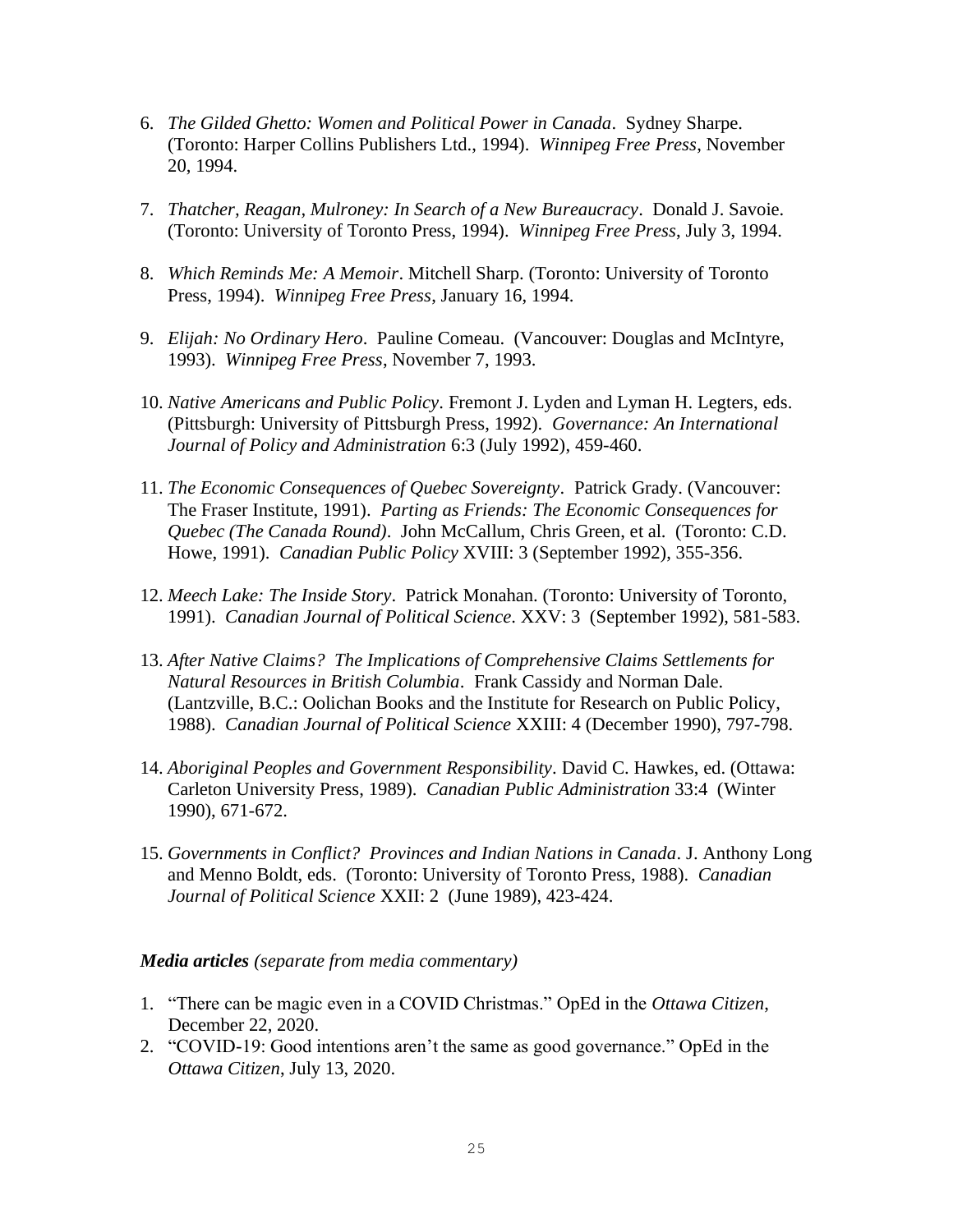- 3. "The Coronavirus Challenge to Democracy." OpEd in the *Ottawa Citizen*, May 29, 2020.
- 4. "Canadians are struggling to understand the many faces of Justin Trudeau." OpEd in *Ottawa Citizen*, September 20, 2019.
- 5. Invited comments as political pundit on the 2019 Federal Election Leadership Debate for *Ottawa Citizen*, October 7, 2019.
- 6. Two commentaries on the Ontario Election Leadership Debates for *Ottawa Citizen*, May 7, May 27 2018. Invited.
- 7. Series of 4 commentaries on the US Election and Presidential Debates for *Ottawa Citizen*, September 27, October 9, October 19, November 8, 2016. Invited.
- 8. Two commentaries on Canadian Federal Election leaders Debates for *Ottawa Citizen*, October 2 and September 25, 2015. Invited.
- 9. Brief comment written for Globe and Mail, September 27, 2015. Invited.
- 10. "How Canada should allow assisted dying, op-ed in the *[Kingston Whig Standard](http://www.thewhig.com/2013/09/03/how-canada-should-allow-assisted-dying)*, September 3, 2013.
- 11. "Is there a compassionately Canadian approach to assisted dying," op-ed in the [Ottawa Citizen,](http://www.ottawacitizen.com/health/Assisted+dying+there+compassionately+Canadian+approach/8962327/story.html) Vancouver Sun, Windsor Star, Calgary Herald and a number of other national daily newspapers, September 26-7, 2013.
- 12. "A Dignified Balance: Peter Milliken's Life as an MP." A short article that appeared in the Special Supplement to the *Kingston Whig Standard* September 17, 2010, p. 6. Invited.
- 13. "Don't Fiddle While Quebec Burns." *Ottawa Citizen*, A13: 858 words, September 6, 2006.
- 14. With Kim Richard Nossal. "Shattered Dreams of Tsunami Aid." *Globe and Mail*, A15: 950 words, July 5, 2005.
- 15. With John Ronson. "Health Care Requires Creative Solutions: Time for Creative Federalism." *Toronto Star* 1,142 words, September 10, 2004.
- 16. "Change ways, Spicer panel." *Winnipeg Sun*, 12, March 13, 1991.
- 17. "Constitution-Making the Canadian Way." An 1,100 word solicited article for *In Lumine*, the St. John's College newsletter, June 1992.
- 18. Invited submission on the constitution to The New Canada Project as part of a series of five 4-page supplements for the national newspapers, 1991.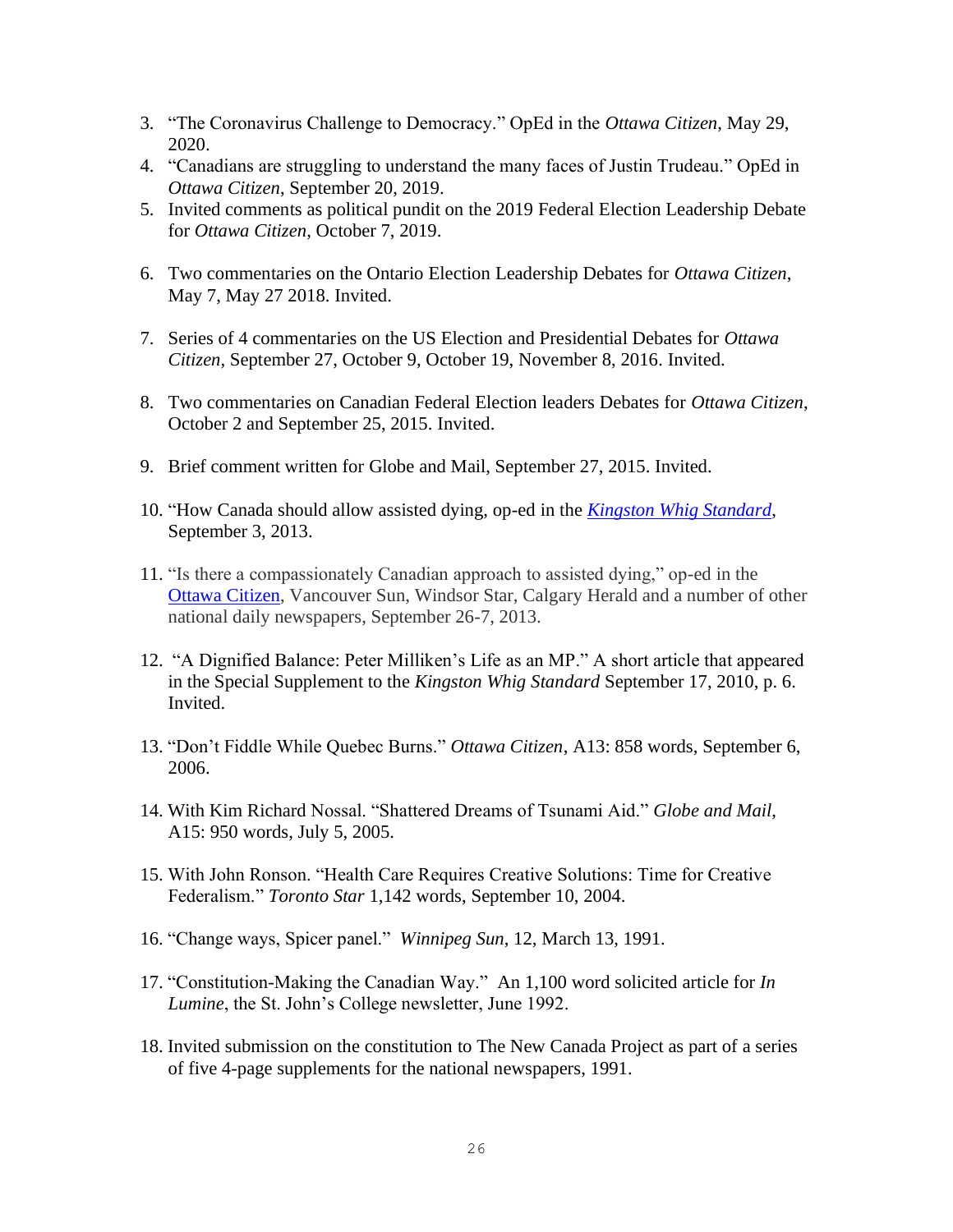## Professional Presentations and Conference Participation

## *Papers presented at professional meetings and conferences*

A full list of conference papers including those made prior to 1999 and my arrival at Queen's is available upon request

- 1. Cooperative Federalism and Managing Intergovernmental Relations Through the Pandemic: Setting the Framework." Paper presented to the Managing Canadian Federalism beyond the Pandemic Workshop, held online, March 19, 2021.
- 2. "Finding/Restoring the Links Between Good Governance and Democratic Governance." Presented to the Panel on "The Not-So-New Normal: The Impact of COVID-19 on Core Public Administration Education," at the 2020 National Association (Network) of Schools of Public Policy, Affairs and Administration National Annual Conference, Online, October 14-16, 2020.
- 3. "Cooperation or Conflict? The Supreme Court of Canada as a Policy Actor." Paper presented to the School of Policy Studies Seminar Series, Kingston, January 23, 2020.
- 4. "At the Intersection of Research and Practice: Observing the Effects of Changing Research Norms on the Policy Process and Actors." Paper presented to the Canadian Public Policy inaugural meetings and conference, Rideau Club, Ottawa, October 3, 2019.
- 5. "The Ramifications of Supreme Court Decisions for Intergovernmental Policymaking in Canada." Paper presented to the 4<sup>th</sup> International Conference on Public Policy of the International Public Policy Association, Montreal, June 26-28, 2019. R
- 6. With Robert Shepherd. "Respecting the Bargain? The Trudeau Government and GIC Appointments." Paper presented to the International Conference on Public Policy 4 of the International Public Policy Association, Montreal, June 26-28, 2019. R.
- 7. "Contributing to Crisis or Stabilizing Government? The Ramifications of Supreme Court Decisions for (Good) Public Administration in Canada." Paper presented to Canadian Association of Programs in Public Administration Annual Conference, Montreal, May 23-25, 2019. R
- 8. Andrea Migone, Kathy Brock and Michael Howlett. "Public Sector Renewal, Innovation and Engaging the Next Generation of Public Servants." Paper presented to Canadian Association of Programs in Public Administration Annual Conference, Montreal, May 23-25, 2019. R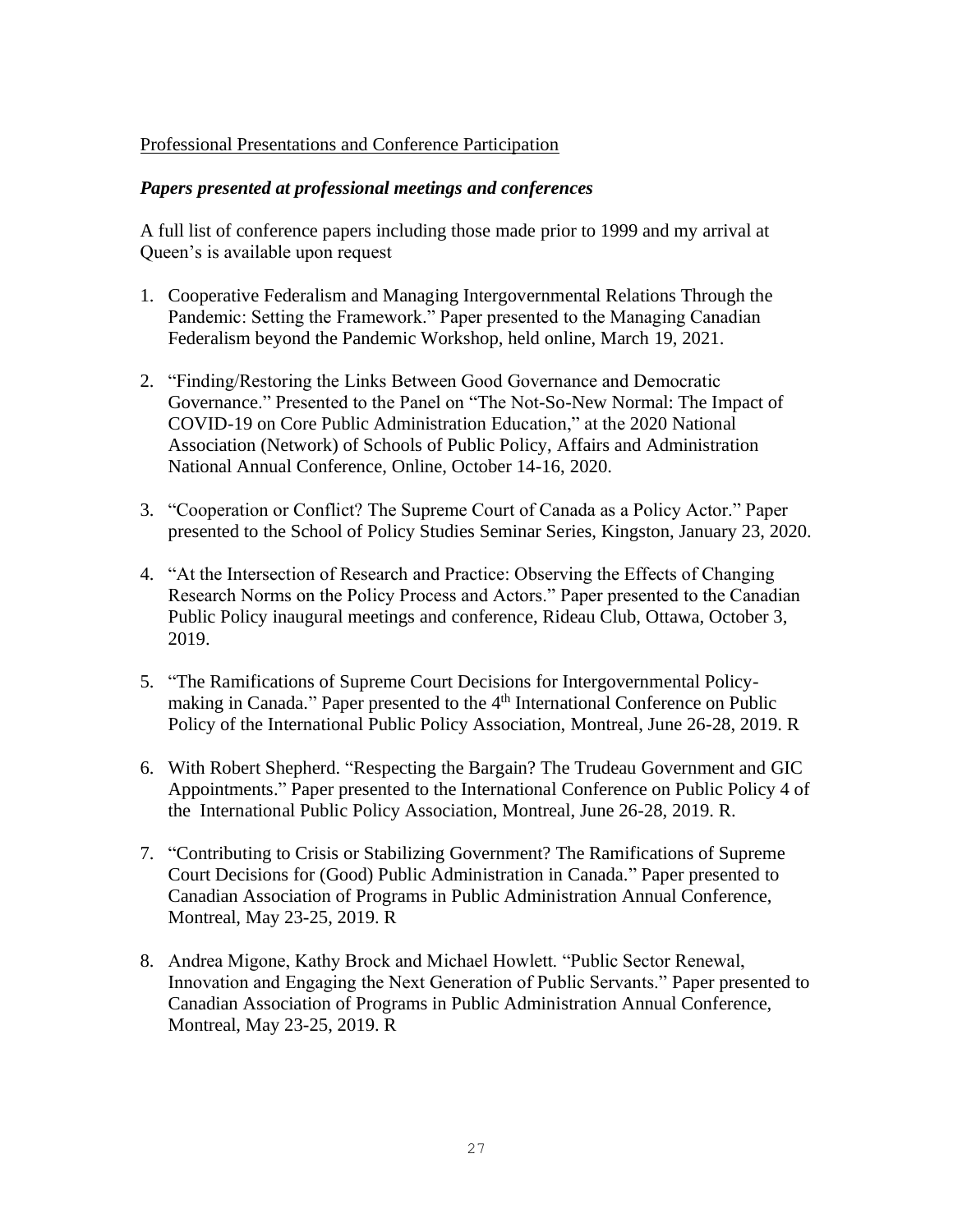- 9. Kathy Brock and Robert Shepherd. "Governing in the NPG Era: Politicizing GIC Appointments?" Paper presented to Canadian Association of Programs in Public Administration Annual Conference, Montreal, May 23-25, 2019. R
- 10. "Flying Too Close to the Sun? Hybridity, Legitimacy and the Demands of Deliverology." Paper presented to the 13<sup>th</sup> International Conference of the International Society for Third Sector Research, Vrije University, Amsterdam, The Netherlands, July 10-13, 2018. R
- 11. With Andrea Migone, "Financial Capacity of First Nations in Canada." Paper presented to Canadian Association of Programs in Public Administration Annual Conference, Regina, May 30-June 1, 2018. R
- 12. With Robert Shepherd, "Keeping the Lights On: The New Federal Government and GIC Appointments." Presented to Canadian Association of Programs in Public Administration Annual Conference, Regina, May 30-June 1, 2018. R
- 13. "Comparing Medically Assisted Dying and Cannabis: Policy Implementation and Incubation in the Federation." Paper presented to the Canadian Association of Programs in Public Administration Annual Conference, Regina, May 30-June 1, 2018. R
- 14. "Politics of Policy In Uncertain Times: The Cases of Medically Assisted Dying and Cannabis in Canada." Paper presented to Canadian Political Science Association Annual National Conference, Regina, May 30-June 1, 2018. R
- 15. "Harmony through A Dialogue on Diversity in the Federation" to the Institute of Intergovernmental Relations Conference on "Let's Talk: A Conversation About Canada and Québec," Queen's University, November 20, 2017. Invited presentation.
- 16. "For Good but for Ill? "Canadian Federalism and Assisted Dying." Presentation to "Canada's Constitutional and Governance Challenges After 150 Years." Glendon College, York University, September 29-30, 2017. Invited
- 17. "Political Legitimacy and Public Trust: Is the Move from a Compliance to Values Canadian Government and Politics Exacerbating the Problem?" Presented at the CPSA Annual Conference, Ryerson University, Toronto, June, 2017. R
- 18. With Andrea Migone, "Academic Engagement with Public Administrations: Data from the Case Study of a Major Canadian University.**"** Presented at the CPSA Annual Conference, Ryerson University, Toronto, June, 2017. R (equal authorship)
- 19. With Andrea Migone, "Getting it Wrong in Accounting for Public Funds? The Saga of the Federal Accountability Act." Presented to the annual CAPPA Conference, University of Manitoba, Winnipeg, Manitoba, May, 2017. R (Brock first author).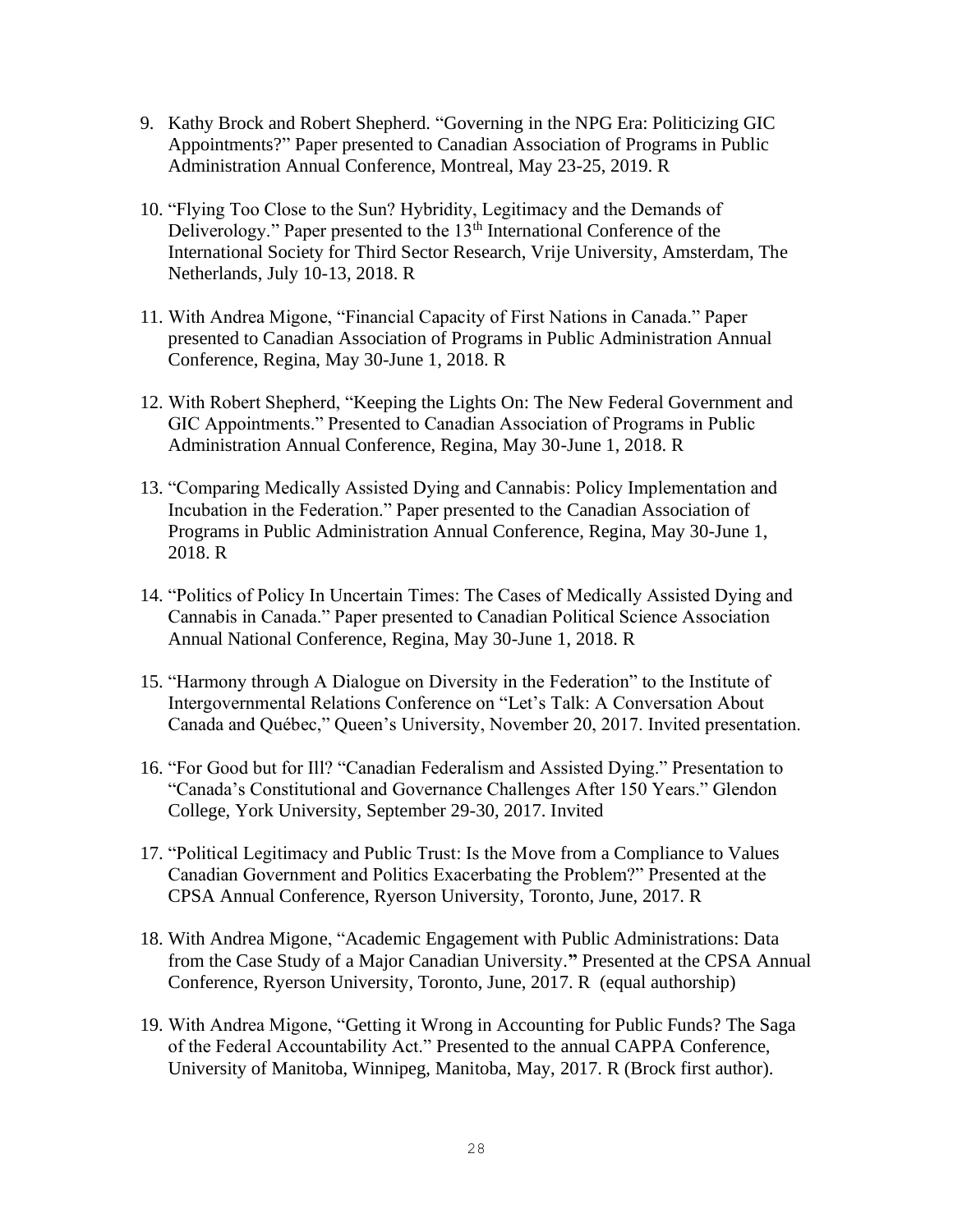- 20. With Andrea Migone, "Gender Differences in the Canadian, Australian and New Zealand Public Sectors: An Exploratory Study Using Three Surveys. Presented to the annual CAPPA Conference, University of Manitoba, Winnipeg, Manitoba, May, 2017. R (Migone first author)
- 21. "Challenges in Enforcing Canadian Public Sector Ethics: From a Compliance-based to a Values-based Approach." Presented to the annual CAPPA Conference, University of Manitoba, Winnipeg, Manitoba, May, 2017. R
- 22. "Federalism, Intergovernmental Relations and Assisted Dying: A Case Study of Federalism in Operation." Presented to the annual CAPPA Conference, University of Manitoba, Winnipeg, Manitoba, May, 2017. R
- 23. "Doing Policy Differently: Deliverology, Public Innovation Labs and the Possibilities of Collaboration." Paper presentation to Living in A World of Blurring Boundaries:*An International Workshop on Organizational Hybridity, Cross-Sectoral Relationship, and Network Governance*, a conference hosted by Queen's Smith School of Business, The Centre for Voluntary Sector Studies at Ryerson University, and the Center for the Study of Civil Society and Philanthropy in Israel at the Hebrew University of Jerusulem, held at Ryerson University, March 31-April 1. 2018. SSHRC funded. R
- 24. "Canadian Public Sector Ethics: From a Compliance-based to a Values-based Approach." Presented to Toronto Public Policy and Governance Workshop, at the University of Toronto Hart House, March 23-24, 2017. Invited.
- 25. With Andrea Migone and Bryan Evans. "Policy Innovation and the Public Sector." Presentation at the Institute of Public Administration of Canada Annual Conference, Toronto, June 27, 2016.
- 26. "Clash of Wills: The Supreme Court of Canada, Intergovernmental Relations and Assisted Suicide." A paper presented at the annual CPSA conference held at University of Calgary, Calgary, Alberta, May 31- June 2, 2016. Refereed
- 27. With Andrea Migone. "Academic Research and Engagement with the Canadian Public Service: Insights from Two Surveys." A paper presented at the Annual CPSA Conference being held at the University of Calgary, Calgary Alberta, May 31-June 2, 2016. Refereed
- 28. With Andrea Migone and Bryan Evans, "There is Method to this Madness: Public Service Innovation as Methodology." Paper presented at CPSA & CAPPA, 2016. Refereed
- 29. With Andrea Migone. "The Role of Academic Research in Policymaking." Paper presented at the Fifth Annual CAPPA Conference at ENAP, Quebec City, May 15- 17, 2016. Refereed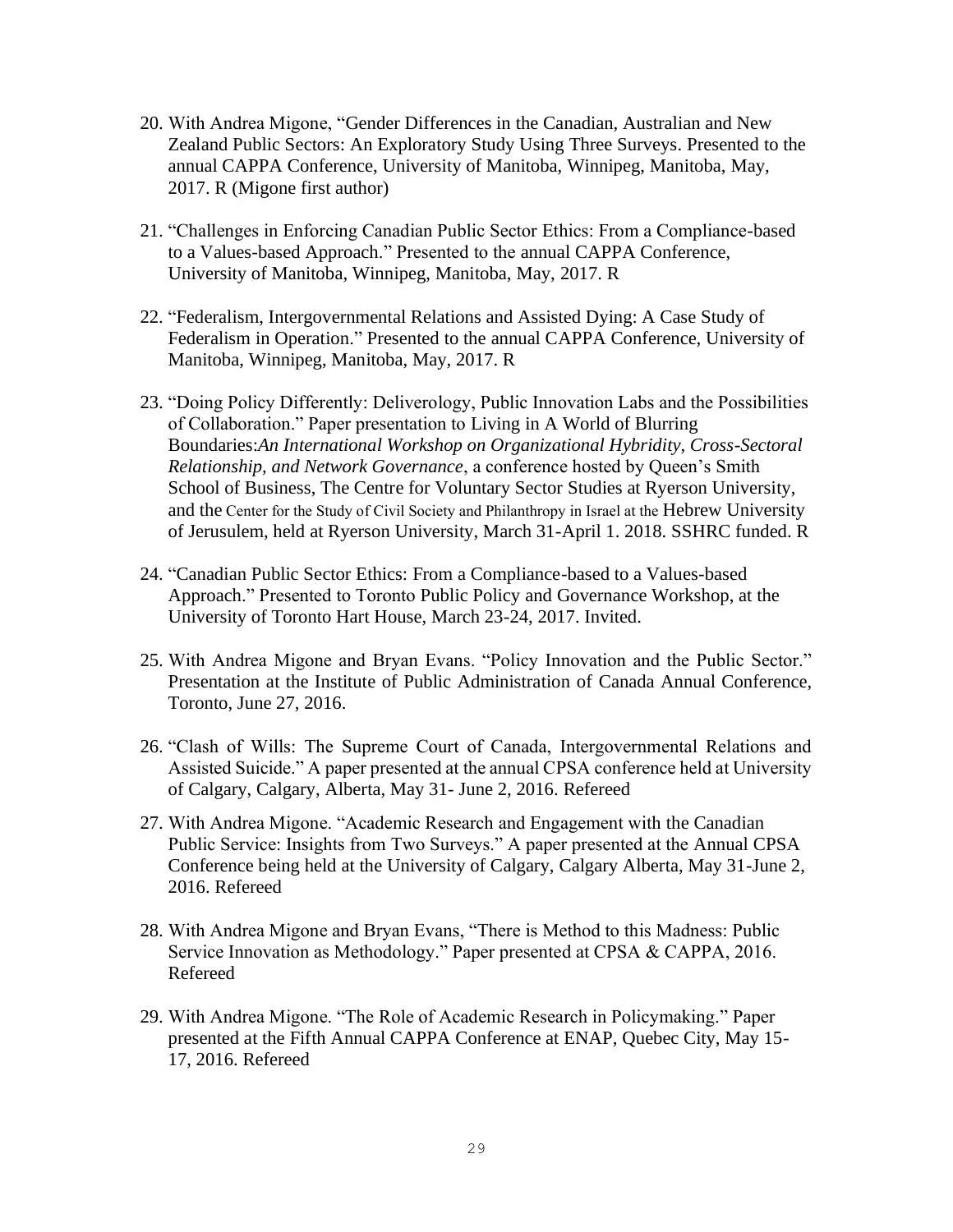- 30. "Coping with Death: Assisted Suicide as a Public Management Problem." Paper presented at the Fifth Annual CAPPA conference, Quebec City, May 15-17, 2016. Refereed
- 31. With Andrea Migone, "Comparing the Political and Permanent Executive Interface in Three Parliamentary Democracies." A paper presented at Institute of Public Administration Canada National Conference, "Governing in the Now," Halifax, Nova Scotia, August, 23-6, 2015. Peer-Reviewed.
- 32. With Andrea Migone, "Rising Tensions or Productive Disharmony? Comparing the Political and Permanent Executive Interface in Three Parliamentary Democracies." Paper presented to the International Conference on Public Policy, Milan, Italy, July 1- 4, 2015. Peer-Reviewed.
- 33. With Andrea Migone, "Gendered Perspectives: Findings from a Multinational Survey of Public service Professionals." Paper presented at the International Conference on Public Policy, Milan, Italy, July 1-4, 2015. Peer-Reviewed.
- 34. "The Politics of the Environment: Setting Realistic Limits for Liabilities." Paper presented at the 2015 Annual Conference of the Canadian Political Science Association, University of Ottawa, June 2-4, 2015. Peer-Reviewed.
- 35. With Andrea Migone, "The Political and Permanent Executive Relationship: Observations from Three National Surveys." Paper presentation to the Canadian Association of Programs in Public Administration Fourth National Conference, Toronto, May 25-6, 2015.
- 36. "Community Organizations and Public Sector Partnerships in the Delivery of Controversial Healthcare Services." Presented to the International Conference on the Role of Community Organizations in Population Health. Guangzhou University, Guangzhou China, December 16, 2014. (Invited Special Presentation)
- 37. With Michael Atkinson, "Accreditation and Competencies: The Canadian Experience." A Presentation to the NASPAA Annual Conference, Albuquerque, New Mexico, November 4-6, 2014. Peer Reviewed.
- 38. "Fettering Ministerial Discretion through Judicial Fiat." A paper presented to the 2013 Canadian Political Science Association annual conference, June 4<sup>th</sup>, 2013. Peer-Reviewed.
- 39. "Executive Discretion and Judicial Policy: Finding the Limits." A paper presented at the Canadian Association of Programs in Public Administration 3rd Annual Conference on Ethics, Corruption and Good Governance, Queen's University, Kingston, Ontario, May 21-22, 2014. Peer-Reviewed.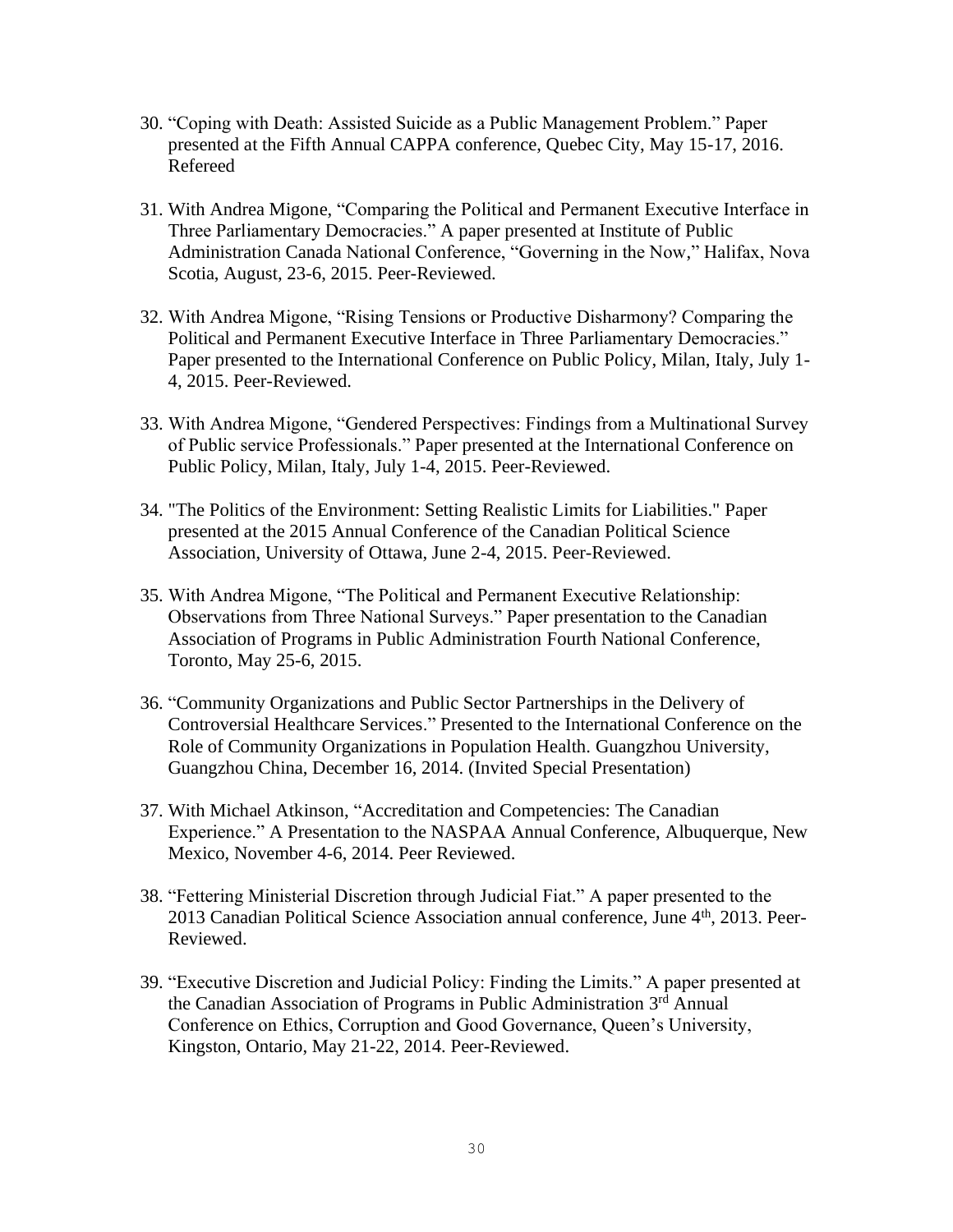- 40. "Ministerial Discretion, Judicial Guidance and Evidence-Based Policy-Making" A paper presented at the International Research Society for Public Management Conference, Ottawa, April, 2014. Peer- Reviewed.
- 41. "The Harper Government and the McLachlin Court: Setting the Limits on Federal Policy." A paper presented at the Canadian Political Science Association annual meetings, Brock University, St. Catharine's, Ontario, June 1014. Peer-Reviewed.
- 42. "A Tale of Two Men: Sir John A. Macdonald, Oliver Mowat and the Canadian Federation." A paper presented at "Sir John A. Macdonald: Special Conference" hosted by Community Foundation for Kingston and Area and the Institute of Intergovernmental Relations, Queen's University, at the Grand Theatre, Kingston, ON, January 10, 2013. Peer-Reviewed.
- 43. "Challenging Contemporary Interpretations of Section 94," for *Thinking Outside the Box: A Conference in Celebration of Thomas J. Courchene*, IIGR&SPS, Queen's University, Kingston, October 26 & 27, 2012. Peer- Reviewed.
- 44. "Charting New Policy Waters: Opening the Policy Window for the Introduction of Assisted Suicide through Judicial Decisions," a paper presented to the 2012 IPAC annual conference on ""Navigating Uncharted Waters: Embracing the Tides of Change" held at St. John's, Newfoundland and Labrador, August 19-22, 2012. Peer-Reviewed.
- 45. "Forging New Values and Relationships in Troubled Fiscal Times in the US, Canada and Britain," a paper presented to the Tenth International Conference of the International Society for Third Sector Research, Universitá degli Studi di Siena, Siena, Italy, July 10-13, 2012. Peer- Reviewed.
- 46. "Assisted Suicide: Partnering as a Solution to Wicked Policy Problems," a paper presented to the First Annual Canadian Association of Programs in Public Administration Conference, Carleton University, Ottawa, May 27-29, 2012. Peer-Reviewed.
- 47. "Bringing Dignity to Canada: Nonprofit, Private and Public Sector Cooperation in Euthanasia or Assisted Suicide." A paper presented to the ARNOVA conference held at the Westin Harbour Castle Hotel, Toronto, Ontario, November 16-19, 2011. Peer-Reviewed.
- 48. "Double Take: Quebec within the Canadian Federation." Paper presented to the 2011 Canadian Political Science Association annual conference, Wilfrid Laurier University, Waterloo, May 16-18, 2011. Peer- Reviewed.
- 49. "Charting Government-Third Sector Relations for Effectiveness: Canada, England and the United States," a paper presented at the Ninth International Conference of The International Society for Third Sector Research (ISTR), "Facing Crises: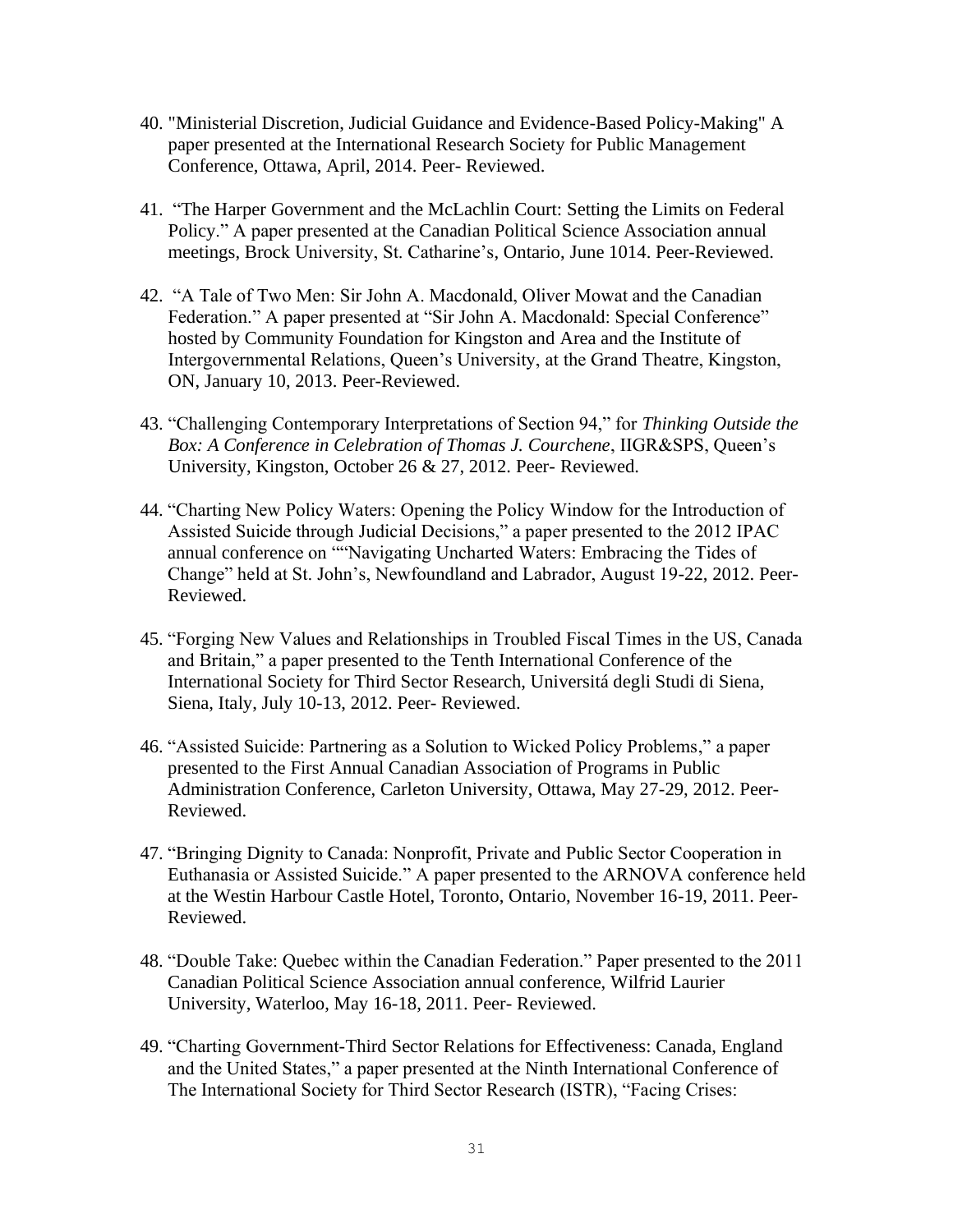Challenges and Opportunities Confronting the Third Sector and Civil Society," Kadir Has University, Istanbul, Turkey, July 7-10, 2010. Peer- Reviewed.

- 50. "Conflict and Cooperation within the Canadian Federation: Fiscal Relations, A National Securities Commission and Labour Market Agreements," a paper presented at the 2010 annual Canadian Political Science Association (CPSA) meetings, Concordia University, Montreal, June 1-3, 2010. Peer- Reviewed.
- 51. "Oka vs. Caledonia : Assessing the Learning Curve in Intergovernmental Cooperation," a paper presented at the Race, Ethnicity and Indigenous Peoples section of the 2010 annual CPSA meetings, Concordia University, Montreal, June 1- 3, 2010. Peer- Reviewed.
- 52. "Government-Third Sector Relations in Canada, England and the United States Compared," a paper presented at the Association for Nonprofit and Social Economy Research (ANSER-ARES) annual meetings, Concordia University, Montreal, June 2- 4, 2010. Peer- Reviewed.
- 53. "Community Engagement and Representation: Two Sides of One Coin," a paper presented at The Politics of Community and Identity: Learning from One Another Conference, sponsored by the University of Ottawa, May 21, 2009. Peer- Reviewed.
- 54. "Building the Social Economy through Government Support: Understanding the Relationship," a paper presented at the 2009ANSER/ARES annual conference, Carleton University, Ottawa, ON, May 28, 2009. Peer- Reviewed.
- 55. "The Implications of a Changing Federation: Testing the Canadian Federal System and Community," a paper prepared for the 2009 Canadian Political Science Association annual conference, Carleton University, Ottawa, May 29, 2009. Peer-Reviewed.
- 56. "Building Civil Society through Government Support for Nonprofit and Voluntary Organizations: A Helpful Illustrative Continuum." Presented at the 37<sup>th</sup> Annual Conference of the Association for Research on Non-Profit Organizations and Voluntary Associations (ARNOVA), Philadelphia, Pennsylvania, November 20-22, 2008. Peer- Reviewed.
- 57. "The Welfare State, Liberalization, Neo-liberal policies, and the Third Sector," Presented at the Eighth International Conference of The International Society for Third Sector Research and Second EMES-ISTR European Conference in Partnership with the INEFOGO Network of Excellence, "The Third Sector and Sustainable Social Change: New Frontiers for Research," University of Barcelona, Barcelona, Spain, July 9-12, 2008. Peer- Reviewed.
- 58. "Canadian Policy and the Third Sector." Presented at the Eighth International Conference of The International Society for Third Sector Research and Second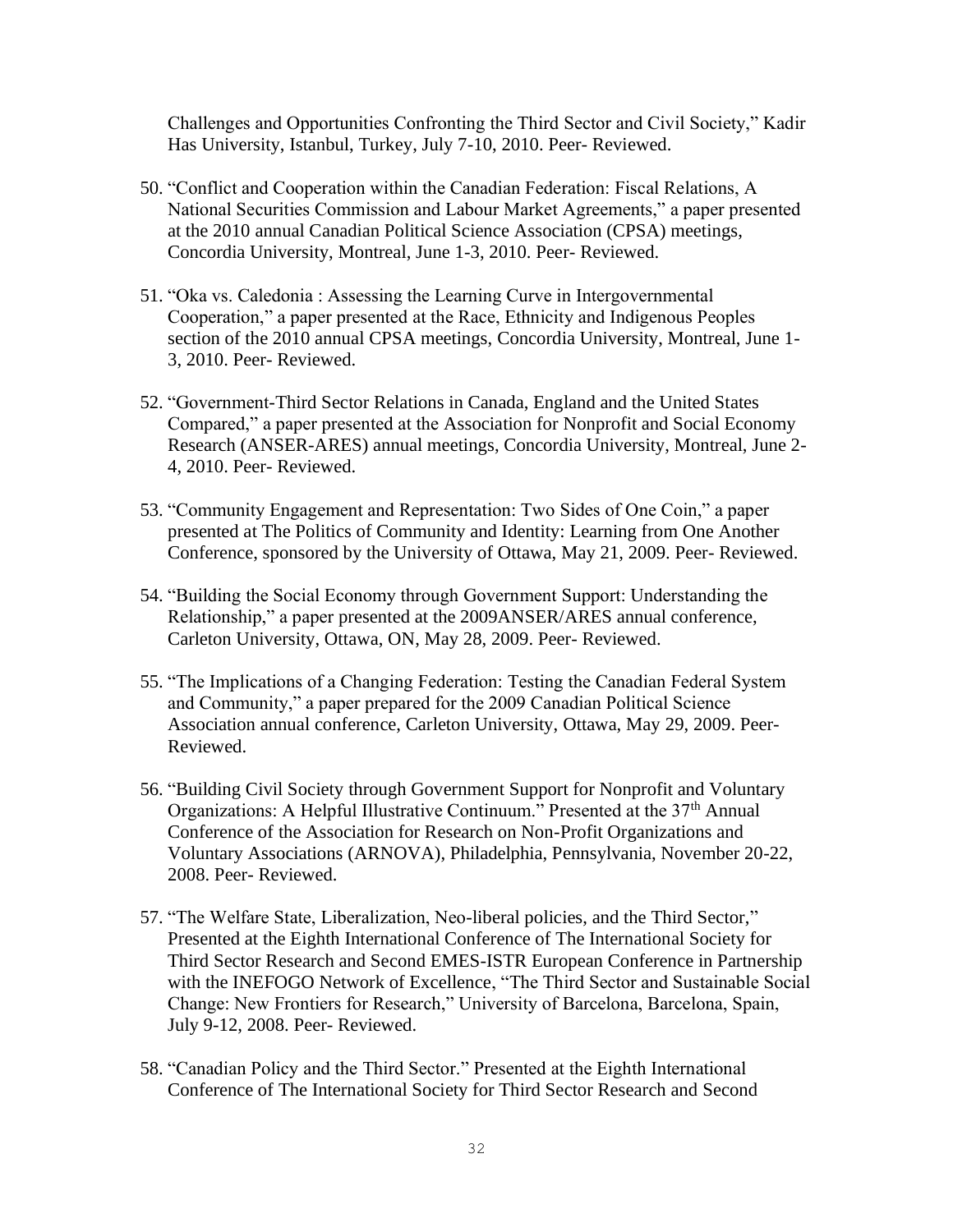EMES-ISTR European Conference in Partnership with the INEFOGO Network of Excellence, "The Third Sector and Sustainable Social Change: New Frontiers for Research," University of Barcelona, Barcelona, Spain, July 9-12, 2008. Peer-Reviewed.

- 59. "Policy Windows and Policy Failures: Using Kingdon to Explain the Life Cycle of the Voluntary Sector Initiative." Presented to the Annual Canadian Political Science Association Meetings, UBC, Vancouver, B.C., June 6-9, 2008. Peer- Reviewed.
- 60. "Capturing the Complexity of the Relationship between the Ontario Government and Voluntary Sector." Presented to the inaugural meetings of the Association of Nonprofit and Social Economy Research (ANSER), Vancouver, B.C., June 4-6, 2008. Peer- Reviewed.
- 61. "Canadian and American Indian Policy Compared." Presentation to the American Association of Canadian Studies, Toronto, November 17, 2007. Peer- Reviewed.
- 62. "A Comprehensive Canadian Policy Towards the Third Sector?" Presentation to the Workshop of Government and Third Sector officials, sponsored by the Israeli Centre for Third Sector Studies, Ben Gurion University and the Israel Government, Ma'ale Hamischa Kibbutz and Conference Centre, Israel, October 15, 2007.
- 63. "Federalism and Citizen Engagement." Presented to "Celebrating Ron Watts: Canadian Federalism," a conference sponsored by the Institute of Intergovernmental Relations, Queen's University, Kingston, ON, October 18-20, 2007. Peer- Reviewed.
- 64. "Open Federalism, Fiscal Imbalance and Section 94: Contradictions in Vision." Presented to the 2007 annual meetings of the Canadian Political Science Association, University of Saskatchewan, Saskatoon, Saskatchewan, May 30-June 1, 2007. Peer-Reviewed.
- 65. "Social Economy Organizations and Government Relations in Ontario." Cheryl Bulpitt, MPA, second author. Presented by Kathy Brock to the 2007 annual meetings of the Canadian Political Science Association, University of Saskatchewan, Saskatoon, Saskatchewan, May 30-June 1, 2007. Peer- Reviewed.
- 66. "Mounting Tensions in the Canadian Federation in a Global Era: Lessons for Divided Nations." Presented at Different Perspectives on Canadian Federalism: Retrospective and Prospective." Hosted by Centre for International Governance Innovation, University of Waterloo, Waterloo, Ontario, April 26-28, 2007. Peer- Reviewed.
- 67. "Surviving as Canadians: Tracking New and Continuing Tensions in the Federation." Presented to the Annual General meetings of the Canadian Political Science Association, York University, Toronto Ontario, June 1-3, 2006. Peer- Reviewed.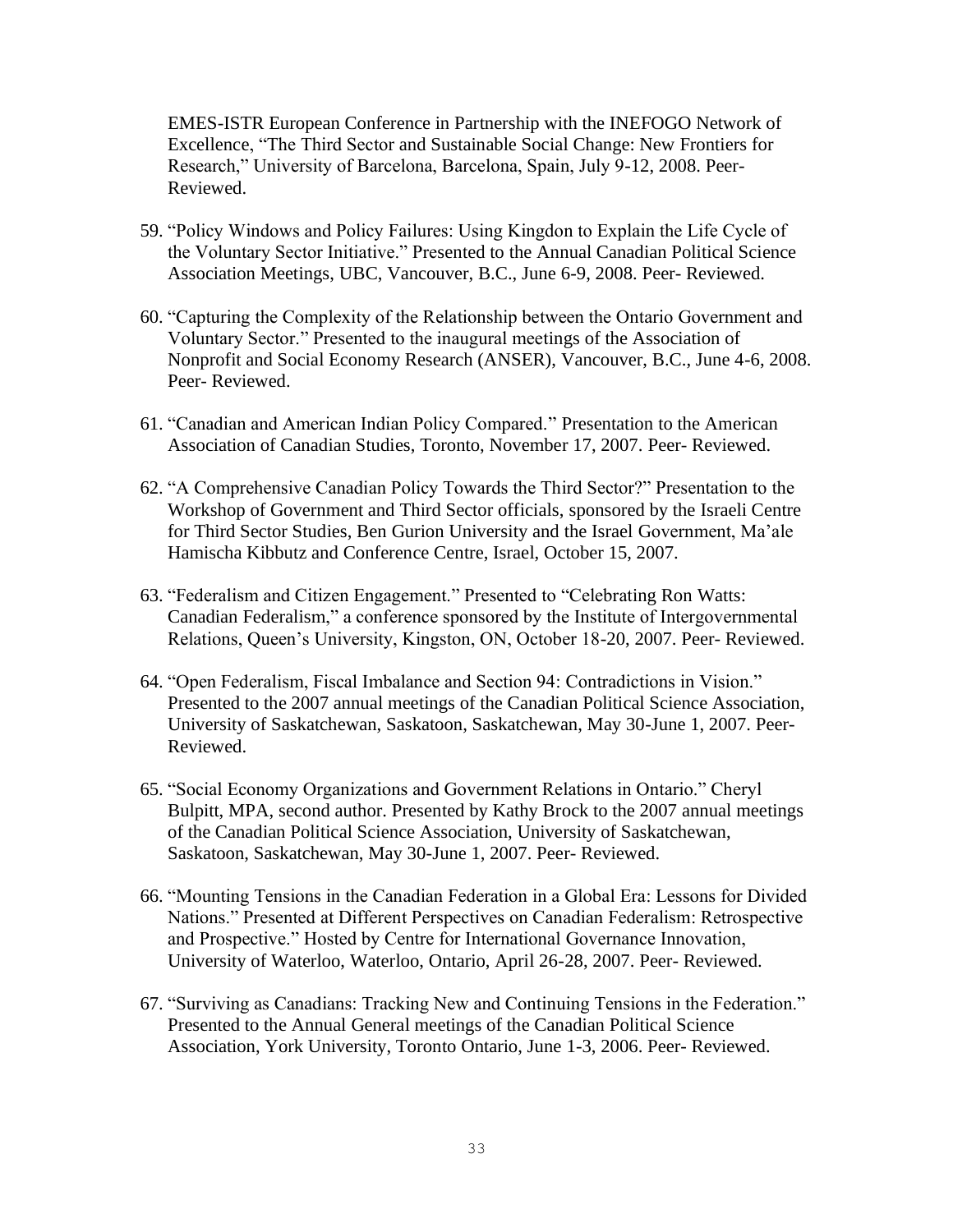- 68. "Creating Sustainable Relations Among the Public, Private and Nonprofit Sectors to Prevent Human Tragedy: The Global Road Safety Initiative." Kernaghan Webb, second author. Presented by Kathy Brock to the International Society for Third-Sector Research (ISTR) Seventh International Conference, Bangkok, Thailand, July 8-12, 2006. Peer- Reviewed.
- 69. "Finding Success in Relationships: Voluntary Organizations and Governments as Partners in Policy." Presented to the annual meetings of the Association for Research on Nonprofit Organizations and Voluntary Action, Washington, November 18, 2005. Peer- Reviewed.
- 70. "Accords and Discords: The Political Culture of Intergovernmental Relations." Presented to the annual general meetings of the Canadian Political Science Association, University of Western Ontario, London ON, June 3, 2005. Peer-Reviewed.
- 71. "A Comprehensive Canadian Policy Toward the Third Sector? Defacto or Default?" Presented to the 33<sup>rd</sup> Association for Research on Nonprofit Organizations and Voluntary Action, Los Angeles USA, November 16-18, 2004. Peer- Reviewed.
- 72. "Financial Capacity of Nonprofit and Voluntary Organizations." Presented as part of the panel on the National Survey of Nonprofit and Voluntary Organizations to the 33<sup>rd</sup> annual meeting of the Association for Research on Nonprofit Organizations and Voluntary Associations, Los Angeles USA, November 16-18, 2004. Peer- Reviewed.
- 73. "Consultations, Engagement, Participation and Partnerships: Finding Meaning in Citizen Involvement in Policy-Making." Presented to the annual general meetings of the Canadian Political Science Association, University of Manitoba, Winnipeg MB, June 3-5, 2004. Peer- Reviewed.
- 74. "Working the Embedded State: 'Champions' and the Implementation of the Voluntary Sector Initiative," with Kim Richard Nossal. Presented to the annual general meetings of the Canadian Political Science Association, University of Manitoba, Winnipeg, MB, June 3-5, 2004. Peer- Reviewed.
- 75. "The Council of the Federations: Reflections on a Changing Process." Prepared remarks presented to the roundtable on the COF at the Canadian Political Science Annual General Meetings, Winnipeg, June 3-5, 2004. Peer- Reviewed.
- 76. "Globalization, Public Policy and the Voluntary Sector in Canada." Presented to the 32<sup>nd</sup> annual meeting of the Association for Research on Nonprofit Organizations and Voluntary Action, Denver, Colorado, November 20-22, 2003. Peer- Reviewed.
- 77. "Globalization and the Third Sector." Presented to the International Conference on "Globalization, Civil Society and Philanthropy: Toward a New Political Culture in the 21st Century." Sponsored by The Rockefeller Archive Centre of the Rockefeller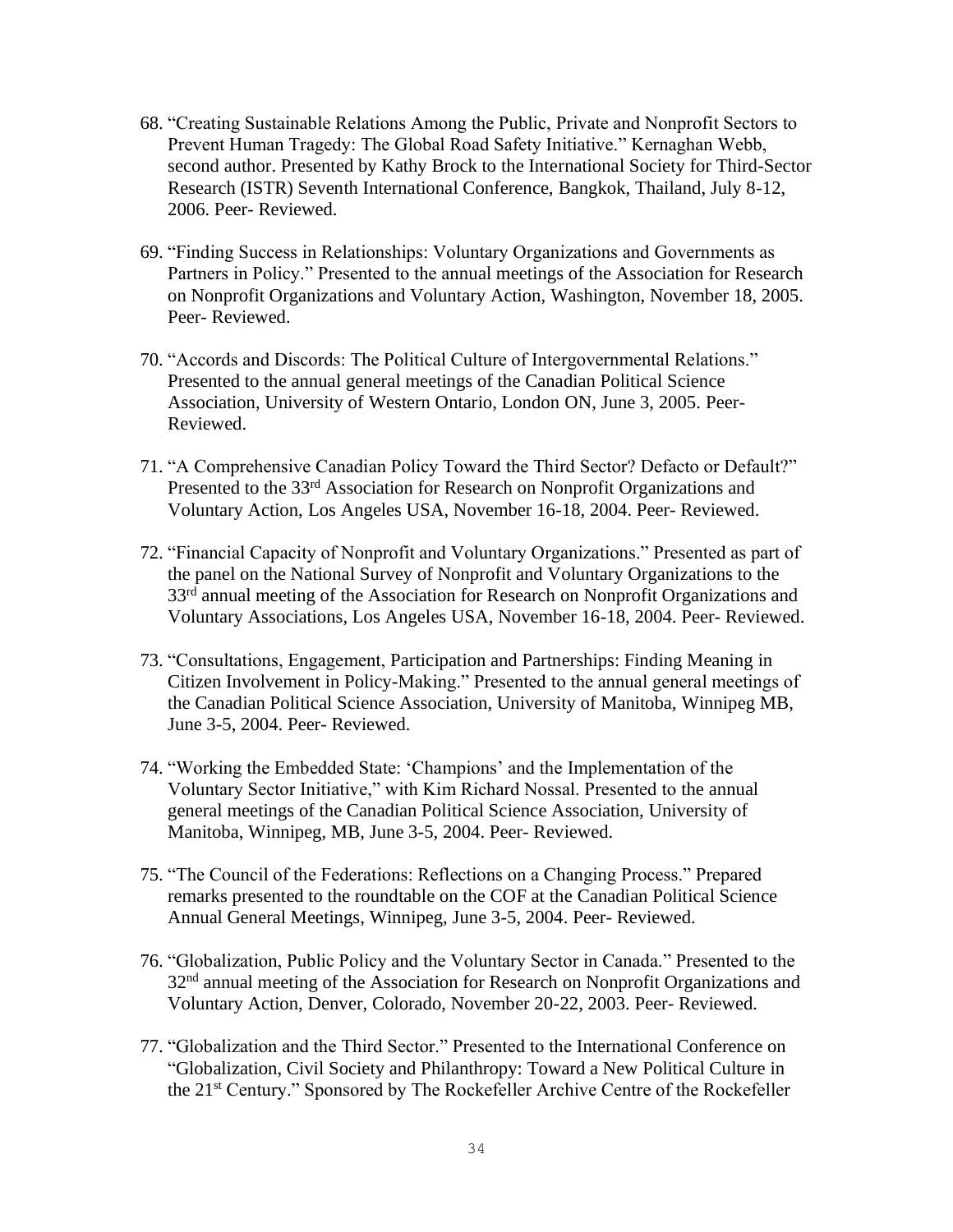University, NY, and the Department of Sociology, the International Centre for Governance and Development and St. Thomas More College of the University of Saskatchewan, Tarrytown, New York, June 5-7, 2003. Peer- Reviewed.

- 78. "The Role of Governments in Ensuring Voluntary Sector Accountability." Presented to the 31st annual meeting of the Association for Research on Nonprofit Organizations and Voluntary Action, November 14 - 16, 2002, Montreal, Quebec. Peer- Reviewed.
- 79. "Antagonists and Allies: Voluntary Organisations, Business and the Policy Process." Presented to the annual general meeting of the Institute of Public Administration of Canada, Halifax, Nova Scotia, August 27, 2002. Peer- Reviewed.
- 80. "A New Way of Governing: State Promotion of the Third Sector and the Corporate World." Presented to the International Society for Third Sector Research (ISTR) Fifth International Conference, "Transforming Civil Society, Citizenship and Governance: The Third Sector in an Era of Global (Dis)Order." July 7-10, 2002, University of Cape Town, Cape Town, South Africa. Peer- Reviewed.
- 81. "State, Society and the Voluntary Sector: Agency, Ownership and Responsibility." Presented to the annual general meetings of the Canadian Political Science Association, University of Toronto, Toronto, ON, May 29, 2002. Peer- Reviewed.
- 82. "First Nations, Fairness and Fiscal Matters." Presented to the "Conference on Canadian Fiscal Arrangements: What Works, What Might Work Better." Sponsored by the Institute of Intergovernmental Relations, Queen's University and Manitoba Finance Federal-Provincial Relations and Research Division, Winnipeg, May 16-17, 2002. Peer- Reviewed.
- 83. "Citizenship, Civil Society and Aboriginal Self-Government." Presented to Rethinking Citizenship in the Canadian Federation: A Conference in Honour of Alan Cairns, UBC, Vancouver, October 11-13, 2001. Peer- Reviewed.
- 84. "New Governance: The Canadian Government, the Voluntary Sector Initiative, and Democracy." Presented to the 30<sup>th</sup> annual meeting of the Association for Research on Nonprofit Organizations and Voluntary Action, Miami, November 29-December 1, 2001. Peer- Reviewed.
- 85. "New Ways of Governing Democratically: The Federal Government and the Voluntary Sector Initiative." Presented to the annual general meetings of the Canadian Political Science Association, University of Quebec, Quebec City, May 29, 2001. Peer- Reviewed.
- 86. "Social Democracy is Coming: The New Interest in NGOs, Civil Society and the Third Sector." Presented to the Future of Social Democracy in Canada, The McGill Institute for the Study of Canada, Montreal, Quebec, May 25-26, 2001.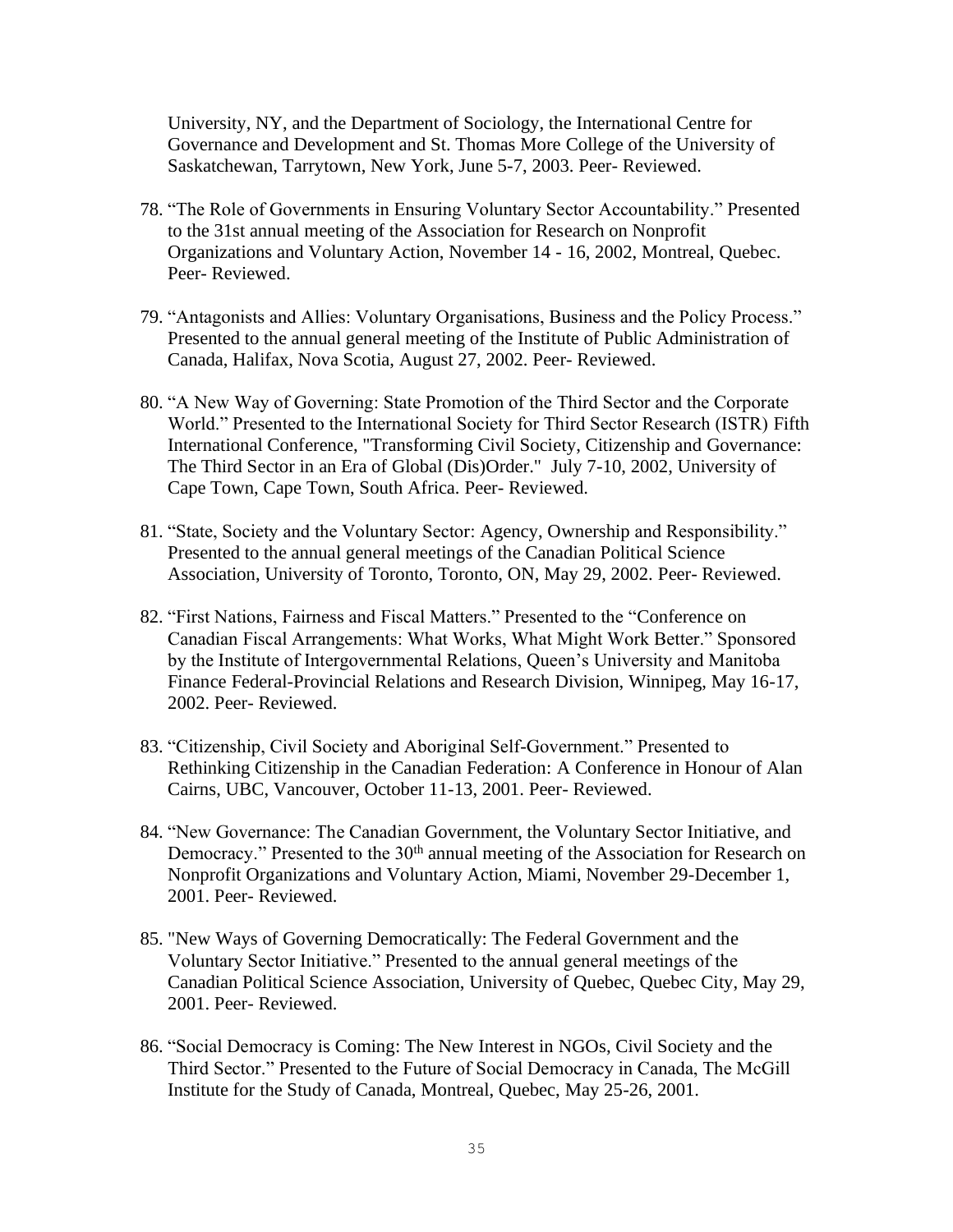- 87. "Serving Canadians Better? Changing the Relationship between the Federal Government and Voluntary Organisations," Department of Sociology and Visiting Lecturers Fund (Mentoring Programme), University of Saskatchewan, Saskatoon, November 16, 2001.
- 88. "Enablers or Enforcers? Understanding the Government Role in Promoting Voluntary Action and Civil Society." Presented to the 29<sup>th</sup> annual meeting of the Association for Research on Nonprofit Organizations and Voluntary Action, New Orleans, November 16-18, 2000. Peer- Reviewed.
- 89. "One Step Forward... Accommodating Aboriginal Rights in Canada." Presented at the invitation of Professor Eva Bellin, Harvard University, as part of a panel, to the annual meetings of the American Political Science Association, August 28, 2000. Peer- Reviewed.
- 90. "Rescuing Interests and Restoring Legitimacy: The Canadian State and the Third Sector." Presented to the annual meeting of the Institute of Public Administration of Canada, Quebec City, July 29-August 1, 2000. Peer- Reviewed.
- 91. "Sustaining a Relationship: Insights from Canada on Linking the Government and Third Sector." Presented to the Fourth International Conference of the International Society for Third Sector Research (ISTR), Dublin, Ireland, July 5-8, 2000. This was the only paper recommended from my session for publication in the proceedings. Peer- Reviewed.

## *Invited Professional Presentations (not papers)*

A full list of professional presentations including the ones prior to 1999 is available upon request.

- 1. "Analysis of the Government's Decision to Prorogue Parliament in August 2020." Invited appearance and presentation to the Canadian House of Commons Standing Committee on Procedure and House Affairs, by Zoom, December 10, 2020.
- 2. "Governance through COVID-19: Lessons for Disruption," to the Institute on Governance Policy Crunch Series, by Zoom, October 6, 2020.
- 3. "Holding Government Accountable During COVID (or not…)." Invited presentation to Kingston Rotary Club, September 17, 2020.
- 4. "Action, Accountability and Good Governance during COVID" to the Contagion Cuture Lecture Series, Queen's University, September 1, 2020.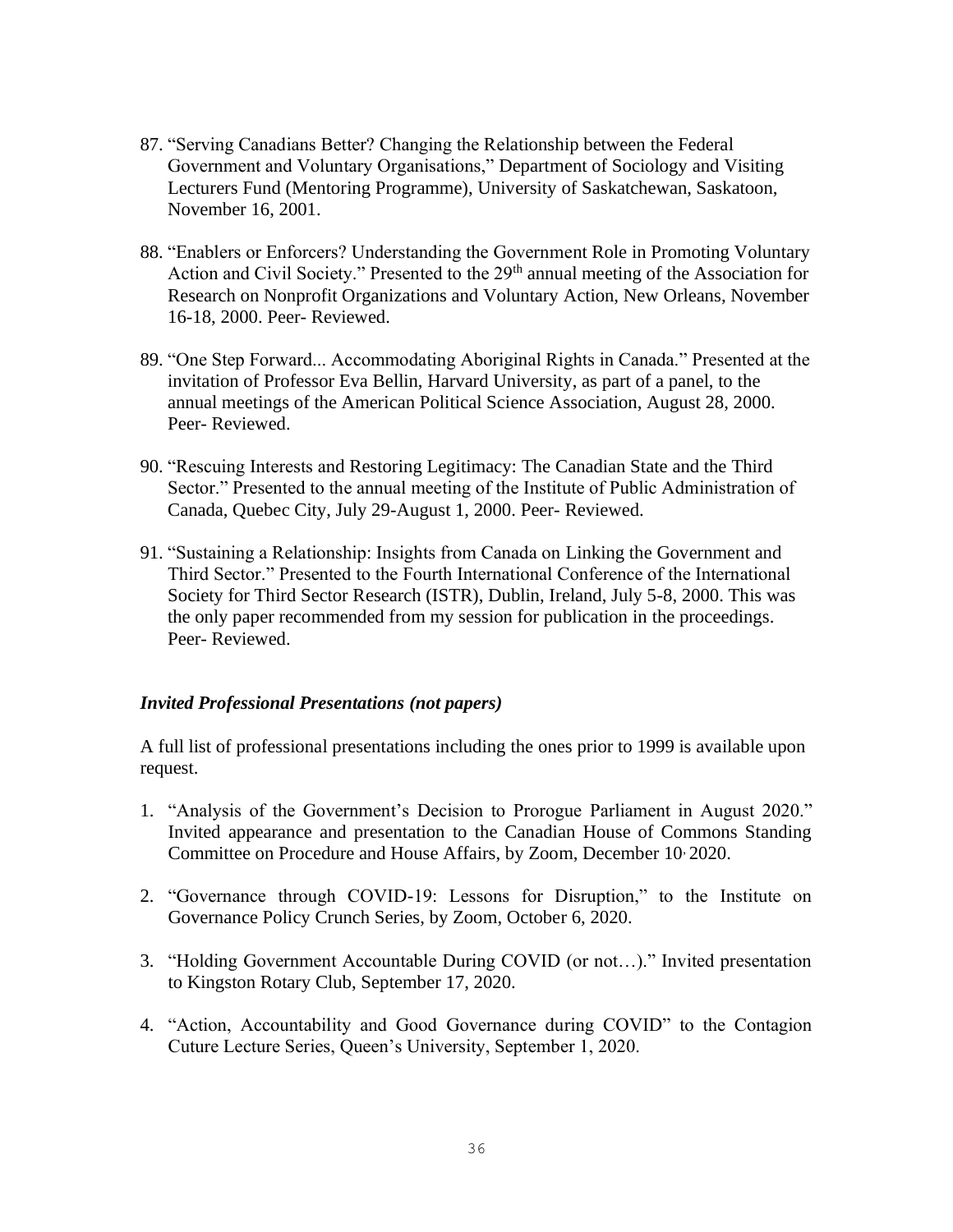- 5. "COVID-19 and the Use of Emergency Legislation" to the Institute of Public Administration National Capital Region, by Zoom, July 8, 2020.
- 6. "Moving Online: Maintaining Quality with Live Cases." Invited presentation for *Teaching Public Policy and Public Administration in Times of COVID* at the CAPPA Workshop, held by Zoom, June 2, 2020.
- 7. "The Current Political Stage." Invited Comments to the Liberal Women's National Commission, Kingston, January 28, 2020.
- 8. "A Case in Point: Praxis." Invited presentation on using live cases in the classroom to the *Creating the Right Case Study for your Class Pre-Conference Workshop* at the NASPAA Annual Conference, Biltmore Hotel, Los Angeles, USA, October 16, 2019.
- 9. "Dissecting not predicting the 2019 Canadian Federal Election: Whither the Liberals?" Presentation to the Probus Kingston Club, Kingston, September 18, 2019.
- 10. "Chris Dunn: Principles Reflected in Scholarship." Presentation at the joint CPSA/CAPPA Special Panel at the Annual National Conferences, Regina, May 30- June 1, 2018.
- 11. Presentation to Rotary Club Kingston (Downtown) on Preferential Balloting vs. First Past the Post Voting Systems, April 30<sup>th</sup>, 2018
- 12. ""Harmony through a Dialogue on Diversity in the Federation." A presentation for "Let's Talk: A Conversation about Canada and Quebec," Institute of Intergovernmental Relations, Queen's School of Policy Studies, Kingston, Ontario, November 20, 2017
- 13. With Robert Shepherd, "Accountability and the Public Sector: Current Trends." Presentation at the Institute of Public Administration of Canada Annual Conference, Toronto June 28, 2016. Invited Featured Speaker.
- 14. Invited Speaker at the "Roundtable on the Work of Kenneth Kernaghan: A Tribute" at the Annual CPSA Conference being held at the University of Calgary, Calgary Alberta, June 1, 2016
- **15.** Speaker, "Sharing the Land, Sharing a Future: The Roles of Canadian Programs in Public Policy and Administration." A special roundtable on Reconciliation at CAPPA, May 17, 2016. Invited Speaker.
- 16. "Final Words: Reflections on Deliverology." Summary comments at Canadian Government Executive Leadership Summit: Deliverology in Practice, October 5, 2016. Invited.
- 17. "Impact of the Canadian Election on US-Canadian Relations." Presentation to the Association of Canadian Studies in the United States (ACSUS) 23rd Biennial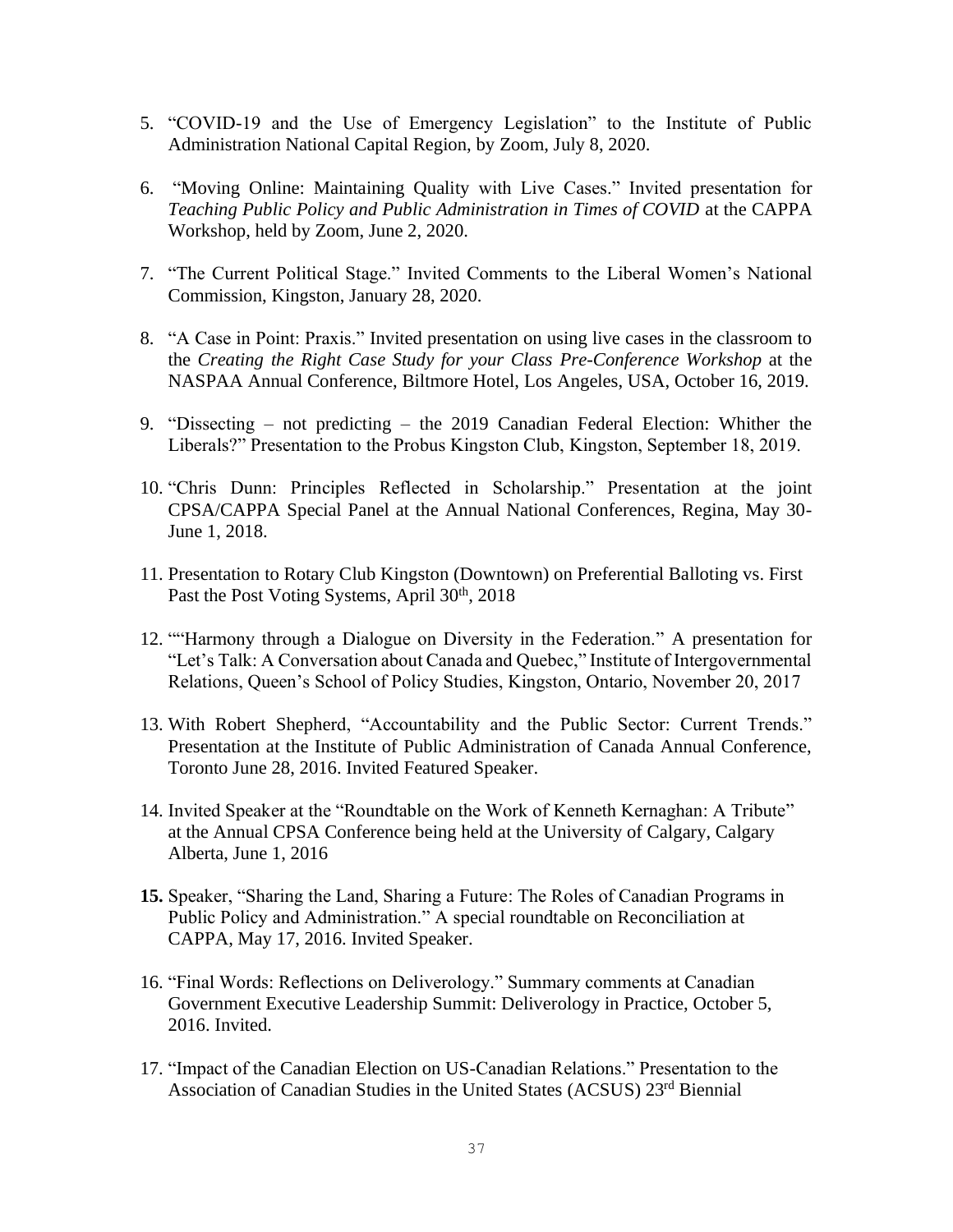Conference. Special invited panel on "The 2015 Canadian Election and Prospects for North American Economic Integration," sponsored by the Thomas O. Enders Foundation. Las Vegas, October 17, 2015.

- 18. Attracting and Retaining New Talent in an Accountability Era: Deputy Ministers Speak Out." A presentation to the School of Policy Studies Seminar Series, October 1, 2015. Based on data and analysis conducted with Andrea Migone.
- 19. "The Federal Election: A Sneak Peek." A presentation to the Probus Club, Kingston, June 17, 2015.
- 20. "Environmental Liabilities and Financial Assurances Policy Framework and Scan: Overview." Presentation to the Deputy Ministers Committee NWT, Yellowknife, February 12, 2015.
- 21. "Environmental Liabilities and Financial Assurances Policy Framework and Scan: Workshop." I organized and led a workshop, including making the integrating presentations for the team, for senior public servants working on the environment and liabilities in the GNWT, Yellowknife, February 12-13, 2015.
- 22. "Themes, Omissions and Oversights: Blueprint 20/20 & Destination 20/20," Keynote Panel Presentation to The Performance and Planning Exchange (PPX) Symposium, Hampton Inn, Ottawa, ON, May 23, 2014. The title of the panel was: Blueprint 2020: more of the same, or a bona fide change for the future?
- 23. "Board Self-Evaluation," A workshop presented for the KFL&A Public Health Board, Kingston ON, April 23, 2014.
- 24. "Judicious Insights into an Assisted Suicide Policy In Canada." A presentation to QUILL, Queen's University, Kingston, September 29, 2013.
- 25. "Co-Creating an Effective Board." A presentation to the KFL&A Public Health Board, Kingston, ON, March 27, 2013.
- 26. "Following the Political Winds of Change." A presentation to the Probus Club of Kingston Limestone, March 20, 2013.
- 27. "Courting Death: Opening the Policy Window for the Introduction of Assisted Suicide through Judicial Decisions." A presentation to the Saturday Club, Queen's University, Kingston Ontario, February 11, 2013.
- 28. "Academic Research and the Public Sector" for *IPAC New Professionals Workshop,* Toronto, Ontario, November 23, 2013.
- 29. "The Not-for-profits' Increasing Role in Service Delivery: Implications, Constraints and Opportunities." Invited panelist for the 2012 IPAC annual conference on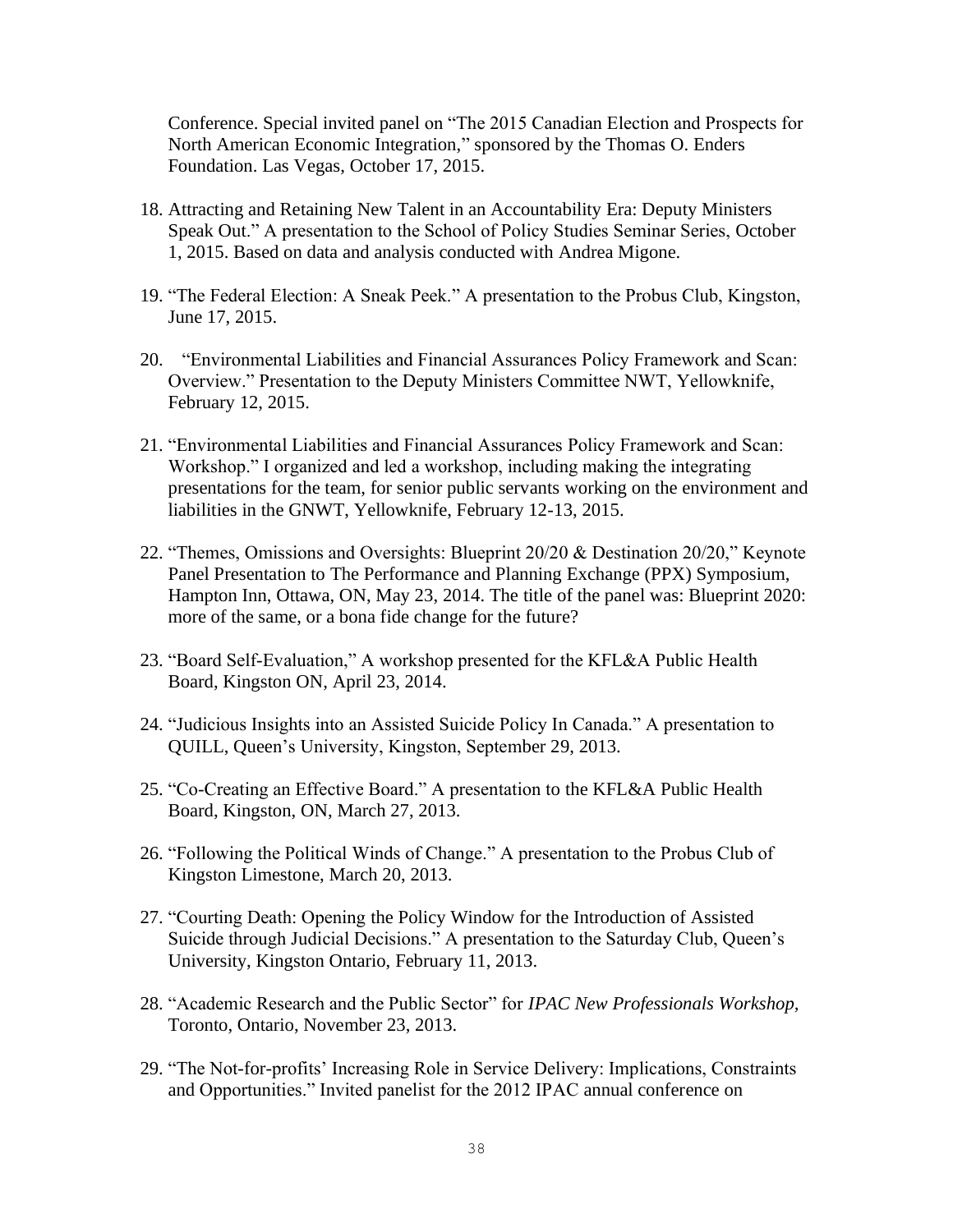*Navigating Uncharted Waters: Embracing the Tides of Change* to be held at St. John's, Newfoundland and Labrador, August 19-22, 2012.

- 30. "Blending Academic Learning with Policy Work." Invited presentation to the First Annual Canadian Association of programs in Public Administration conference, Carleton University, Ottawa, May 27-29, 2012.
- 31. "Future of Public Policy and Management Research." Invited plenary panel speaker at the First Annual Canadian Association of programs in Public Administration conference, Carleton University, Ottawa, May 27-29, 2012.
- 32. "Pedagogy and the Voluntary Sector: Universities, Policy Advocacy and Voluntary Organizations." Invited Lead Speaker for the Max Bell Foundation Symposium on Canada's Voluntary Sector and Public Policy, Calgary, Alberta, April 7-8, 2011.
- 33. "How the Ontario Liberals Won the Election the Ontario Conservatives Lost." Invited lecture to the School of Policy Studies Friday Speaker Series, Special Panel Discussion on Ontario's Election Results: What Matters? Queen's University, Kingston ON, Friday 14 October 2011.
- 34. "After the Election: The Impact of the (new) Federal Government on the Voluntary Sector/Volunteerism." An invited guest lecture to the annual general meeting of the Kingston & Area Association of Administrators of Volunteers, 16 June 2011.
- 35. "Talking about Elections: Canadian Democracy, Stalled Parties, and a Querulous Electorate." An invited lecture to the Probus Club of Kingston Limestone. 16 February 2011.
- 36. "Beyond Instrumentalism and Towards a Better Future: Strengthening Nonprofits and Government." A presentation to the Manitoba Federation of Non-Profit Organizations 2010 Forum. Winnipeg, Manitoba. October 1, 2010. By invitation.
- 37. "Manitoba and Meech Lake: Reflections from the Distance of 20 Years." An invited presentation to the Annual Meeting of the Prairie Political Science Association. Winnipeg, Manitoba. October 2, 2010.
- 38. "The Relationship between Government and the Third Sector: Improving a Good Thing," Keynote Address to the Institute for Public Administration of Canada (Newfoundland and Labrador Chapter) Fall Symposium on Who is Rowing and Who is Steering: The Increasing Role of the Third Sector in Public Policy and Service Delivery," St. John's NL, October 5, 2009. Invited keynote address.
- 39. "Working Federalism: Two Tests of the Health of the Federal System." A presentation to Federal-Provincial Relations/Fédérales-Provinciales, Human Resources and Skills Development Canada Seminar Series, Hull QC, July 2, 2009. Invited presentation.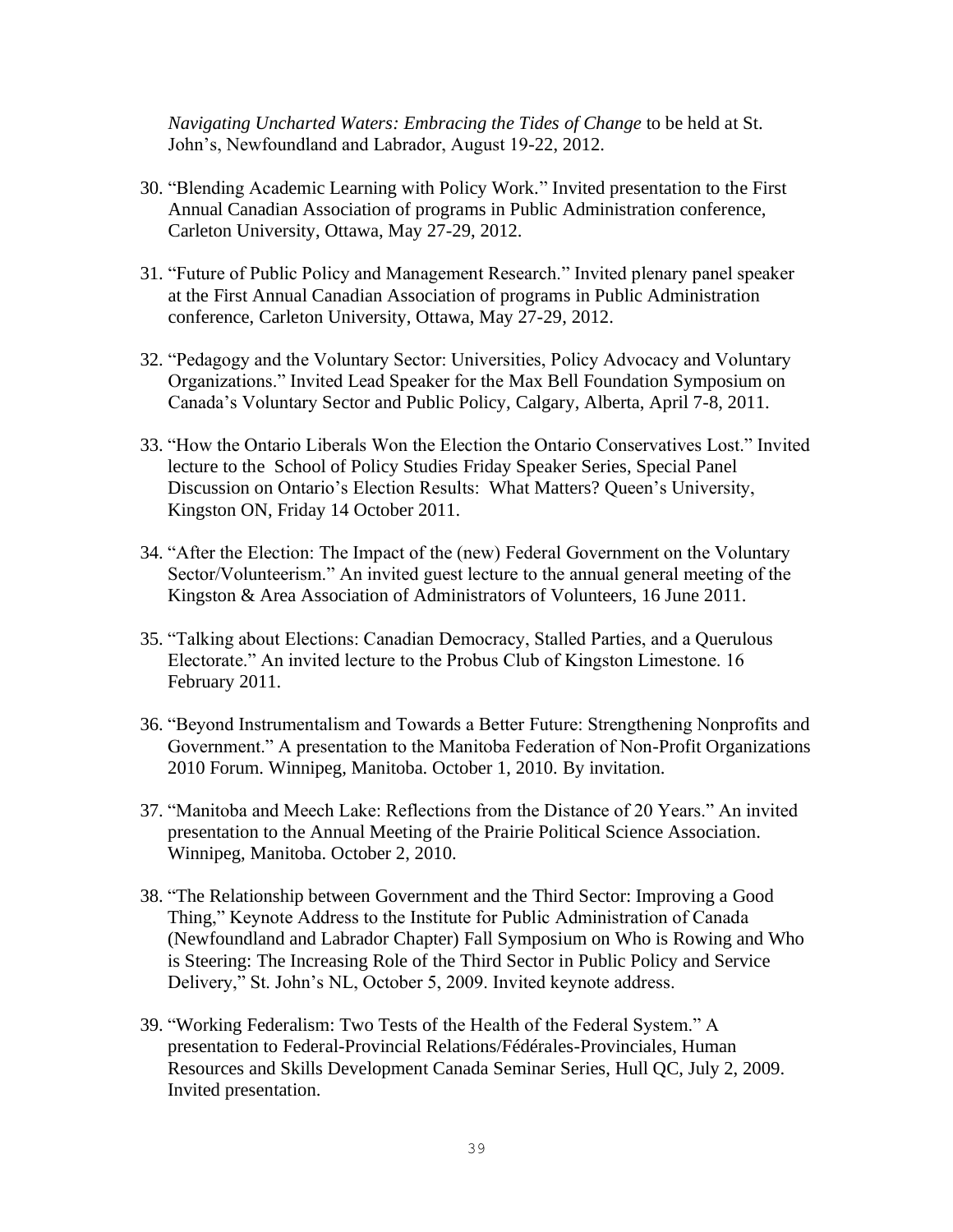- 40. "Antiracism and Transformation: Accommodation, Apology and Reparation in Policy and Practice" Remarks given at the Roundtable on Reconciliation at the inaugural meetings of the Race, Ethnicity, and Indigeneity Section of the CPSA meetings, Carleton University, Ottawa May 27, 2009. Invited presentation and refereed.
- 41. "Minority Parliaments and Canadian Federalism in Flux: Is Democracy in Danger?" Presentation to Queen's University Institute on Life-long Learning, Kingston, April 5, 2009. By invitation.
- 42. "Building the Volunteer Base through Government Support: A Continuum for Action." Presented at the Charities Workshop, Sponsored by the C.D. Howe Institute, Toronto, Ontario, November 28, 2008.
- 43. "Today's Students, Tomorrow's Public Servants." Presentation to the Annual Meetings of the Institute of Public Administration of Canada, Quebec City, Quebec, August 26, 2008.
- 44. "Government and Non-government Relations in Practice." Presentation to "Innovative Strategies in Government-Community Collaboration." A Public-Nonprofit Sector Conference hosted by the Values Added Community University Research Alliance (CURA), Community Services Council Newfoundland and Labrador and Memorial University, St. John's, Newfoundland, May 6, 2008.
- 45. "Ontario Government- Social Economy Relations," Poster presentation to the Social Economy Symposium, Social Economy Community University Research Alliance, OISE, Toronto, May 1-2, 2008.
- 46. "Stephen Harper and Future of Canadian Federalism." Presentation to the Saturday Club, Queen's University, Kingston Ontario, February 11, 2008.
- 47. "Tips from the Third Sector Experience in Canada." Presentation to the Civil Society Lobby of the Israeli Knesset (Parliament), Jerusalem, Israel, October 15, 2007.
- 48. "Learning the Ways of Publishing: Advice from a Three Time Editor." Invited comments to the "How to Publish Panel" at the annual meetings of the Canadian Political Science Association at the University of Saskatchewan, Saskatoon, Saskatchewan, June 1, 2007.
- 49. "Health Volunteers, Healthy Volunteers." Keynote presentation to Canadian Diabetes Association, Kingston Chapter, April 19, 2007.
- 50. "Partnering to Do Good? The New Government, Voluntary Sector, and Private Actors in The Global Road Safety Initiative" Invited presentation to the Public Policy and Third Sector Initiative Conference on "The New Federal Policy Agenda," Queen's, October 21, 2006.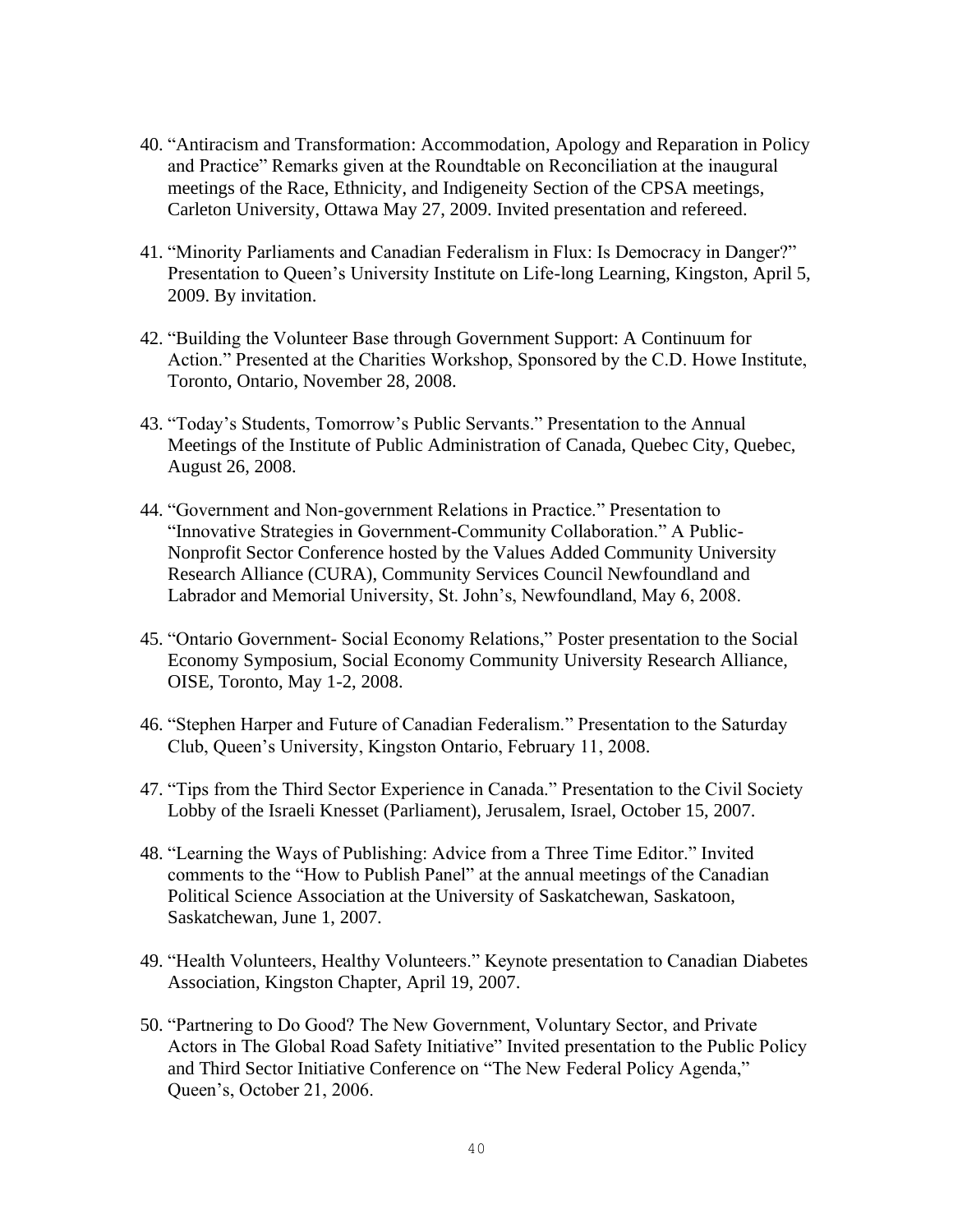- 51. "Changing Expectations, Changing Citizens." Presentation to the Kingston Chapter of the Liberal Party Workshop on Liberal Party Renewal, Kingston, June 10, 2006.
- 52. "Why Should Canada Participate in Global Road Safety Activity?" Presentation to the Multisectoral Workshop on "Improving Global Road Safety: Opportunities for Canadian Involvement," sponsored by Transport Canada, March 21, 2006. This forum was attended by senior officials from over 10 federal government departments and from WHO, WORLD Bank, GRSP and major corporations including Shell and GM. Invited presentation.
- 53. "Multilevel Governance in Canada" to MPA 814, Federalism, Queen's SPS, March 28, 2006.
- 54. "The Morning After…Analysis of the Federal Election," Presentation to Institute of Intergovernmental Relations forum on the 2006 Federal Election, Queen's University, Kingston, January 24, 2006.
- 55. "Volunteering, Partnering and Doing Good," a presentation to the Canadian Millenium Foundation Laureates, Queen's Chapter, January 10, 2006.
- 56. "Cars, Capital and Cooperation: A Study of a Trisectoral Alliance in the Making," presented to Graduate Class on the Voluntary Sector, School of Social Policy and Practice, University Of Pennsylvania, November 11, 2005.
- 57. Rapporteur, The Institute for Research on Public Policy, Defence Management Studies Program at Queen's and Royal Military College, "Weak States and Sudden Disasters and Conflicts: The Challenge for Military-NGO Relations," Ottawa, June 7, 2005.
- 58. "National and Toronto Roundtables: Messages for Governments," presented to Learning from the World: Canada's Charitable and Nonprofit Sector through a Global Lens: The Imagine Canada-Johns Hopkins University International Symposium 2005, Toronto, March 23, 2005.
- 59. "Passion or Overtime," presentation for KAAAV (Kingston Area Association of Associations of Volunteers), Kingston, March 9, 2005.
- 60. "NGOs and the Canadian Government Respond to the Tsunami Disaster," presentation for Queen's University Student Forum on "Responding to Disasters," Kingston, January 31, 2005.
- 61. "Results of the National Survey on Nonprofit and Voluntary Organizations," Canadian Centre for Philanthropy Symposium 2004: Changes, Challenges, New Directions, September 20-1, 2004. This plenary panel presented to the Minister of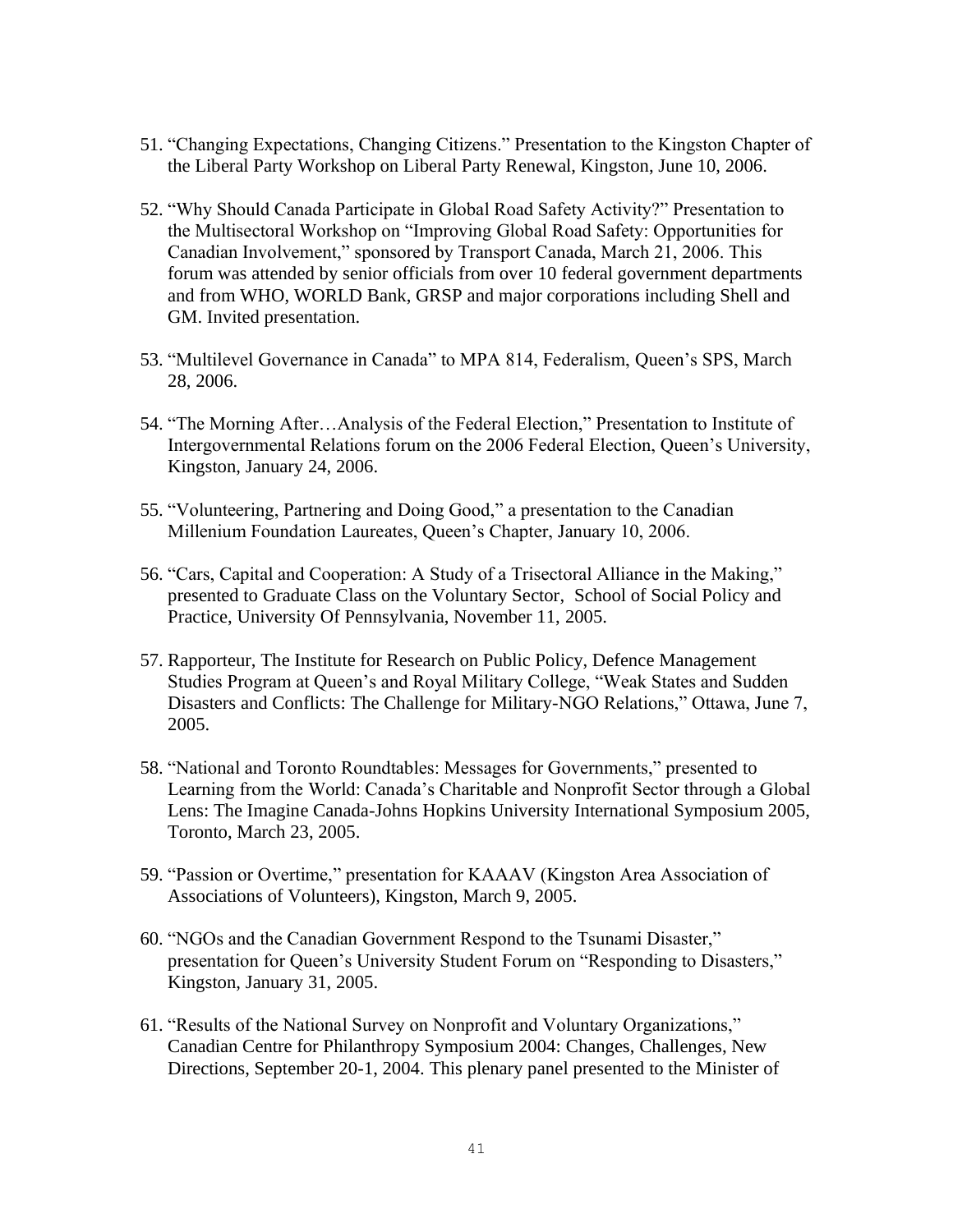Social Development among other senior government and voluntary sector officials in a nationally televised, featured session.

- 62. "The Council of the Federations: Reflections on a Changing Process." Prepared remarks presented to the roundtable on the COF at the Canadian Political Science Annual General Meetings, Winnipeg, June 3-5, 2004. Refereed.
- 63. "Volunteer Trends: Looking to the Future." Paper presented to the Canadian Diabetes Association Annual General Meeting, Kingston Chapter, Kingston, April 12, 2003.
- 64. "Intergovernmentalism: Comparative and Transnational Experience*.*" Federalism & Trans-Border Integration in North America, hosted by The Centre for North American Politics and Society, in conjunction with the Carleton Department of Political Science and the Forum of Federations, Carleton University, February 7-8, 2003. Invited presentation.
- 65. "First Nations, Citizenship and Democratic Reform." Panel presentation at the Institute of Intergovernmental Relations conference on Reconfiguring Aboriginal-State Relations: Canada, The State of the Federation, Kingston, November 1-2, 2002.
- 66. "Insights from the VSI." Panel presentation at the Association for Canadian Studies in the United States, Colloquium on Integration and Fragmentation in Canada and the United States, Ottawa, Ontario, September 20-21, 2002.
- 67. "Catching the Undercurrents: Change and the Voluntary Sector." Paper presented at the Annual General Meeting, Volunteer Kingston, Kingston ON, September 16, 2002.
- 68. "The Other Public Service: the voluntary sector," to the Public Management Development Partnership conference on "Public Management: The Changing Face of Public Service," Regina, Saskatchewan, February 13, 2002.
- 69. "Observations on the VSI: A Centre-Out View," to the Joint Coordinating Committee of the Voluntary Sector Initiative, January 31, 2002. (See report above).
- 70. "Strategic Relationships: Government-Voluntary Sector" to the Queen's Executive Development Program, January 28, 2002.
- 71. "Overview of Trends in Policy Development and Networking in the Voluntary Sector," to the Voluntary Sector Coalitions Meeting, Ottawa, November 22-23, 2001.
- 72. "First Nations, Governance and the Way Ahead," to the Department of Sociology and Visiting Lecturers Fund (Mentoring Programme), University of Saskatchewan, Saskatoon, November 15, 2001.
- 73. "The Changing Policy World of Voluntary Organisations" to the Queen's Executive Development Program, September 28, 2001.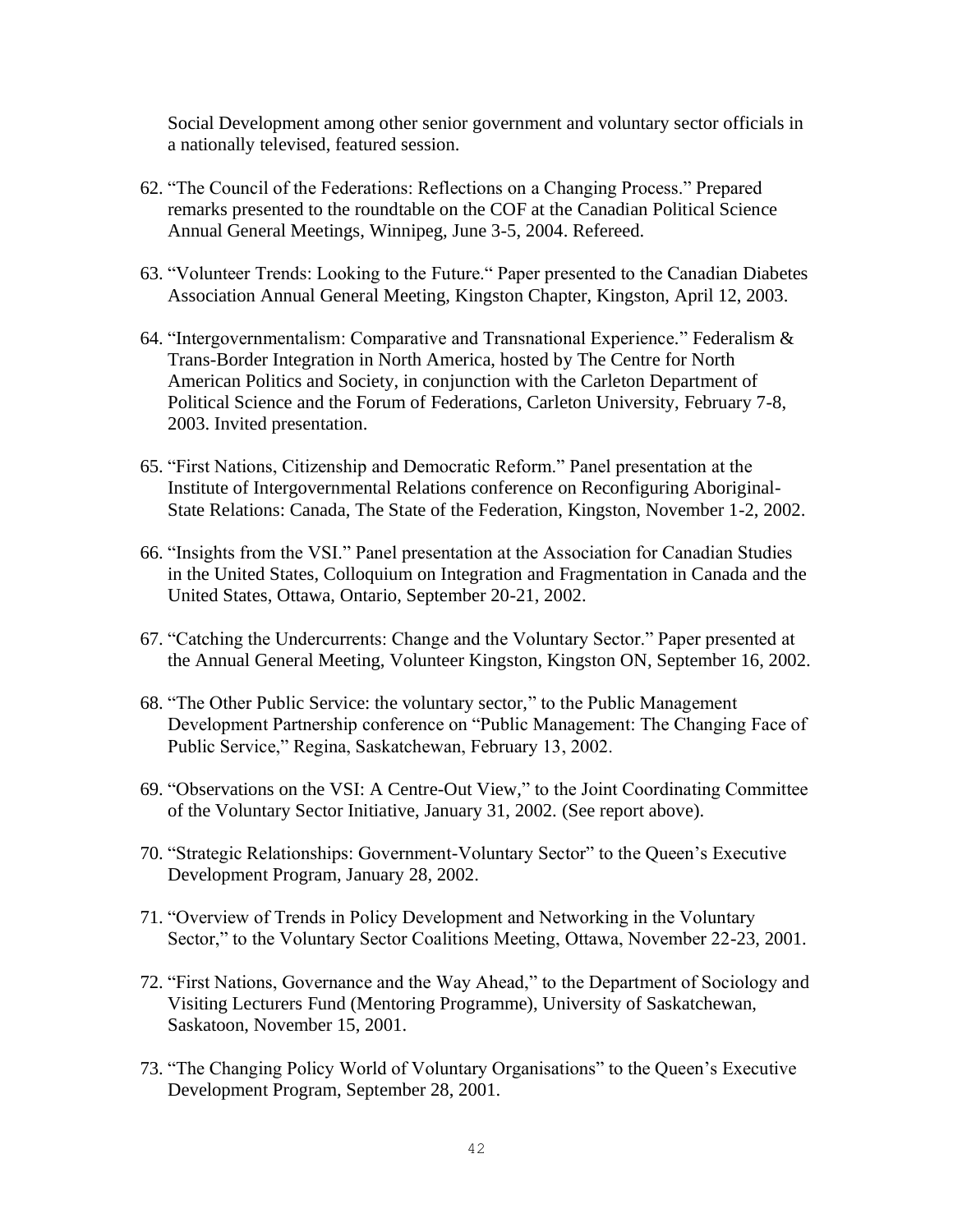- 74. "Graduate Teaching at Queen's," New Faculty Orientation, ITS, Queen's University, Kingston, September 10, 2001.
- 75. "*Citizens Plus*: A Commentary," Canadian Political Science Association annual meetings, Quebec City, May 29, 2001. A Canadian Political Science Association Special Session (Roundtable) organised by CRIC.
- 76. "Putting Aboriginal Policy in Context," to the SPS Brown Bag Series, February 10, 2000.
- 77. "Should We Recognise Aboriginal Rights?" Lecture to Kingston Collegiate and Vocational Institute, November 19, 1999.

## *Conference, Workshop and Roundtable Participation*

A full list is available upon request.

## 2020/2021

Discussant, Canadian Political Science Association, June 7-10, 2021.

## 2019

Discussant and Chair, "Politics and Public Administration Within Core Executives," a panel of 4 papers at the International Conference on Public Policy 4 of the International Public Policy Association, Montreal, June 26-28, 2019.

Chair, "Public Policies in Federal and Multilevel Governance Systems: 3," a panel of 5 papers at the International Conference on Public Policy 4 of the International Public Policy Association, Montreal, June 26-28, 2019.

Chair/Discussant, "Public Policy and Teaching," a panel of 3 papers at the CAPPA Annual Conference, Montreal, Qc, May 23-25, 2019.

## 2017/18

Chair and Discussant, "Constructing and Modifying Institutional Logistics," a panel at the 13th International Conference of the International Society for Third Sector Research, Vrije University, Amsterdam, The Netherlands, July 10-13, 2018.

Discussant on three papers, CAPPA annual conference, University of Regina, Regina, SK, June 1, 2018.

Distinguished Speaker, QSPS Speaker Series, February 9, 2018.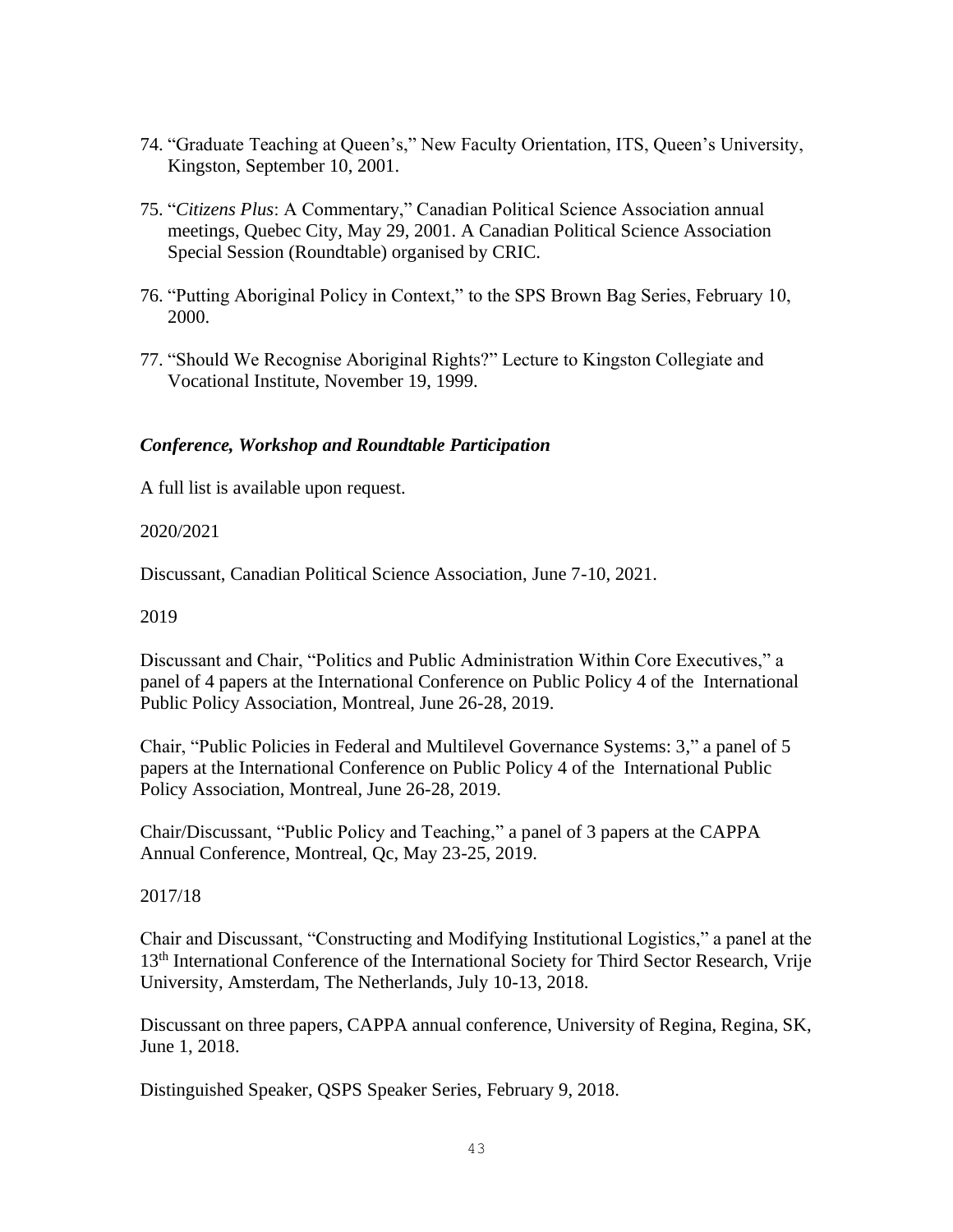Facilitator/Moderator, Indigenous Awareness Week Workshop, Queen's University, Queen's Native Student Association and the Institute of Intergovernmental Relations, Queen's, March 16, 2018

Chair, "Politics and Public Administration," a session at the annual CAPPA Conference, University of Manitoba, Winnipeg, Manitoba, May, 2017.

Attendee, IIGR Conference at Queen's, June 2017.

Discussant, Juillet on "The Purposes of Accountability: Interrogating the Practice of Internal Auditing in the Public Sector," at the Toronto Public Policy and Governance Workshop, at the University of Toronto Hart House, March 23-24, 2017.

#### 2016/2017

- Discussant on three public administration papers at the Annual CPSA Conference being held at the University of Calgary, Calgary Alberta, May 31, 2016.
- Moderator. Canadian Election with Peter Milliken and Jonathan Rose as speakers. QSPS Policy Forum, January 21, 2016.
- Attendee. Behavioural Economics for the Public Sector Seminar Deloitte. March 8, 2016.

2014/2015:

- Participant, Queen's School of Policy Studies Colloquium: Westminster Government and Public Policy-Making in the 21st Century, Ban Righ, Kingston Ontario, December 11-12, 2014.
- Roundtable Chair and Organizer, Roundtable: Political and Bureaucratic Ethics and Corruption, International Research Society for Public Management Conference, Ottawa, April 11, 2014.
- Moderator, "Balancing Act: The Fine Line Between the Political and the Public Servant Making it Work." Speakers were David Lindsay, frmr Deputy Minister, and Donna Cansfield, frmr Minister, both with the Ontario government. IPAC Leadership Conference, Toronto, February 14, 2014.
- Invited Attendee, Deloitte Directors' Seminar on Risk Management, Ottawa, October 9, 2014
- Invited Participant, Canada School of Public Service, Discussion Forum: New Frontiers in Executive Development, CSPS, 373 Sussex Drive, Ottawa, Ontario, December 4, 2014.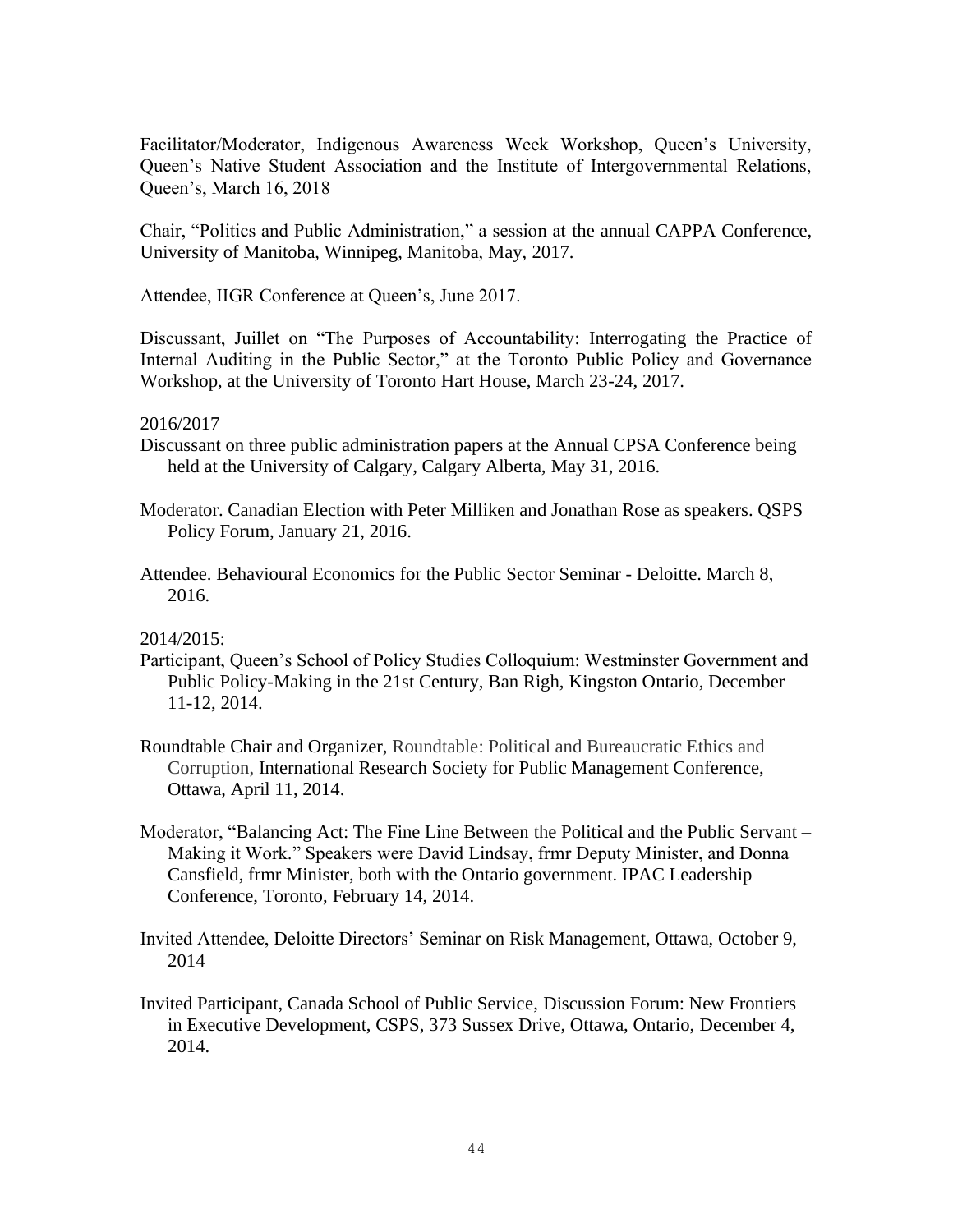Other includes inter alia: Invited Guest, Workshop on a Vision for the Future of the Public Service of Canada, hosted by the Policy Horizons Canada, Canada School of Public Service and the Privy Council Office, Ottawa, May 30, 2012; Invited Observer, Rencontrer avec Monsieur Robert Bourassa, department de science politique et faculté des etudes superieures, Université de Montréal, 7 fev. et 21 fev., 1995.

#### *Conference Organizing and Hosting*

A full list of my duties as a conference organizer and host is available upon request. To date, I have participated in organizing and hosting 10 Conferences, co-hosting and coorganizing or overseeing numerous conferences, case competitions and workshops, organizing 6 Workshops and Panels, 4 Roundtables and 1 Plenary Session at an international conference.

Most recently:

- Member of Organizing Committee, Canada School of Public Policy and Canadian Association of Programs in Public Administration Joint Conference on the Forward Agenda: Public Administration in Canada, scheduled for May 18-19, 2021.
- Member of Organizing Committee for Workshop on Teaching Public Administration During Covid, 2020.
- With Jean-François Savard, Putting Your Money Where Your Mouth Is: An Examination of Federal Funding and First Nations. A panel organized for the CAPPA Annual Conference, May 2017.
- Member of the Paper Proposal Evaluation Committee for the CAPPA Annual Conference 2018, 2017. Included advising on papers and conference organization.
- With Bryan Evans, "Perspectives and Practices of State Executives and Policy Elites: Comparative Understandings." A panel proposal submitted to the International Conference on Public Policy, Milan July 1-4, 2015. Panel accepted, paper proposals vetted and letters of acceptance sent out.
- Chair, CAPPA 2014 National Conference on Ethics, Corruption and Good Governance, held at Queen's University, Kingston, Ontario, May 21-22, 2014.
- Roundtable Chair and Organizer, Roundtable: Political and Bureaucratic Ethics and Corruption, International Research Society for Public Management Conference, Ottawa, April 11, 2014.
- Principal Organizer, 2014 Sir John A Macdonald: Canada Then and Now Conference 2014, held at Queen's University, January 11, 2014.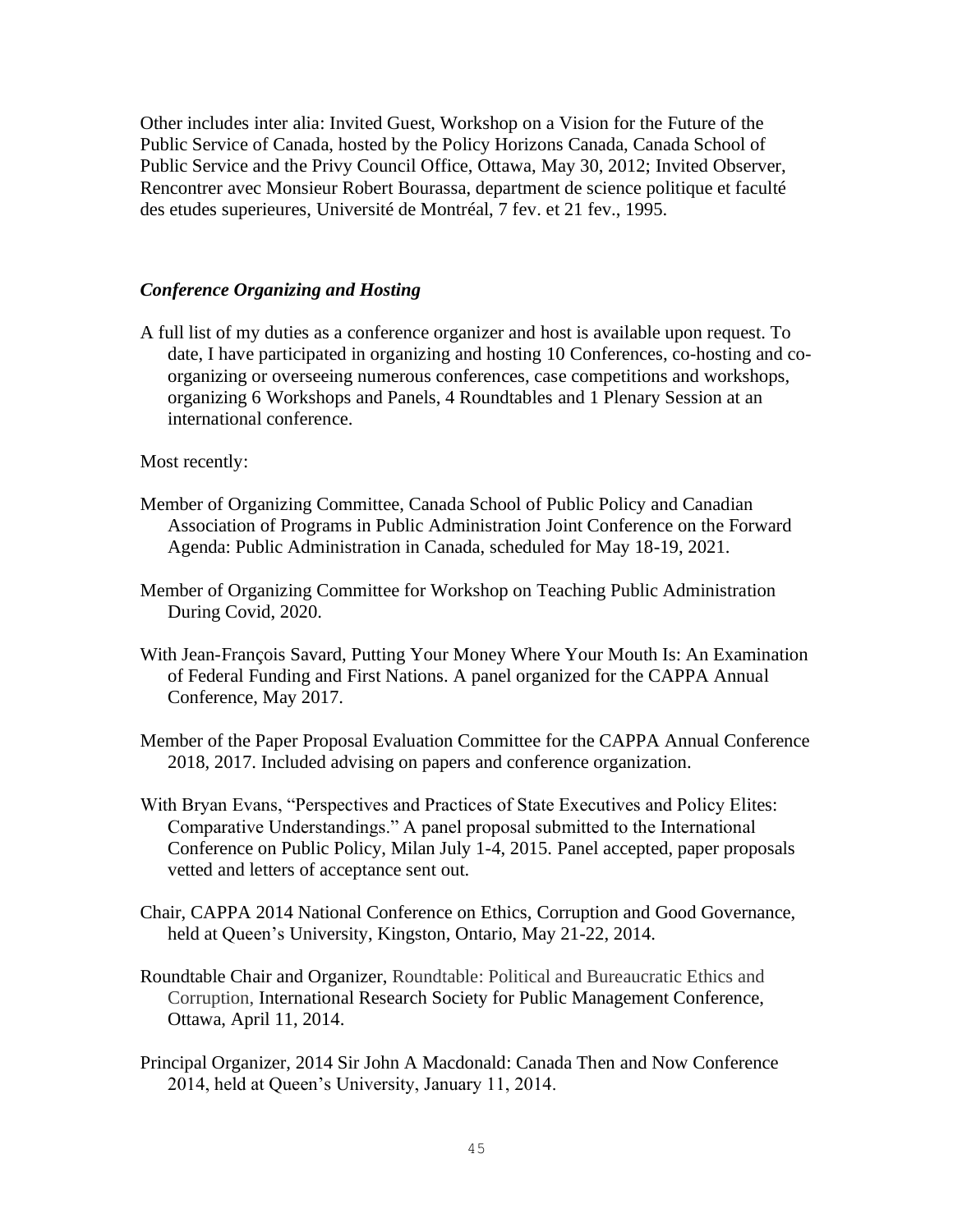## **Founding of New Research Associations, Subsectors**

- 1. Member of the Founding Committee of the Canadian Policy Research Network, 2019-20.
- 2. Founding Member of the Association on Nonprofit and Social Economy Research (2008-2009), the first association in Canada devoted to research on nonprofits and the social economy. The first annual conference was held in Vancouver in 2008, where the committee to found an organization was struck. The second annual conference was held in Montreal as part of the Congress of the Humanities and Social Sciences, June 2009.
- 3. Founder, Initiator and Proposer with Abu-Laban, Eisenberg, Green, Ladner, Smith, Salee, and others of the Race, Ethnicity and Indigenous Peoples section of the CPSA meetings. During the fall 2007 term we drafted and submitted to CPSA a proposal for a new section of the CPSA annual meetings that would address this area of political science. It was successful and approved at the December meetings of the CPSA Board.

## **Reviewing**

Assorted peer reviews for SSHRC; *Canadian Public Administration; Canadian Journal of Political Science*; *Canadian Public Administration; Revue Canadienne de Science Politique*; *Canadian Public Policy*; *Institute of Public Administration of Canada*; *Nonprofit and Voluntary Sector Quarterly*; *Fonds pour la Formation de Chercheurs et L'Aide a la Recherche; PS: Political Science and Politics; International Journal of Canadian Studies; Journal of Canadian Studies; Journal of Comparative Policy Analysis;* Pearson Education Canada; Broadview; Oxford University Press; UBC Press; McGill-Queen's University Press; University of Toronto Press*;* McGraw-Hill Ryerson Limited; Kahanoff Nonprofit Sector Research Initiative Grants; Frank Guggenheim Foundation; Canadian Studies Program, Canadian Embassy, Washington; Royal Commission on Aboriginal Peoples; Royal Commission on Electoral Reform and Party Financing; United Nations Association (Canadian Branch); Public Affairs International, etc.

## **Forthcoming**

## In Progress:

*The Canadian Federal System: Seeking the Balance between Diversity and Unity*. Manuscript in progress; contract signed with University of Toronto Press, Higher Education Division.